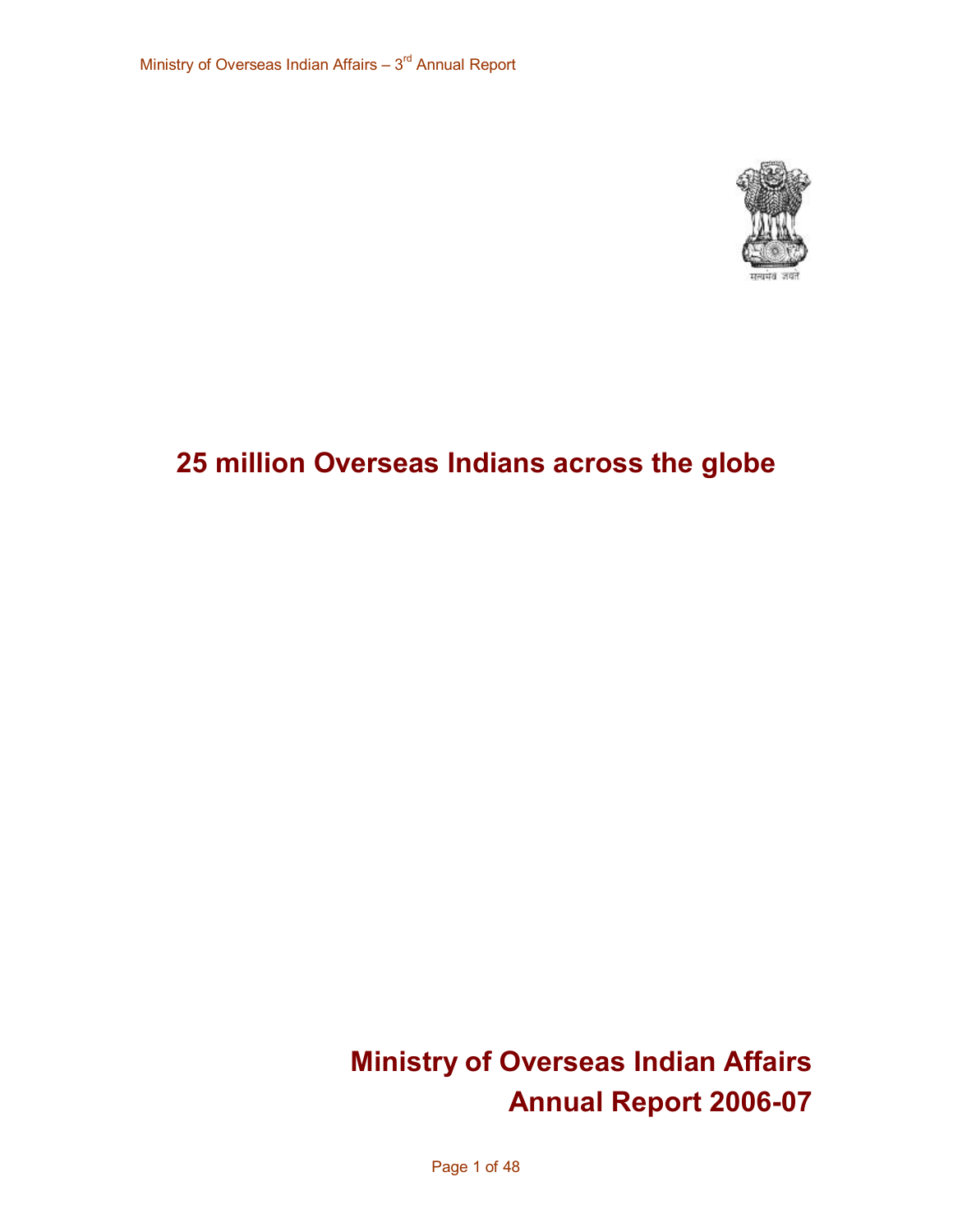# **Contents**

Overseas Indians – An overview

The Ministry and its mandate

Diaspora Services

Emigration Management

Financial Services

Social Services

Budget

**Miscellaneous** 

Annexure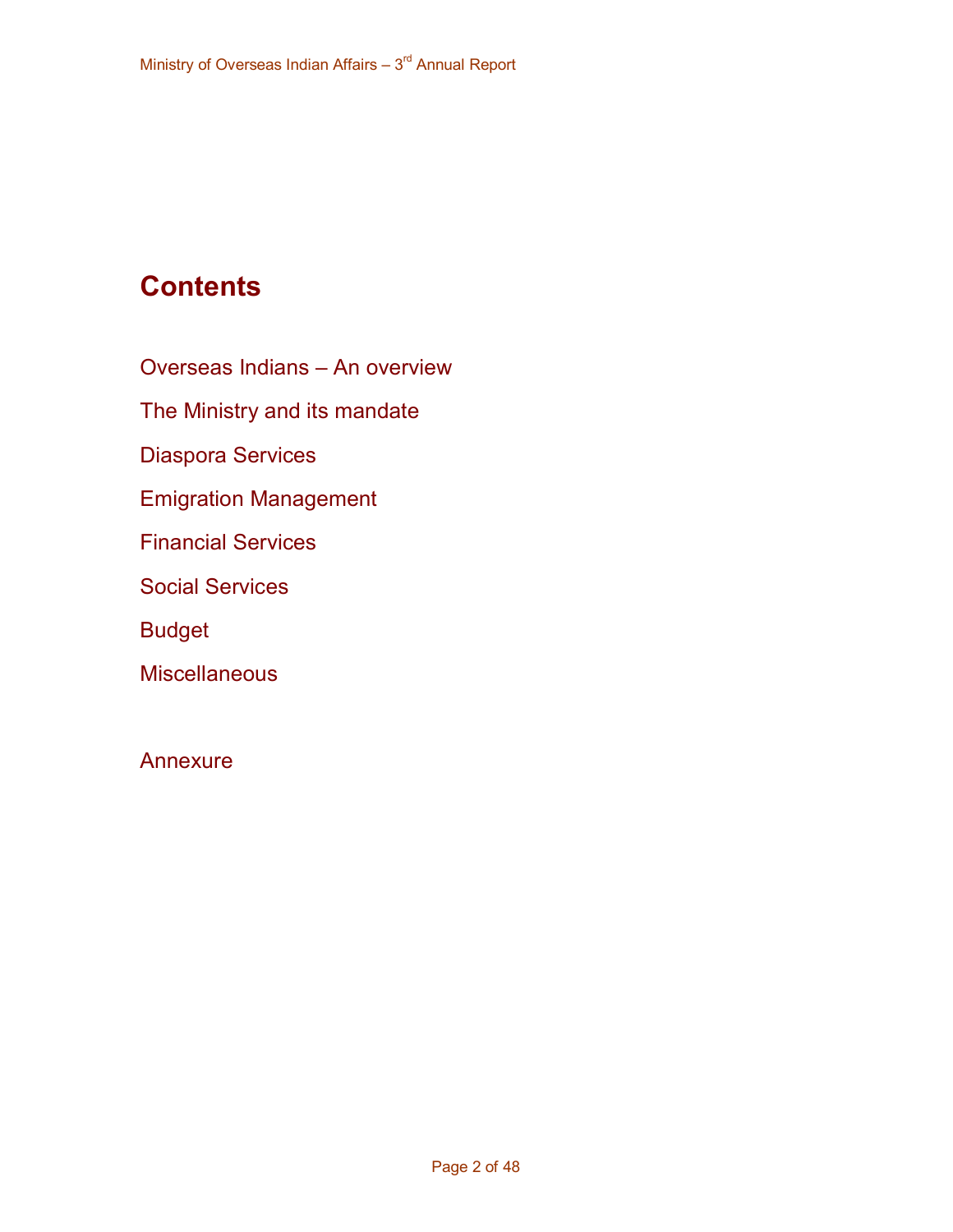" We are one family. The whole world is our home. That is why I have often said that while the sun has set on many great empires of the world in the past, the sun will never set on the world of the Indian diaspora! From Fiji in the East, to Los Angeles in the West, from Cape Town in the South to Toronto in the North, the people of Indian orígín are the world's most globalísed community…<br>… India has now emerged as one of the fastest growing economies in the world.

India's growth process creates enormous opportunities for promoting cross border flows of trade, capital and technology. I would like overseas Indian communities to take full advantage of these exciting opportunities that are now on the horizon. I would like you to reach out and invest in <sup>a</sup> new India. Invest not just financially, but intellectually, socially, culturally and, above all, emotionally ".

 From the Inaugural Address of Prime Minister Dr Manmohan Singh at the Pravasi Bharatiya Divas, New Delhi, January 7, 2007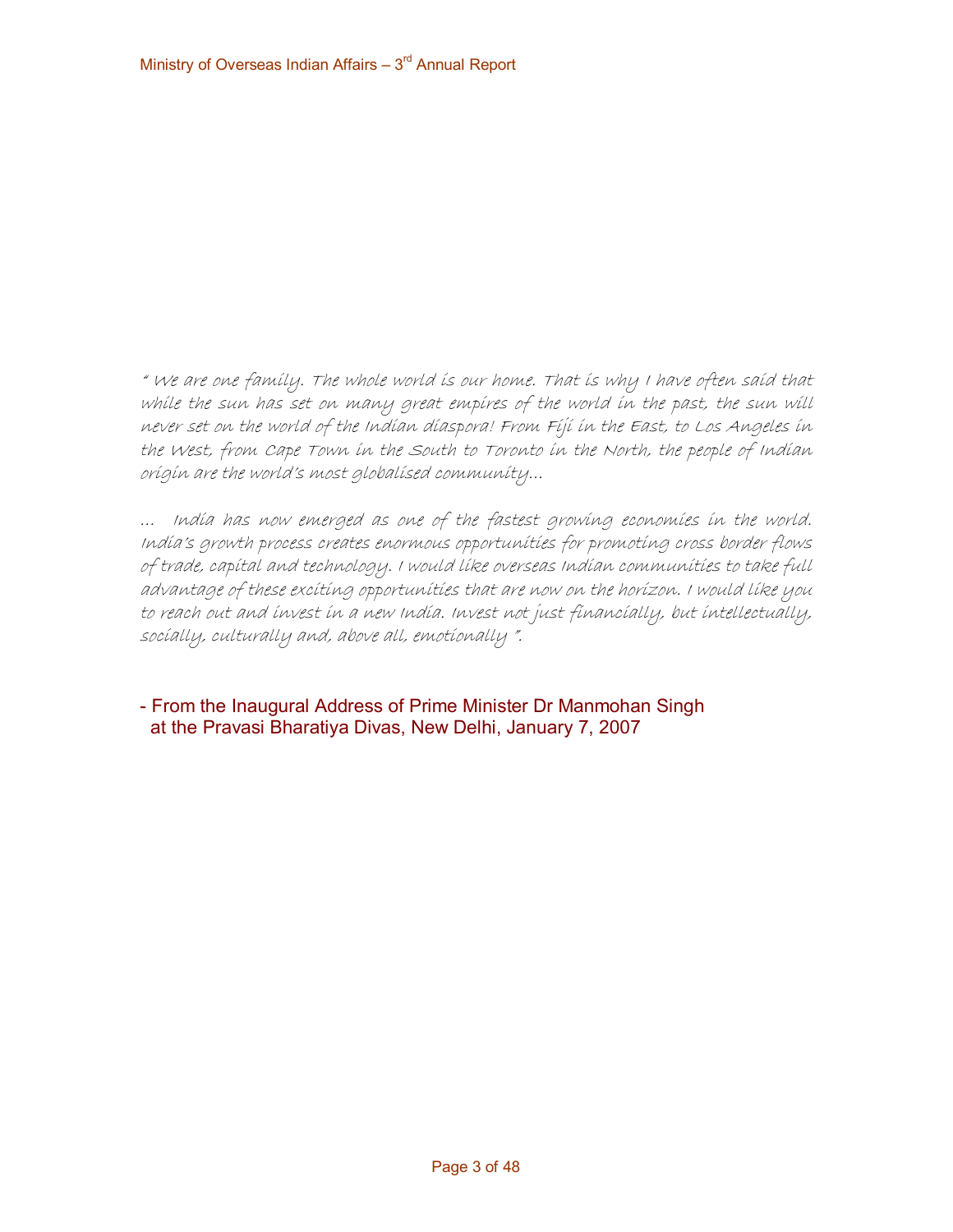# **Overseas Indians – An overview**

The size, spread and the growing influence of overseas Indians today are truly impressive. Estimated at over 25 million in 130 countries, the overseas Indian community comprises of Persons of Indian Origin (PIO) and Non-Resident Indians (NRI). Overseas Indians constitute a significant and successful economic, social and cultural force in the world. This vast and diverse overseas Indian community grew out of a variety of causes – mercantilism, colonialism, and globalisation - and over several hundreds of years of migration in different waves.

In the precolonial era, traders from India crossed the seas to the Persian Gulf region and the east coast of Africa and overland to Central and West Asia in search of fame and fortune. Another major emigration from the subcontinent in this era was to Southeast Asia. It started as military expeditions by [Hindu](http://en.wikipedia.org/wiki/Hindu), and later [Buddhist](http://en.wikipedia.org/wiki/Buddhist) kings of India and resulted in the settlers' merging with the local society. The influence of Indian culture is still felt in Southeast Asia, especially in places like [Bali](http://en.wikipedia.org/wiki/Bali) in [Indonesia](http://en.wikipedia.org/wiki/Indonesia).

During the nineteenth century and until the end of the [Raj](http://en.wikipedia.org/wiki/British_Raj), much of the migration was to other colonies as indentured labour for plantations and mines in the Atlantic, Pacific and the Indian ocean regions and under the 'Kangani' system to Southeast Asia. The major destinations were [Mauritius](http://en.wikipedia.org/wiki/Mauritius), Guyana, [Trinidad](http://en.wikipedia.org/wiki/Trinidad), Jamaica, [Fiji](http://en.wikipedia.org/wiki/Fiji), South and [East Africa](http://en.wikipedia.org/wiki/East_Africa), Malaya, Ceylon and Burma. The event that triggered this mass migration was the Slavery [Abolition Act](http://en.wikipedia.org/wiki/Slavery_Abolition_Act) passed by the British Parliament on August 1, 1834, which freed the slave labour force throughout the British colonies. This resulted in an extreme shortage of labour throughout the British colonies which was resolved by massive importation of workers engaged under contracts of indentured servitude.

In independent India, there have been two distinct categories of migration: the migration that began in the the early 1950s as Indians from the subcontinent moved to the United Kingdom, Europe, North America and Australasia. This migration to the western world was permanent and the migrants were mostly educated and well qualified. The second phase was the large outflow of unskilled, semiskilled and skilled workers to the countries in the Gulf region which began in the mid-1970s. This migration was temporary with a large number of workers returning on completion of their contracts.

The vastly different origins and roots of the migrants, the divergent routes and patterns of migration and settlement, the varying degrees of socio-cultural integration with their new homelands and the emergence of new identities and ethos make the overseas Indian community unique. It is a reflection of the pluralism that India today represents – a confluence of many languages, cultures and histories.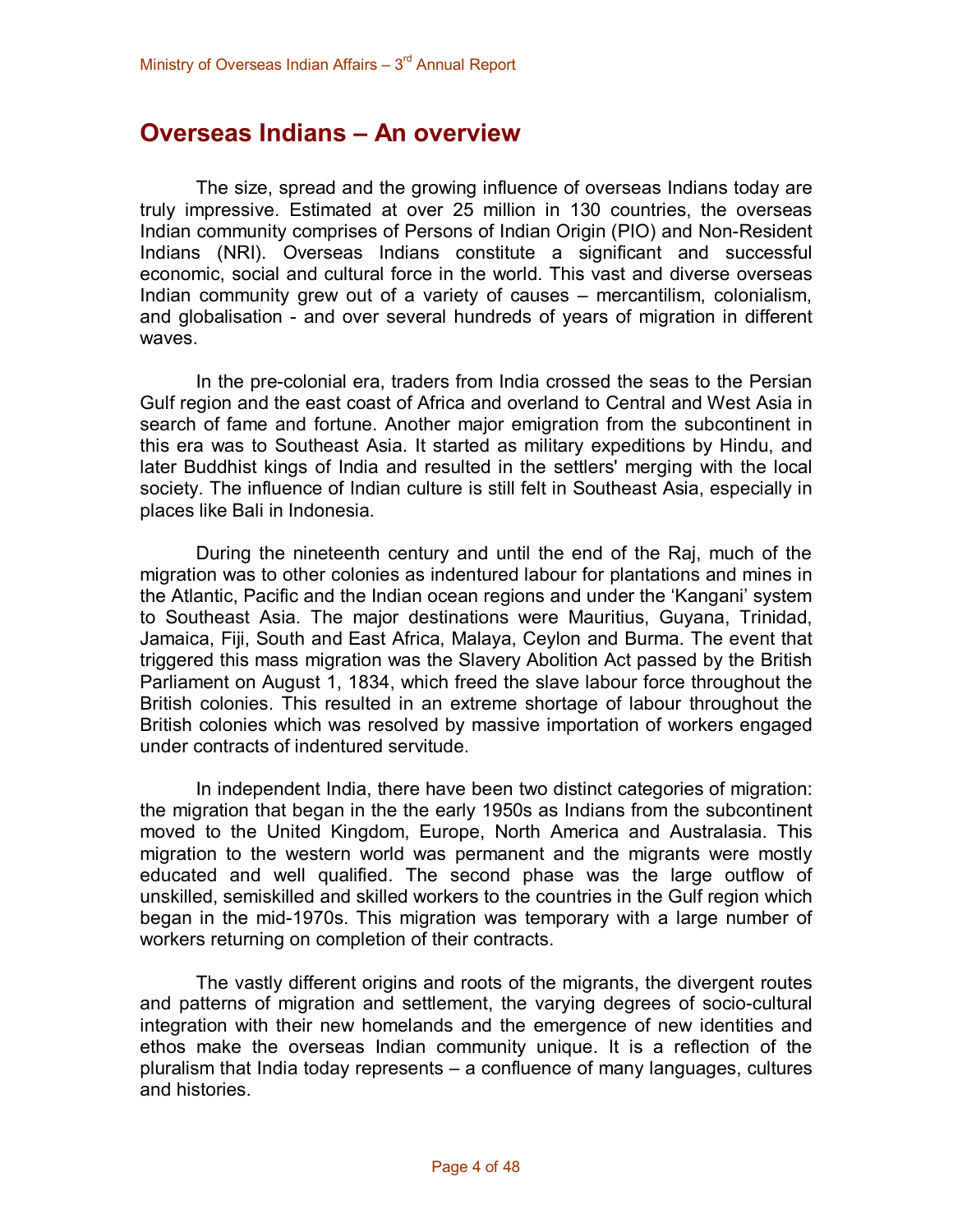With increasing globalisation, the Indian diaspora is growing and becoming even more visible, successful and influential across a wide variety of sectors and virtually every walk of life. Yet it is difficult to speak of one great 'Indian Diaspora'. There are communities within communities whose bond with India and the manner and extent of engagement is marked by its own experiences as well as time and distance.

A nuanced understanding of the diversity of the overseas Indian community brings before us the idea of the 'Global Indians' and the invisible thread that holds them together and binds them with India, the idea of 'Indian ness'. The Prime Minister best articulated this in January 2005 while inaugurating the Pravasi Bharatiya Divas:

*"The idea of 'Pravasi Bharatiya' has been in the making throughout the 19th and 20th Century. Today, at the dawn of the 21st century it is an idea whose time has truly come. We speak different languages, we practice different religions, our cuisine is varied and so is our costume. We are over a billion Indians and over 25 million overseas Indians, living in 130 different countries. Yet, there is a unifying idea that binds us all together, which is the idea of "Indian ness".*

Overseas Indians are not merely people of Indian origin who have settled in new orimaginary homelands. They are a representation of India: its peoples, regions, values, and diverse cultures. They recreate in their socio-economic and cultural institutions a version of India and preserve perceptions of the homeland that they remember. They maintain a real, even if intangible, bond with India, keep renewing it and above all keep returning to the idea of India.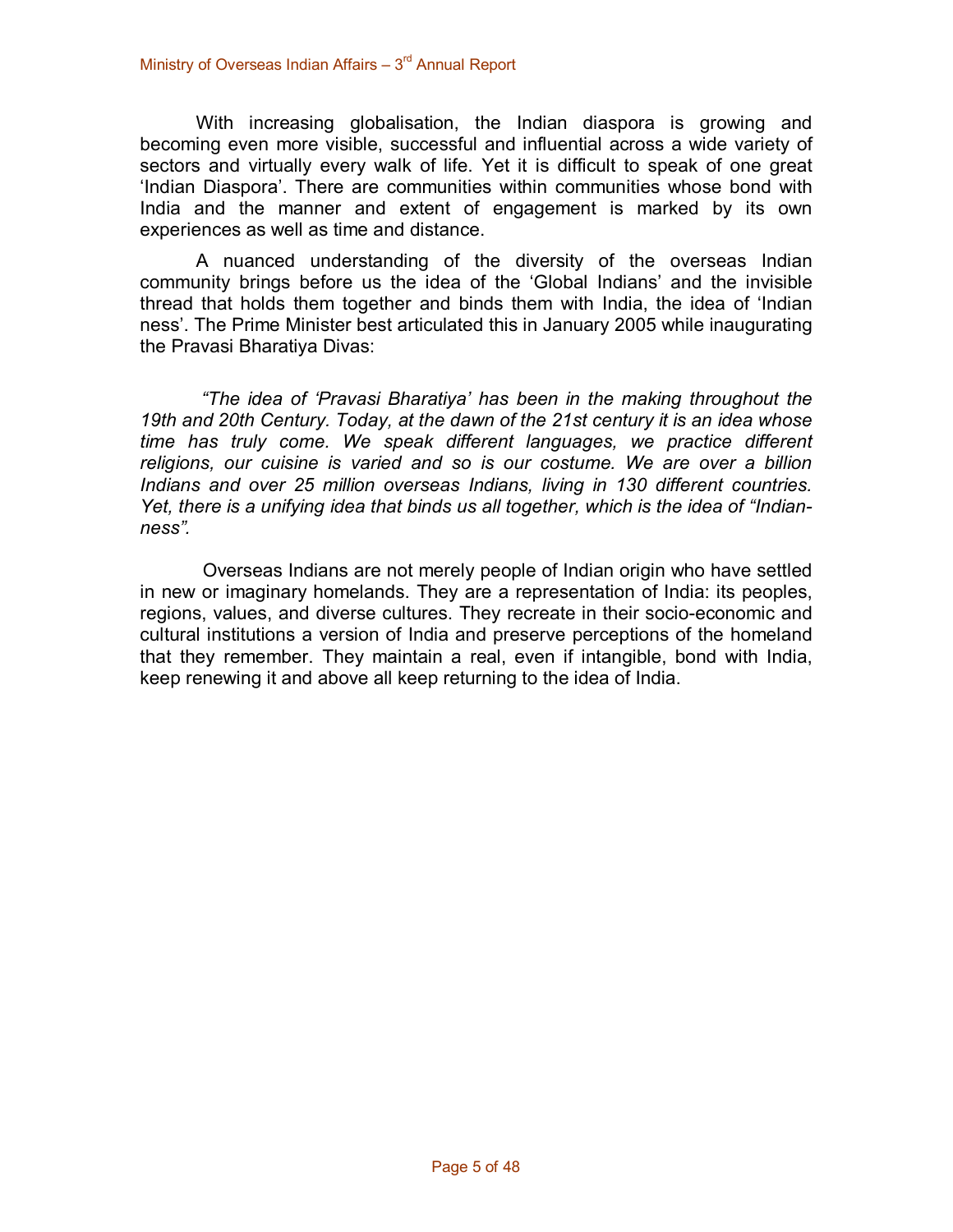# **The Ministry and its Mandate**

The Ministry of Overseas Indian Affairs (MOIA) is a young Ministry. Established in May 2004 as the 'Ministry of Non-Resident Indians' Affairs', it was renamed the 'Ministry of Overseas Indian Affairs' (MOIA) in September 2004. The emigration division of the Ministry of Labour and Employment was attached to the new ministry in Dec 2004. The erstwhile NRI division of the MEA now functions as the Diaspora division in the Ministry. The Protector General of Emigrants (PGE) administers the Emigration Act, 1983. He oversees the eight field offices of the Protectors of Emigrants located at Chandigarh, Chennai, Cochin, Delhi, Hyderabad, Kolkata, Mumbai and Thiruvananthapuram.

The Ministry is headed by a Cabinet Minister and is organized into four functional service divisions: Diaspora Services, Financial Services, Employment Services, and Social Services. A small team of eleven officers (DS and above) is working in the Ministry in a de-layered and multi-task mode leveraging the power of partnerships and outsourcing.

The MOIA is the nodal Ministry for all matters relating to overseas Indians comprising Persons of Indian Origin (PIO), Non-Resident Indians (NRIs) and Overseas Citizens of India (OCI). The Mission of the Ministry is to promote, nurture and sustain a mutually beneficial and symbiotic relationship between India and overseas Indians. In achieving this mission the Ministry is guided by four key policy imperatives:

First, the overseas Indian community has distinct and often-varied expectations from the home country, the Ministry must provide for this wide range of roles and expectations.

Second, there is a need to bring a strategic dimension to the process of India's engagement with its overseas community, take a medium to long term view and forge partnerships that will support sustained engagement.

Third, overseas Indians represent a reservoir of knowledge and resources in diverse fields - economic, social and cultural - and that this reservoir must be drawn upon as partners in development.

Finally, the states of India are important players in this process. Any initiative that overseas Indians, individually or collectively, take must be anchored in one of the states.

The policy focus of the Ministry therefore is to establish an institutional framework that can support sustainable engagement and can benefit from networks with and among overseas Indians based on three value propositions: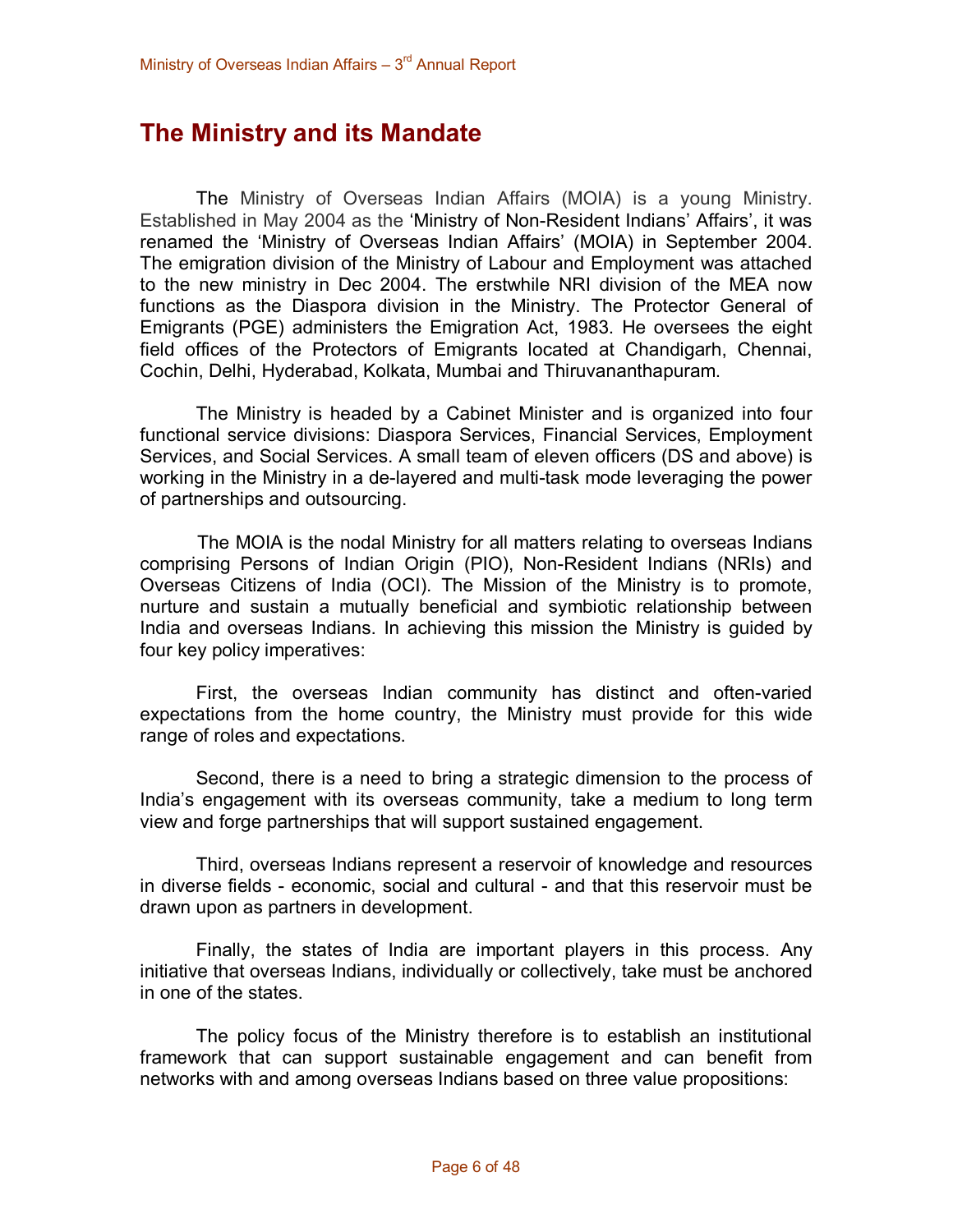- Through multi-skilled market driven entities spawned by MOIA and with knowledge partners from the private sector.
- · The States will be stakeholder partners since OI related initiatives have to be anchored in the States.
- MOIA will stay small, facilitate activity on the ground and drive policy changes.

To fulfill its mandate, the Ministry is striving to design and implement policy initiatives through a wide variety of programmes and schemes with the following goals:

- 1. Effectively address the needs, problems and concerns of the vast and diverse overseas Indian community through appropriate programmes supported by public-private partnerships.
- 2. Facilitate sustained interaction of overseas Indians with India and extend a host of services in economic, social and cultural matters.
- 3. Extend institutional support for individual initiatives and community action to harness the knowledge and other resources of overseas Indians for India's social development.
- 4. Strengthen the bond between India and the overseas Indian community by recognizing and celebrating its success and achievements.

The business allocated to the Ministry covers a wide range of subjects as well as sectors. Besides the task of handling all matters relating to PIOs and NRIs, the Ministry also has been assigned responsibilities in such diverse functions as promotion of trade &investments, emigration, education, culture, health, Science & Technology etc in so far as they relate to the overseas Indians.

Given the diversity and geographic spread of the overseas Indian community and with it, the emergence of distinct region / country specific ethos, the needs and expectations of the overseas Indians vary considerably. The policies, programmes and the Schemes of the Ministry are therefore designed to meet these wide ranging needs and expectations and include:

- (i) Overseas Citizenship of India (OCI)
- (ii) Know India Programme (KIP)
- (iii) Scholarship Scheme for Diaspora Children (SSDC)
- (iv)Tracing the Roots
- (v) MOU with Doordarshan and ICCR
- (vi)Establishment of a PIO University
- (vii) Pravasi Bharatiya Kendra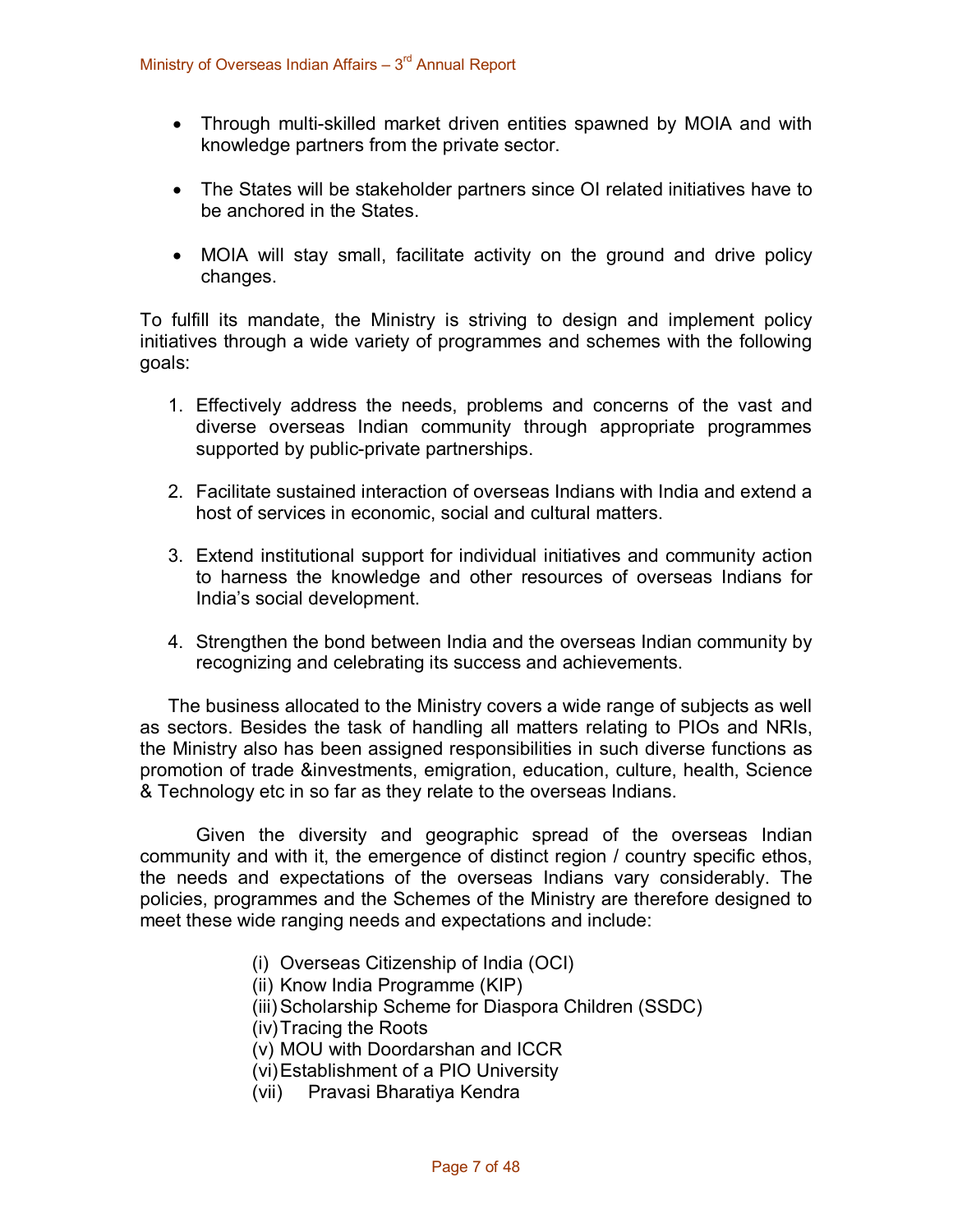- (viii) India Health Care Initiative AAPI.
- (ix)Overseas Indian Investment Facilitation Centre
- (x) India Development Philanthropy Foundation
- (xi)Awareness Campaign on NRI marriages
- (xii) Legal assistance for women facing problems in NRI **Marriages**
- (xiii) E Governance in Emigration
- (xiv) Pre departure Orientation & Skill Upgradation for Emigrant workers.
- (xv) Council for Promotion of Overseas Employment (CPOE)
- (xvi) Pravasi Bharatiya Bima Yojana (PBBY)
- (xvii) Overseas Indian Centres

In addition, the Pravasi Bharatiya Divas (including the Pravasi Bharatiya Samman) continues to be the flagship event of the Ministry. The Programme aims at bringing the expertise and knowledge of the overseas Indians on a common platform and integrating it with the country's development process.

For the Ministry, the year 2006-07 was significant in that we signed the pioneering Social Security Agreement with Belgium. Work has commenced to negotiate and conclude similar agreements with other countries in the European Union with a large Indian population like the Netherlands, France, Norway and Sweden. These agreements will provide for exemption from social security contributions for Indians working in these countries on short-term contracts of up to five years and export of benefits for those who have worked for a longer term and choose to relocate to India. The agreement provides for reciprocity in its application.

The Ministry also signed a memorandum of understanding on labour with the United Arab Emirates. In 2007, efforts are on to expeditiously conclude similar agreements with the other Gulf countries and Malaysia — home to more than 500,000 workers from India. These agreements provide for the protection and welfare of overseas Indian workers.

A national skill upgradation and pre-departure orientation-training programme for emigrant workers was launched in partnership with the states. He primary objective of the scheme is to make potential overseas Indian workers globally competitive by helping them upgrade their skills to meet the needs of the international labour market. Five pilot states Andhra Pradesh, Tamil Nadu, Karnataka, Kerala, and Punjab will implement the programme to train about 40,000 workers. In the ensuing year, it will be expanded to cover all major states in the country.

On the occasion of the 5th Pravasi Bharatiya Divas, the Prime Minister released three publications of the Ministry - a 'Handbook for Overseas Indians', a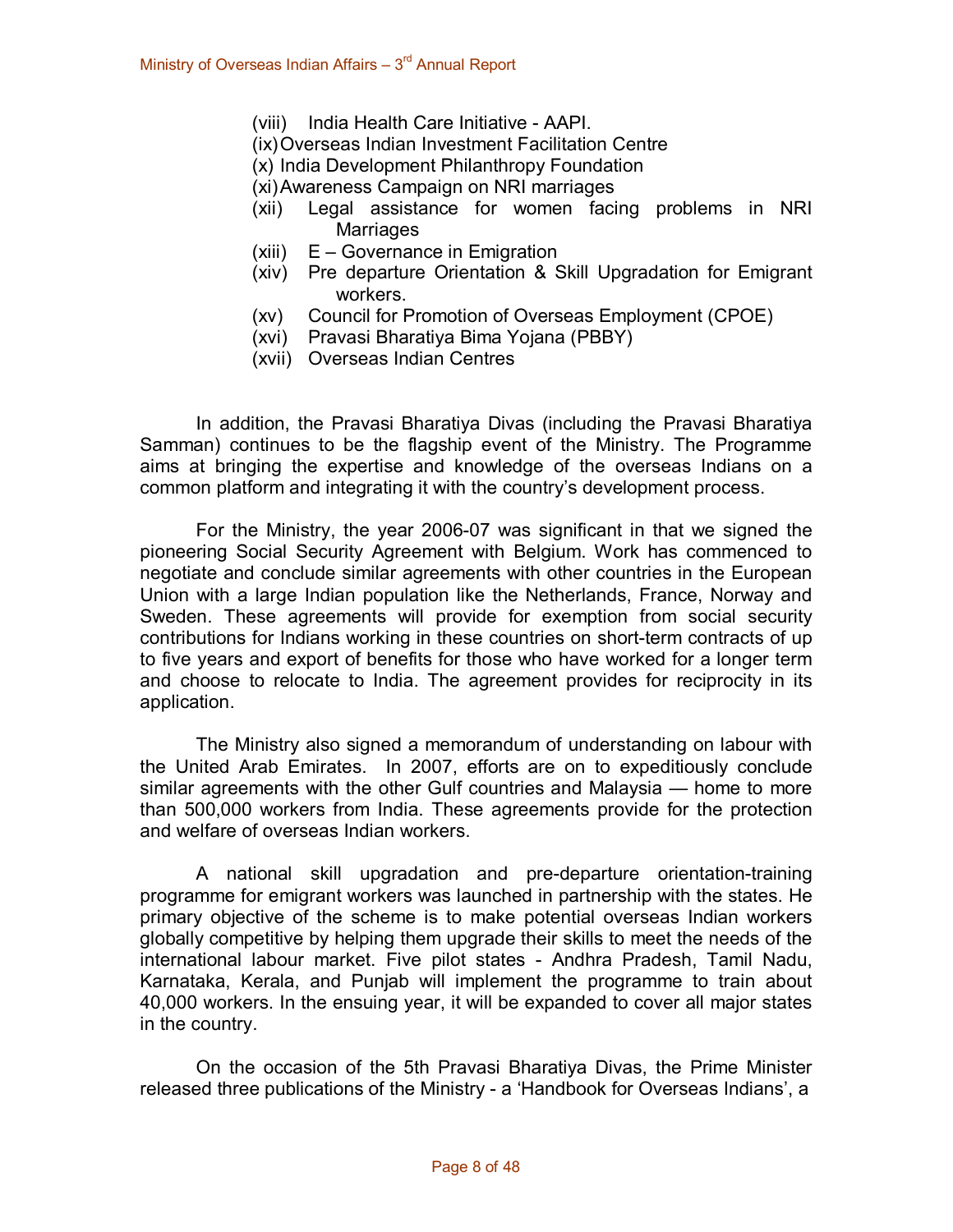'Compendium on Investment Policies and Opportunities', and a 'Guidance Booklet on Marriages to Overseas Indians'.

Looking ahead at 2007-08, the Ministry has planned several activities targeting specific outcomes for the benefit of the vast and diverse overseas Indian community. While there is high interest amongst overseas Indians to invest in India, there is a need for a market-driven institutional platform that will facilitate a two-way flow of overseas Indian investments into India and promote business-to-business partnerships of Indian businesses with overseas Indians. Plans are on the anvil to establish an "Overseas Indians Facilitation Centre" to provide a host of investment and business advisory services to potential overseas Indian investors. The Overseas Indian Facilitation Centre will serve as a "one-stop shop" for the overseas Indian community.

Overseas Indians have also responded to India's call to be catalysts for development and contribute in nation-building activities back home. Another initiative proposed, therefore, is to establish a credible institutional platform to enable overseas Indians to contribute to the social development process in India by providing avenues to overseas Indians for philanthropy in education, health and rural development in India.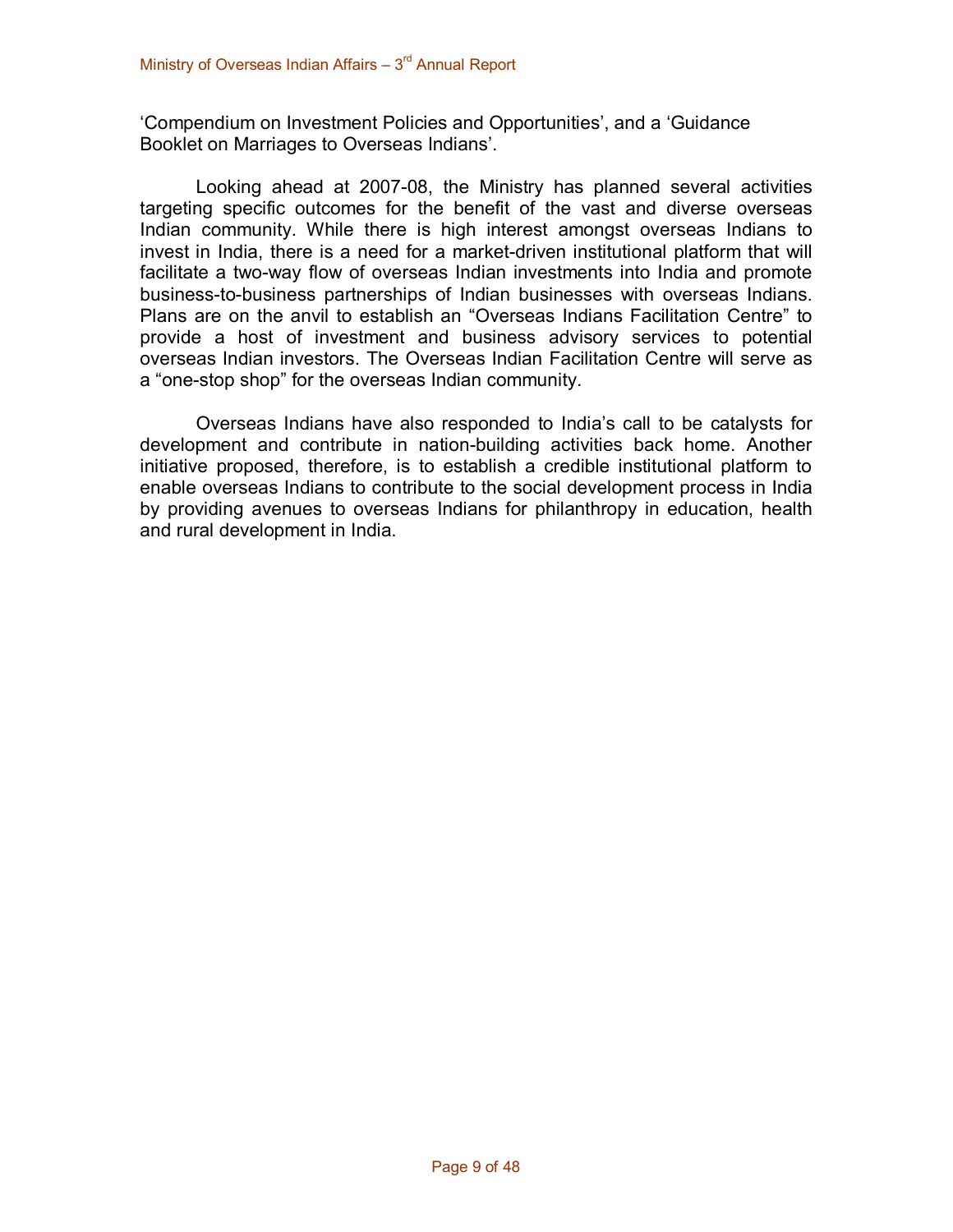# The MOIA Team

### Cabinet Minister

# **Secretary**

| <b>Joint Secretary</b><br>(Diaspora Services) |                                  | Joint Secretary (Financial Services)     | Protector<br>General of<br>Emigrants           |                                |                                                     |                                             |
|-----------------------------------------------|----------------------------------|------------------------------------------|------------------------------------------------|--------------------------------|-----------------------------------------------------|---------------------------------------------|
| <b>Director</b><br>(Diaspora<br>Services)     | Director<br>(Social<br>Services) | Director<br><b>Emigration</b><br>Policy) | Deputy<br>Secretary<br>(Financial<br>Services) | Deputy<br>Secretary<br>(Admin) | Deputy<br>Secretary<br>(Budget<br>and<br>Vigilance) | <b>Director</b><br>(Emigration<br>Services) |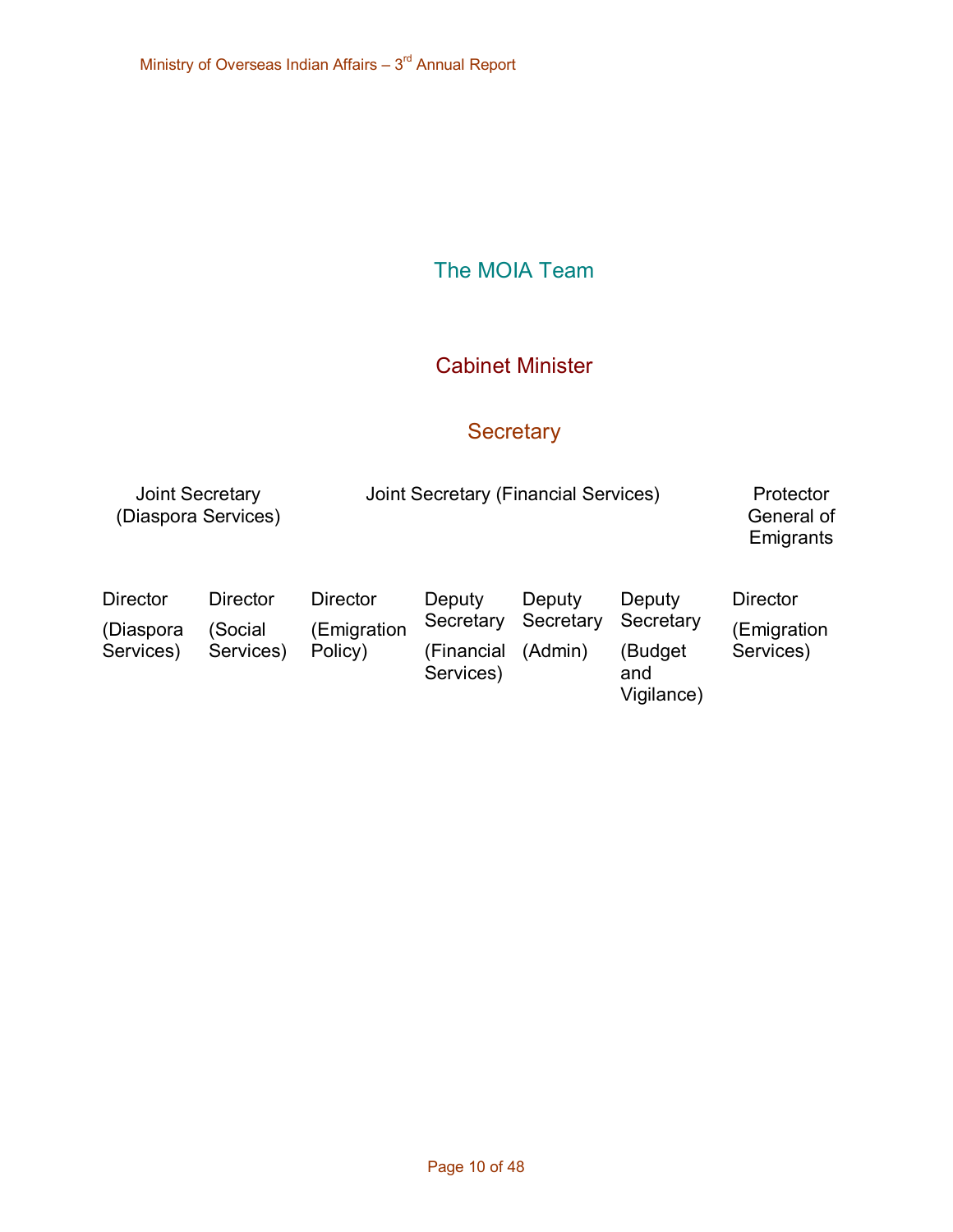## **Diaspora Services**

The Diaspora Services Division deals with all matters relating to Overseas Indians comprising Persons of Indian Origin (PIO) and Non-Resident Indians (NRIs), overseas citizenship matters, Pravasi Bharatiya Divas, Pravasi Bharatiya Samman Awards, admission of NRI/PIO students to various educational, technical and cultural institutions in India, scholarships to NRI/PIO students in India and new initiatives to promote interaction of overseas Indians with India in Tourism, Media, Youth Affairs, Education, Culture etc.

#### OVERSEAS CITIZENSHIP OF INDIA (OCI) SCHEME

In response to a long and persistent demand for "dual citizenship" particularly from overseas Indians in North America and the western world and in view of the Government's deep commitment towards fulfilling the aspirations and expectations of Overseas Indians, Prime Minister Dr. Manmohan Singh had announced at the Pravasi Bharatiya Divas 2005 held in Mumbai the grant of Overseas Citizenship of India (OCI) to all Persons of Indian Origin where local laws permit "dual citizenship" in some form or the other except Pakistan and Bangladesh.

Accordingly, the citizenship (Amendment) Ordinance was promulgated on 28.06.2005 amending the Citizenship Act, 1955 extending the facility of Overseas Citizenship of India (OCI) to Persons of Indian Origin (PIOs) of all countries (who were citizens of India or eligible to become citizens of India on 26 January, 1950 and are citizens of the countries (except Pakistan and Bangladesh). The Citizenship (Amendment) Act was passed in the Monsoon Session of the Parliament in August 2005.

The scheme has been in operation from December 2, 2005. OCI has been introduced by statute to facilitate life-long visa, free travel to India and certain economic, educational and cultural benefits. This is not to be construed as 'dual citizenship' since it does not confer political rights. Any Overseas Indian applicant who is comfortable with his present citizenship status in the country of his residence can apply for OCI. Till date, over 1,12,000 OCI documents have been issued, mostly to overseas Indians in the USA, Canada, UK, Australia and New Zealand.

In 2006 OCI cardholders were given parity with NRIs in:

- (i) Entry fees for national parks & wildlife sanctuaries.
- (ii) Inter-country adoption.
- (iii) Airfares on domestic routes.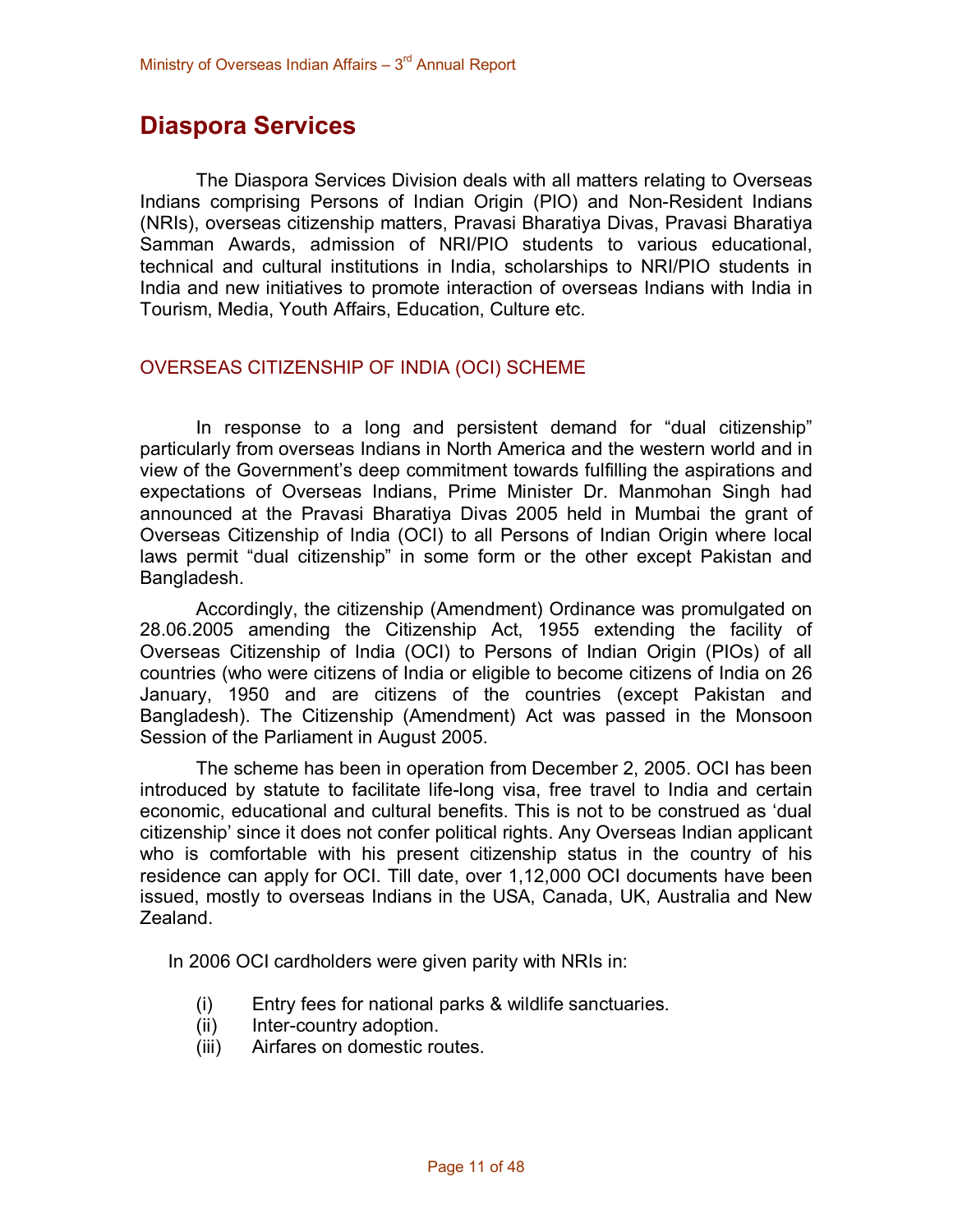The Ministry hopes to extend more benefits to overseas citizens of India in the ensuing year.

#### SCHOLARSHIP PROGRAMME FOR DIASPORA CHILDREN (SPDC)

This scheme seeks to make higher education in India accessible to the children of overseas Indians and promote India as an education hub. Under the scheme, the Ministry provides 100 scholarships for undergraduate courses in Engineering, Technology, Humanities/Liberal Arts, Commerce, Management, Journalism, Hotel Management, Agriculture, Animal Husbandry, etc. (except medical courses) to partially fund the tuition and hostel fees each year from 2006-07. The current annual outlay is Rs.one crore. This is being doubled to Rs. Two crores for the ensuing year and is likely to go up to Rs.4 crores in the fourth year.

For the academic year 2006-07, 69 children of overseas Indians from 23 countries covering Africa, Asia, the Gulf and the Caribbean, which represent an overseas Indian population of over 12.5 million, have been covered under the scheme. The students were selected on the basis of an entrance test conducted by M/s Educational Consultants India Limited (Ed.CIL), an autonomous body under MHRD with whom the Ministry is working on a partnership basis.

Children from developing countries with inadequate educational facilities, lesser opportunities for higher studies and where there is a significant concentration of the diaspora population were targeted. The scholarship amount provided this year would cover approximately 60-70% of the tuition fees, depending on the courses selected.

It is proposed to increase scholarship amount to cover the entire tuition fees of the applicants from the next academic year. The number of countries from where applications are sought is also being increased.

#### KNOW INDIA PROGRAMME (KIP):

The Ministry organises four week internship programmes for diaspora youth to promote awareness about contemporary India, its socio-cultural diversities, the rapid economic transformation underway and thus help the younger generation of overseas Indians bond with India. Earlier called the IPDY and now known as the 'Know India Programme' (KIP), the scheme is implemented in partnership with state Governments and the logistics support of the Nehru Yuvak Kendra.

The  $5<sup>th</sup>$  programme was organized from 15<sup>th</sup> May to 12<sup>th</sup> of June 2006 for 24 participants selected from 9 countries where large numbers of overseas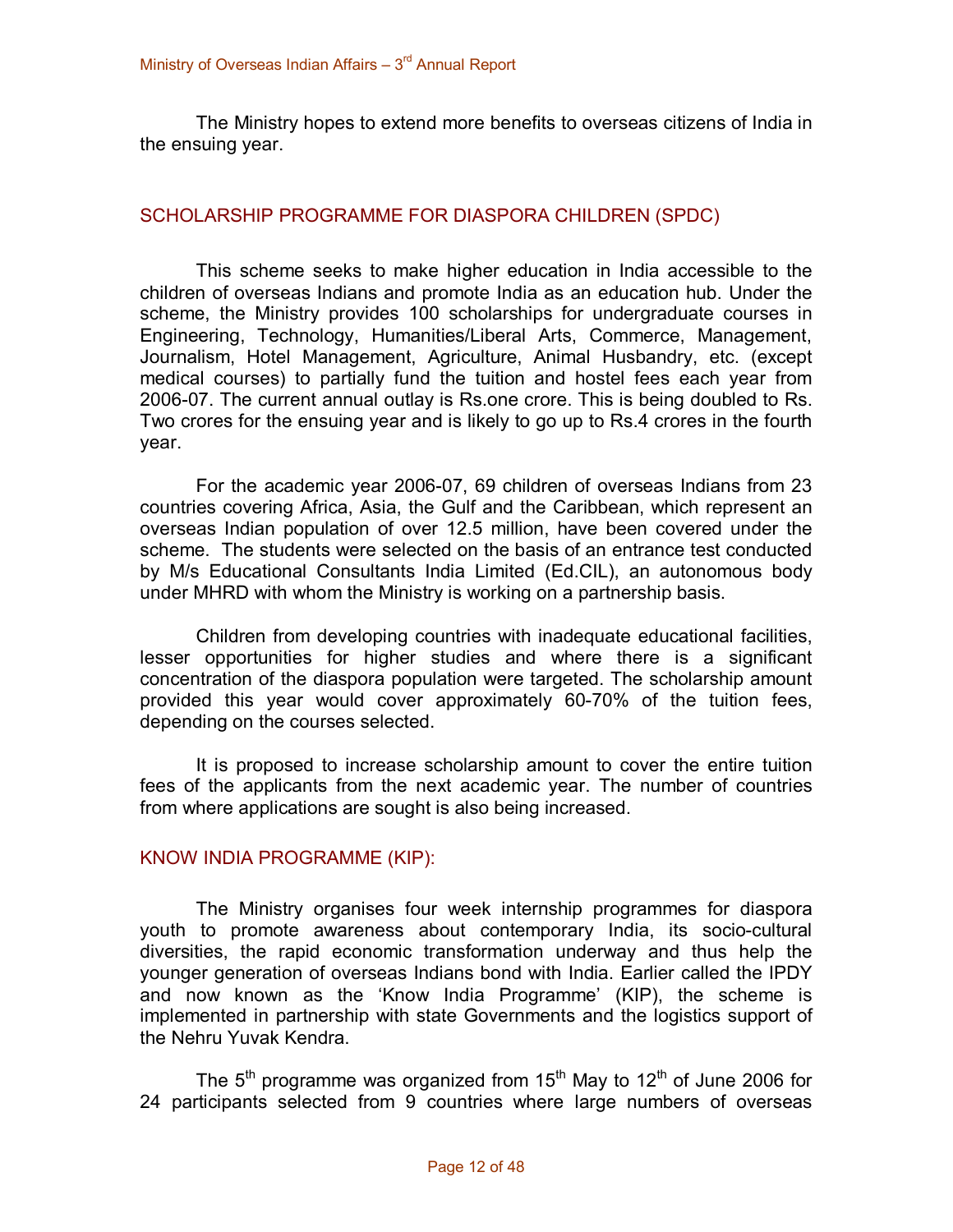Indians reside. The programme was organized in partnership with the Government of Himachal Pradesh and the logistics support of the Nehru Yuva Kendra Sangthan. Participants of the programme hailed from Canada, USA, New Zealand, Malaysia, Israel, South Africa, Reunion Island, UAE & the United Kingdom.

The 6<sup>th</sup> programme was organized from 19 December 2006 to 17 January 2007. Two groups comprising of a total of 50 youth of Indian origin from 12 countries (Canada, USA, UK, New Zealand, Australia, Malaysia, Israel, Palestine, South Africa, Kuwait, Mauritius and Trinidad & Tobago) were called to participate in the youth session of the PBD 2007 besides taking part in the orientation programme. The youth also participated in other working sessions of their interest. The first group of 29 participants went to Kerala for two weeks from 21 December 2006 to 03 January 2007 under partnership of Government of Kerala, and the second group of 21 participants was sent to Rajasthan under partnership of Govt. of Rajasthan for a week from 11 – 16 January 2007.

Since the programme has been successful, plans are afoot to increase the number of internships and to partner with professional apex associations to expand the programme.

#### Establishing a PIO University

The High Level Committee on Indian Diaspora, appointed by the Government in 2000 had visited various countries with large concentration of Indian Diaspora and had recommended, among other things, the setting up of new Universities and professional institutions offering courses of international standards in Management, Information Technology, Media, Agricultural Research, Medicine, Food processing, etc.

At PBD '07 in New Delhi, PM announced that the proposal for establishing a University for Persons of Indian Origin is under active consideration of the Government and that the challenge is to create an enabling framework. The Ministry mandate is to take up new initiatives in the field of education and therefore endeavors to promote India as a competitive destination for the benefit of overseas Indian students.

The policy framework to set up a NRI/PIO University within the Special Educational Zone (SEdZ) in the Special Economic Zone (SEZ) is being examined and will be finalized shortly.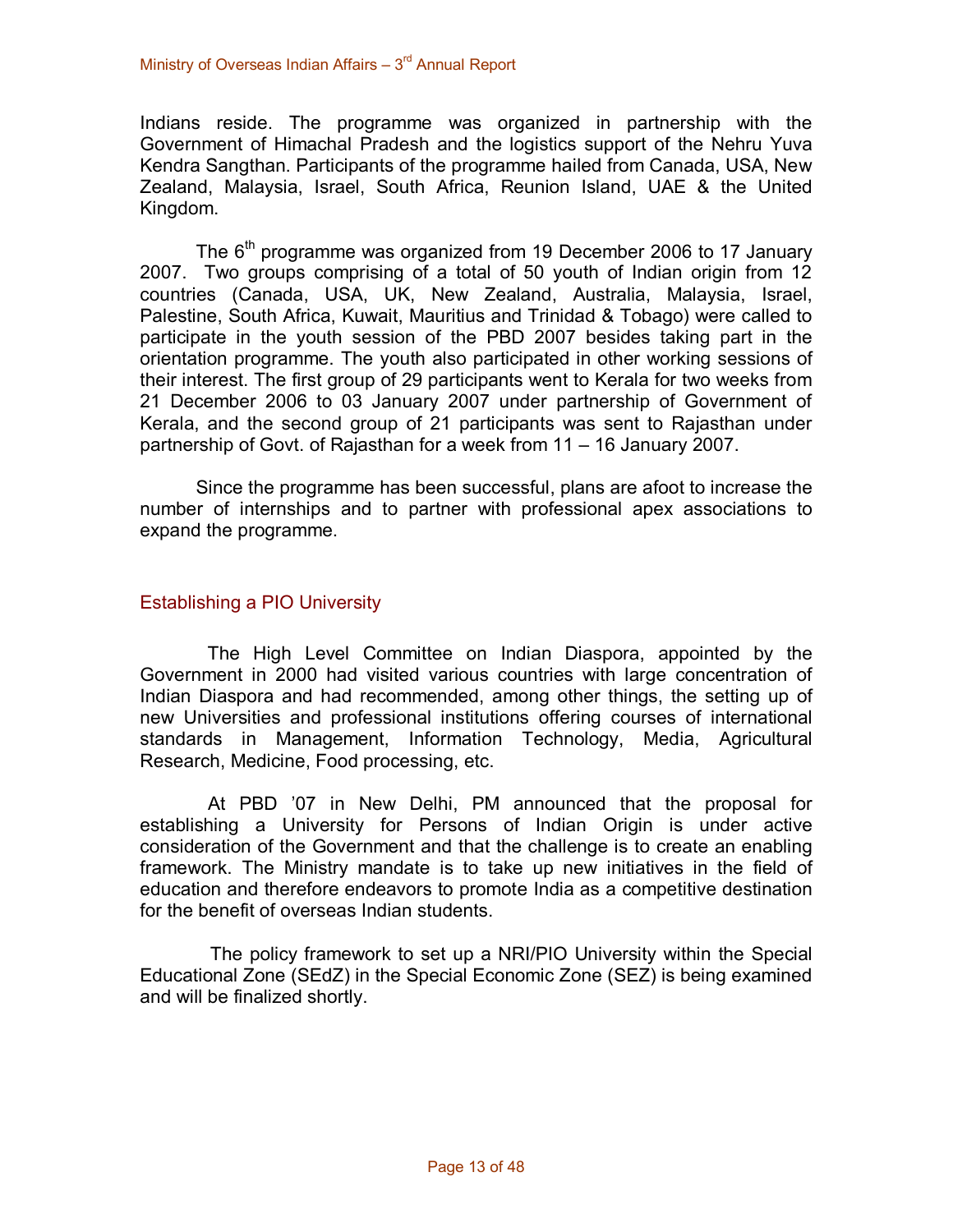#### MOUs WITH DOORDARSHAN & ICCR:

The Ministry has signed a MOU with Doordarshan for publicizing, awareness, action and disseminating policies and activities for the Ministry. A Memorandum of understanding has also been signed with Indian Council for Cultural Relations to support Indian performing arts, languages and culture in the diaspora and to promote dynamic interaction between India and overseas Indians in the cultural space.

#### PRAVASI BHARATIYA DIVAS

After a gap of two years, the fifth edition of Pravasi Bharatiya Divas was held in New Delhi again from 7-9 January 2007. Ministry of Overseas Indian Affairs organized the conclave of the Indian diaspora in partnership with the Confederation of Indian Industry and the Government of National Capital Territory of Delhi as the State partner**.** Professor S. Jayakumar, Deputy Prime Minister of Singapore was the Chief Guest at the conference. 1200 Overseas Indians from over 50 countries participated in the event.

The theme of the Fifth edition of PBD was 'Rooting for the roots – Meeting India's Social development Challenges' with the objective of inspiring Overseas Indians to be part of the socio-economic development of India. The focus areas were Education, Healthcare, Women, Youth, and Investment.

Inaugurating the Pravasi Bharatiya Divas 2007, Prime Minister Manmohan Singh called upon the vast Indian diaspora to be active participants in this great saga of adventure and enterprise of building a new India and said that while the sun has set on many great empires of the world in the past, the sun will never set on the world of the Indian diaspora. Stating that India has emerged as one of the fastest growing economies in the world, he called upon overseas Indians to take full advantage of the opportunities arising out of the Country growth process.

"All of you are children of Mother India" Minister Vayalar Ravi, said while addressing participants at the Inaugural Session of PBD 2007. He also announced a host of benefits for OCI cardholders. Professor S. Jayakumar, Deputy Prime Minister of Singapore, Chief Guest said that India's is intrinsically bound up with East Asia. The economic engagements apart, he said that India would have a central strategic role in the region.

As India reinvents itself, and finds newer areas of expertise and excellence, there is but one issue that remains paramount in the minds of Indian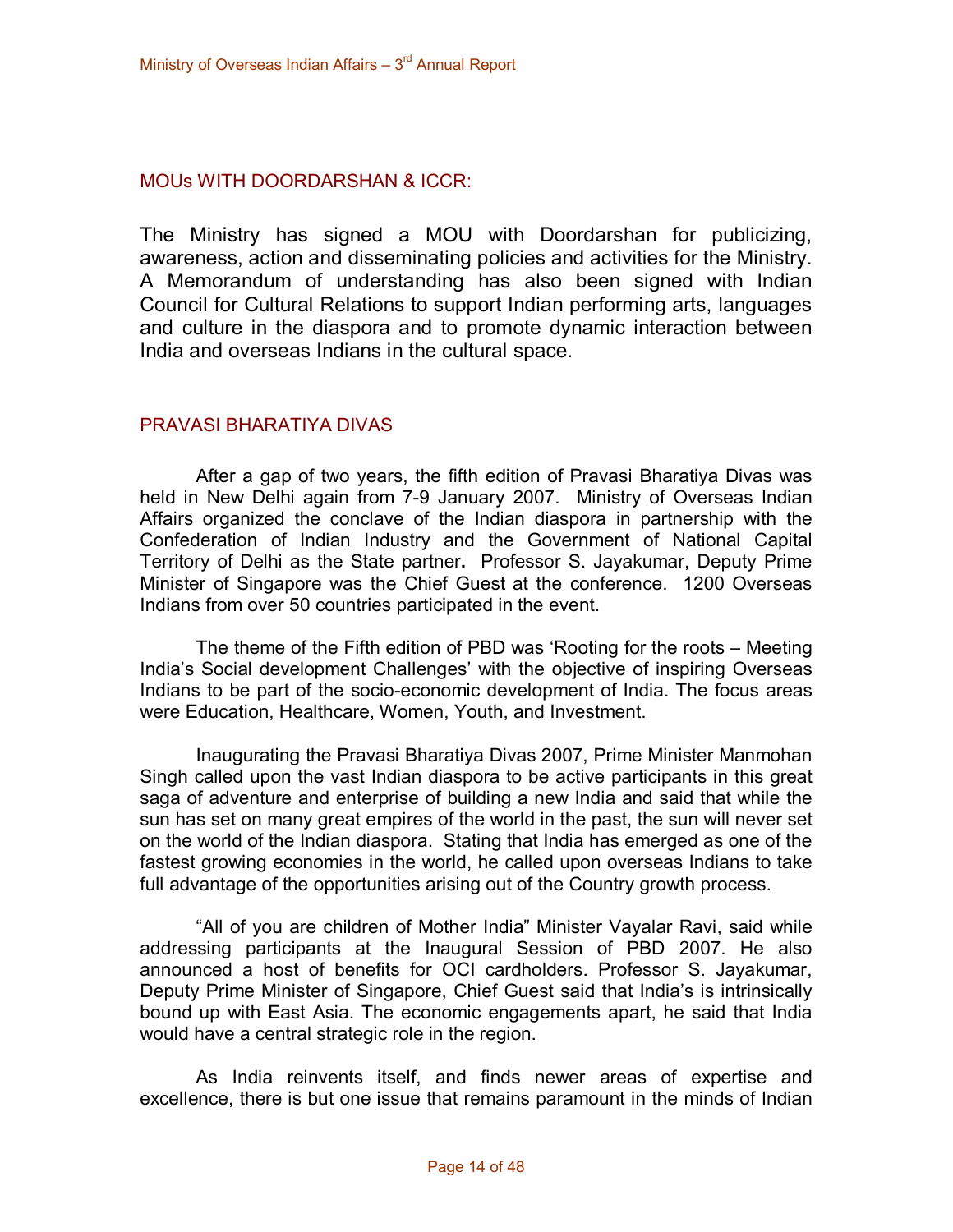Leaders and the global community. How is India addressing the Developmental Challenges? This was discussed at the PBD2007at length. According to C.K. Prahalad, professor of Business Administration at the University of Michigan's Business school, the most important challenge India faces today is to find ways to make its economic transformation more equitable.

One of the highlights of PBD 2007 was, for the first time sessions on various regions of the world with substantial population of the Indian Diaspora were organised. These sessions were chaired by union Ministers of the Government of India, and discussed various solutions of the regional problems faced by the Indian Diaspora.

The sessions on Education, Healthcare, Women, Youth, and Investment held during three days of the conference presented the best opportunities for collaborations and partnerships – partnerships between central Government and the States, partnership between the public and the private and partnership between India and the world for the social transformation of India. Finance Minister of India in his address said if NRIs decide to invest in India's infrastructure that will give an impetus to our economic growth and sustain it.

Speaking at the Valedictory session of the Pravasi Bharatiya Divas 2007, President A.P.J. Abdul Kalam called upon Indians across the world to join in the mission of taking the country into the league of advanced nations in the next decade. He said a great opportunity awaits Overseas Indians in contributing to the transformation of the motherland. Talking about the World Knowledge Platform, which will integrate the core competencies of partner countries. He said that World Knowledge Platform would take up missions in the areas of energy, water, healthcare, food, knowledge products; automobiles with the available quality human resources.

The 25 million people of Indian origin with experience and specialization in diverse area can definitely be an important partner in the development of quality resources, which will be a prime output for the world knowledge platform. He requested all Overseas Indians to participate in the mission of 'Developed India' 2020' and to make it reality by their knowledge sharing and experience. President A.P.J. Abdul Kalam also gave away the Pravasi Bharatiya Samman to distinguished Overseas Indians.

#### KEY OUTCOMES

 $\triangleright$  Establishment of an "Overseas Indian Facilitation Centre" to promote investment by overseas Indian investors to India.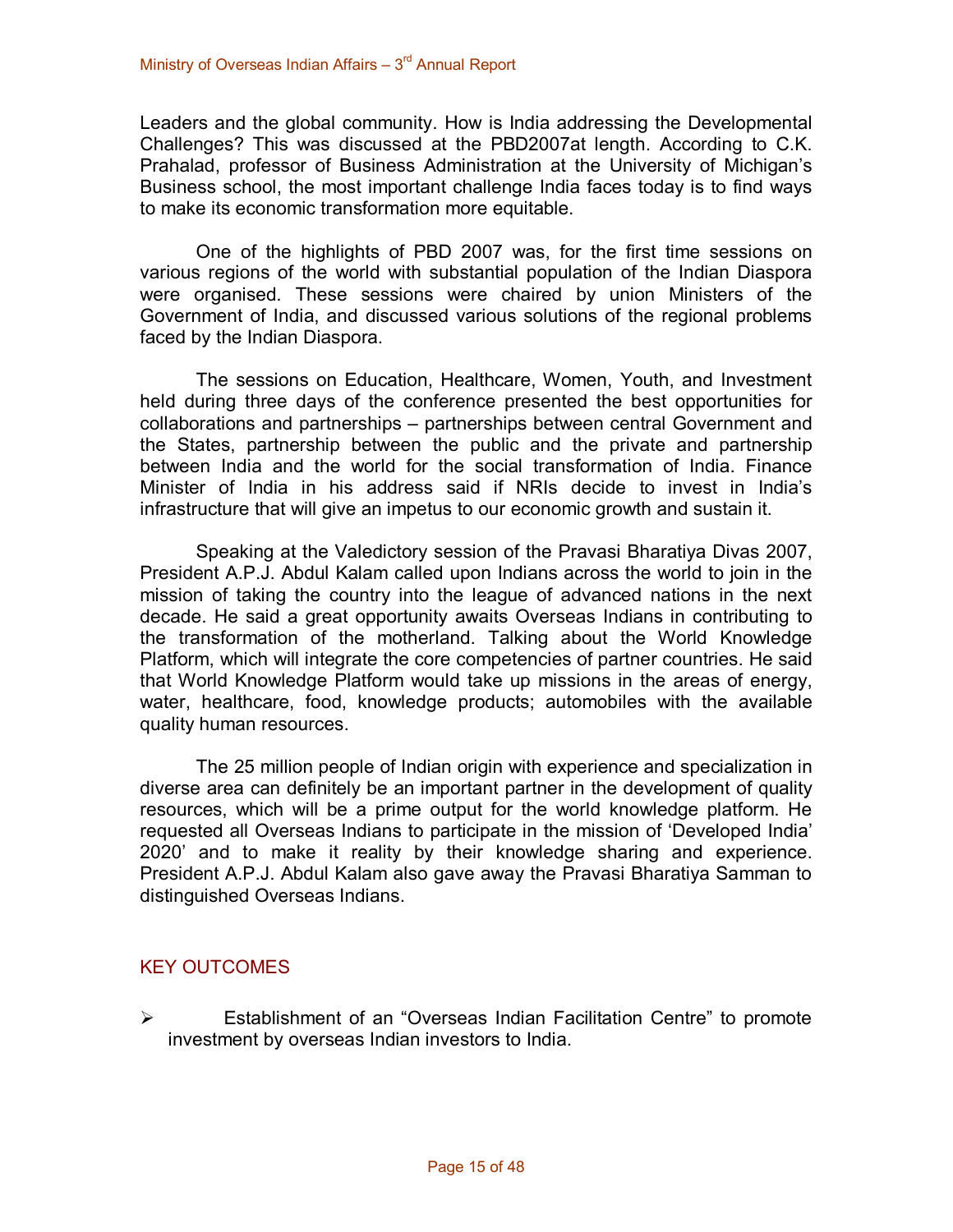- ÿ Establishment of "Council for Promotion of Overseas Employment" to promote Overseas employment.
- $\triangleright$  Setting up of "University for Persons of Indian Origin" meeting needs of overseas Indian community in most sought after disciplines including engineering and management.

#### HIGHLIGHTS OF PBD 2007

- · 1200 Pravasi delegates from over 50 countries participated in the event.
- · Theme of the PBD 2007 was 'rooting for the roots meeting India's social development challenges'.
- · The focus areas were education, health, women, youth and investment.
- · Professor S. Jayakumar, Deputy Prime Minister of Singapore was the Chief Guest of the Conference.
- The conference was inaugurated by Dr. Manmohan Singh, Prime Minister of India and culminated with valedictory address by Dr. A.P.J. Abdul Kalam, President of India.
- Twenty-eight sessions on a wide and inclusive range of topics.
- · Five overseas Ministers attended the conference.
- · 175 speakers, 44 of them from overseas.
- Twenty-nine Indian Ministers, four chief Ministers and seven members of Parliament addressed the conference.
- · Four publications of the Ministry were released in the conference.
- · Establishment of Overseas Indian Facilitation Center announced by the Prime Minister.

#### PRAVASI BHARATIYA SAMMAN AWARDS

President A.P.J.Abdul Kalam honoured fifteen distinguished overseas Indians with the Pravasi Bharatiya Samman on the concluding day of Pravasi Bharatiya Divas 2007. Introduced in the year 2003, the awards are conferred to honour distinguished overseas Indians in recognition of their achievements, their contribution to strengthening of India's relations with other countries, promoting the honour and prestige of India and fostering the interests of overseas Indians.

Nominations to the awards are made by India's Heads Of Missions, PIOs who are MPs in their respective countries, past awardees of the Gandhi Peace Prize/Jawaharlal Nehru Award for International Understanding and Chairman of the Standing Committee of the Parliament for MEA/MOIA. The Vice President of India is the ex-officio Chairman of the Jury-cum-Awards Committee. The maximum number of awards has now been increased to 15 and institutions and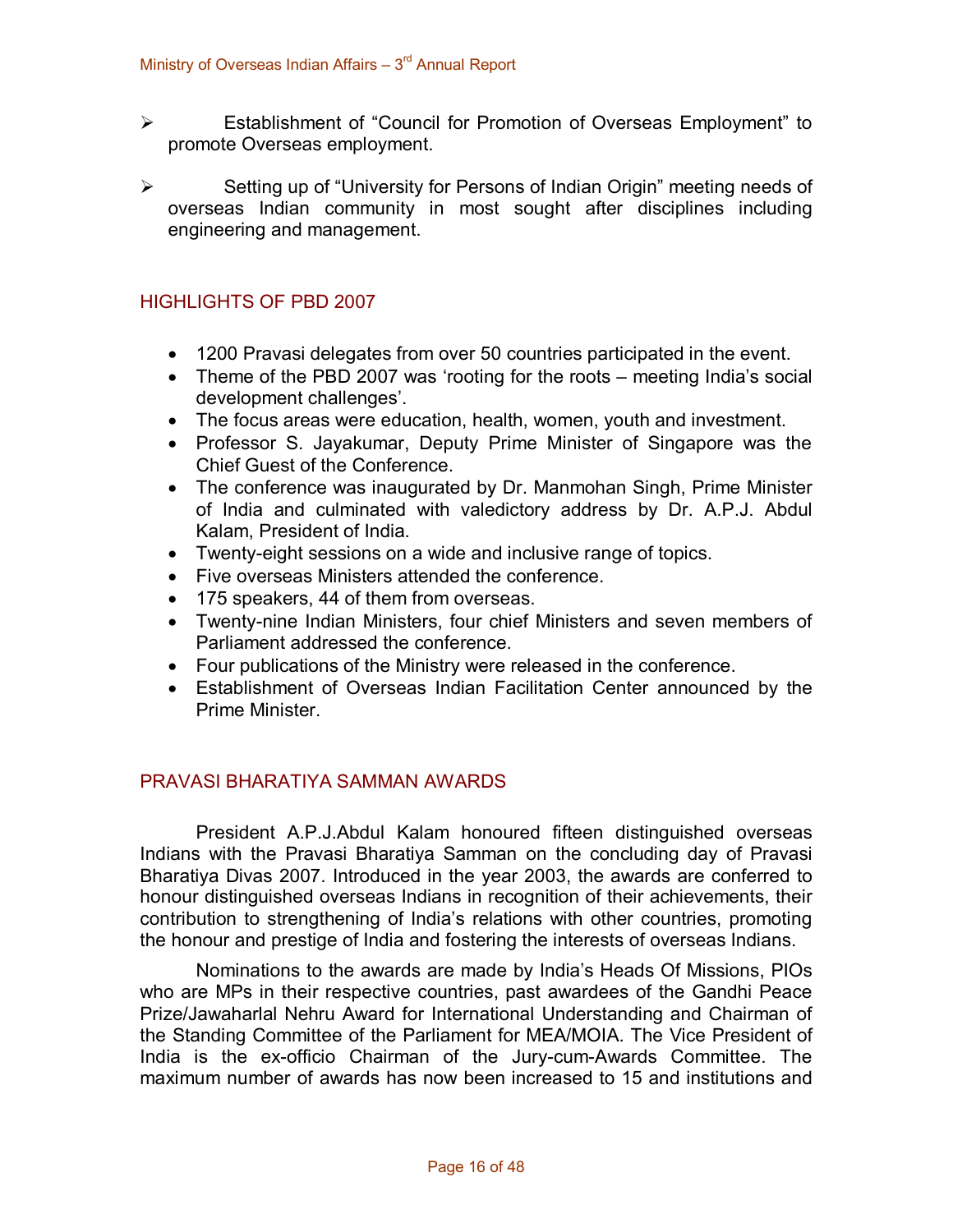organizations have also been made eligible. This year, 15 distinguished overseas Indians were selected for the Award.

The largest number, four of the awardees, are from the United States. Two are from the United Arab Emirates and the others from the United Kingdom, Canada, Fiji, Portugal, Kenya, Malaysia, Germany, Jamaica and South Africa.

The ministry has constituted a committee chaired by the Secretary with representatives from the Ministry of External Affairs and the Ministry of Home Affairs to revise the scheme and make the selection process more broad based, objective and transparent.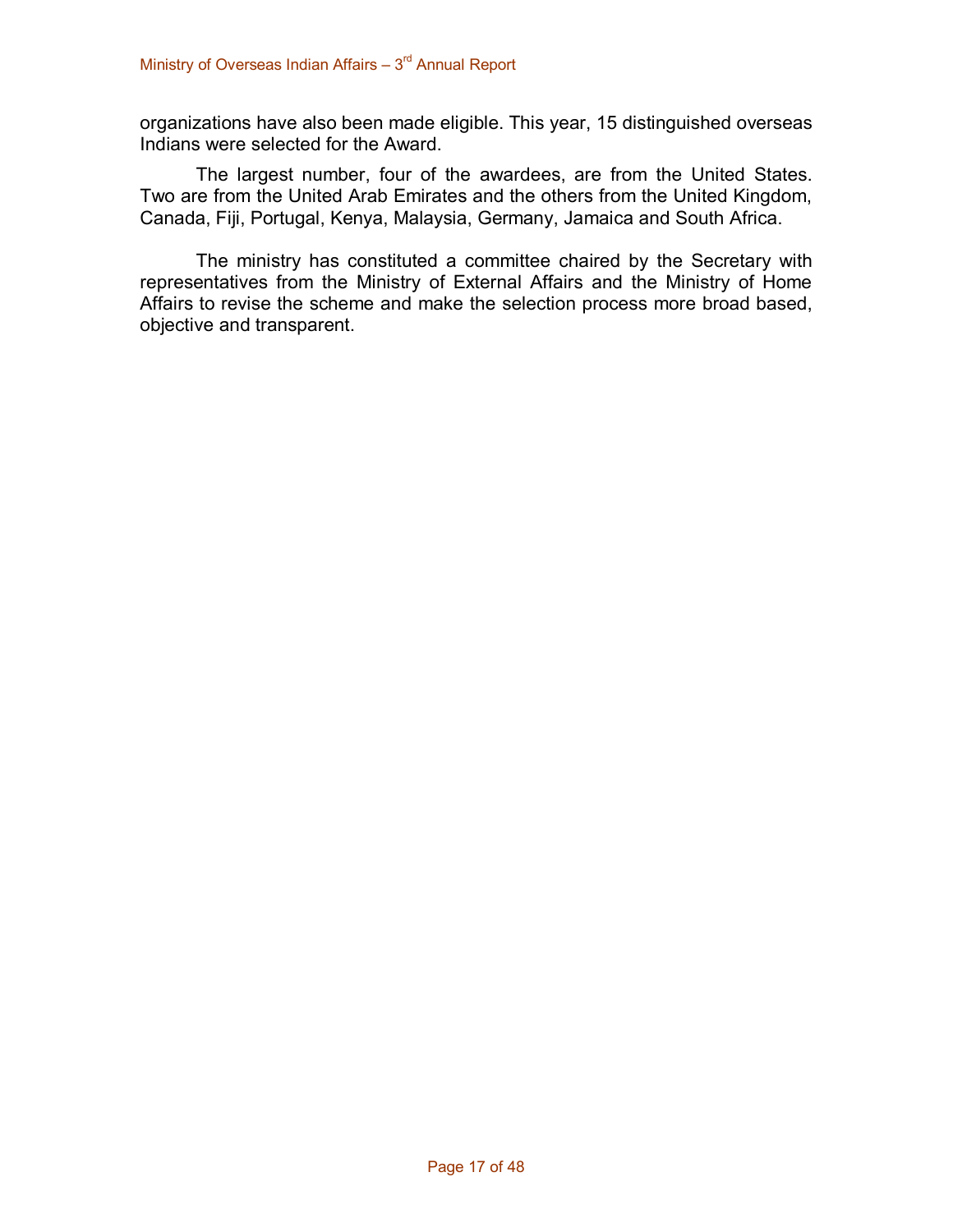## **Migration Management**

Labour migration from India has a long history. Movement of people to the Persian Gulf region and Southeast Asia goes back several centuries. Large-scale migration of labour however occurred in the colonial era under the indentured labour system. The primary motivation for employment abroad remains economic. Since independence there have been two distinct categories of movement of people. While the educated and highly skilled persons emigrated to the developed economies, semi-skilled and unskilled workers went primarily to the oil producing countries in the Gulf. This trend continues and is expected to increase in the near future.

Overseas Indian Workers are estimated at over 5 million, with a net outflow of about a million each year, excluding returnees. A significant number of the overseas Indian workers women. The vast majority of these workers are temporary migrants and 90 percent of them work in the Gulf. These workers often face difficult living and working conditions in the host country and put up with separation from their families for considerable periods of time.

The economic and social significance of these important constituents of Overseas Indians can be judged by the spectacular growth in remittances by migrant Indian Workers from the Gulf. In 2005-06, India was the highest recipient of remittances from Overseas Indians estimated at over US \$ 23 billion. About 45 percent of these remittances  $-$  estimated at about US \$ 12 billion - are the contribution of the un-skilled and semi-skilled Overseas Indian Workers.

The temporary migration of un-skilled, semi-skilled or skilled workers mostly to the Middle-East is unique, in that, the social cost of education or vocational training is modest while the economic and social benefits derived from remittances or skill formation are significant.

There is evidence to suggest that remittances in the aggregate as well as per capita from Overseas Indian Workers are significantly higher than remittances from others. Overseas Indian Workers are at the lower end of the income scale; their remittances however, not only support household consumption back home but also provide resources for investment in the rural sector, particularly agriculture. Return migration however, can increase the incidence of un-employment by exerting pressure on the scarce job opportunities in the rural areas.

One of the key functions of the Ministry for Overseas Indian Affairs is to look after all emigration under the Emigration Act, 1983 from India to overseas countries. The Act seeks to protect emigrants from exploitation by unscrupulous agents and foreign employers and provides the framework for regulating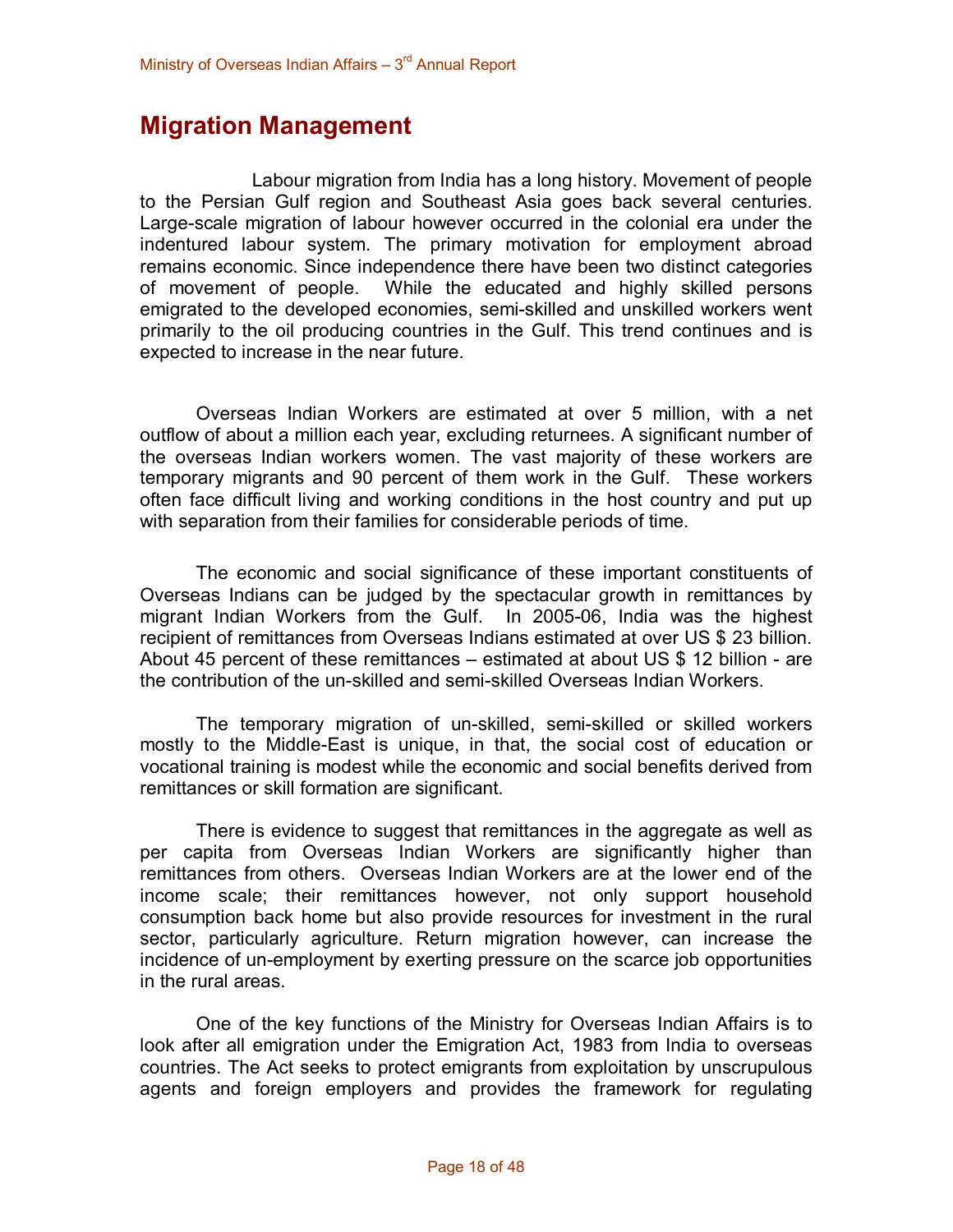recruitment and emigration of Indian workers seeking employment overseas on a contractual basis.

With the availability of large workforce and surplus manpower of all categories, India is in a position to meet the manpower demand of the world. Major outflow of emigrant workers in the last few years from India has been to the Gulf countries where about four million workers are employed. The number of workers who were given emigration clearance for contractual employment abroad during the last five years and data on distribution of labour outflows is detailed in **Tables A, B** and **C**

There has been a consistent and steady increase in the number of persons emigrating for employment abroad from the year 2002 onwards. The number of emigration clearances granted by the eight offices of the Protectors of Emigrants has increased from 3.68 lakhs in 2002 to 6.77 lakhs in 2006. U.A.E. has become the main destination for Indian workers followed by Saudi Arabia. Outside the Gulf region, the intake of Indian manpower by Malaysia has shown a significant and consistent increase till 2005. There is considerable decline noticed in 2006. Employment for Indian workers in these countries holds a great potential.

The migration process extant tends to be exploitative for the overseas Indian workers and needs transformation into a more orderly economic process offering a win-win for all stakeholders. The regulatory framework needs to be modernized to bring about the transformation with emphasis on greater transparency, better regulation and deterrent punishment. The focus of the Ministry has therefore been on making the migration process humane and orderly.

#### Policy Initiatives

.

Several policy initiatives have been taken to make the regulatory framework governing migration liberal, transparent and progressive and include:

- 1. Exemption from EC/ECRS has been extended for 173 countries. EC/ECRS is now mandatory only for 18 countries out of the 192 countries in the UN system.
- 2. All persons with educational qualification of class-X or above have been exempted from the provisions of the Emigration Act. The earlier criteria was class-XII or above.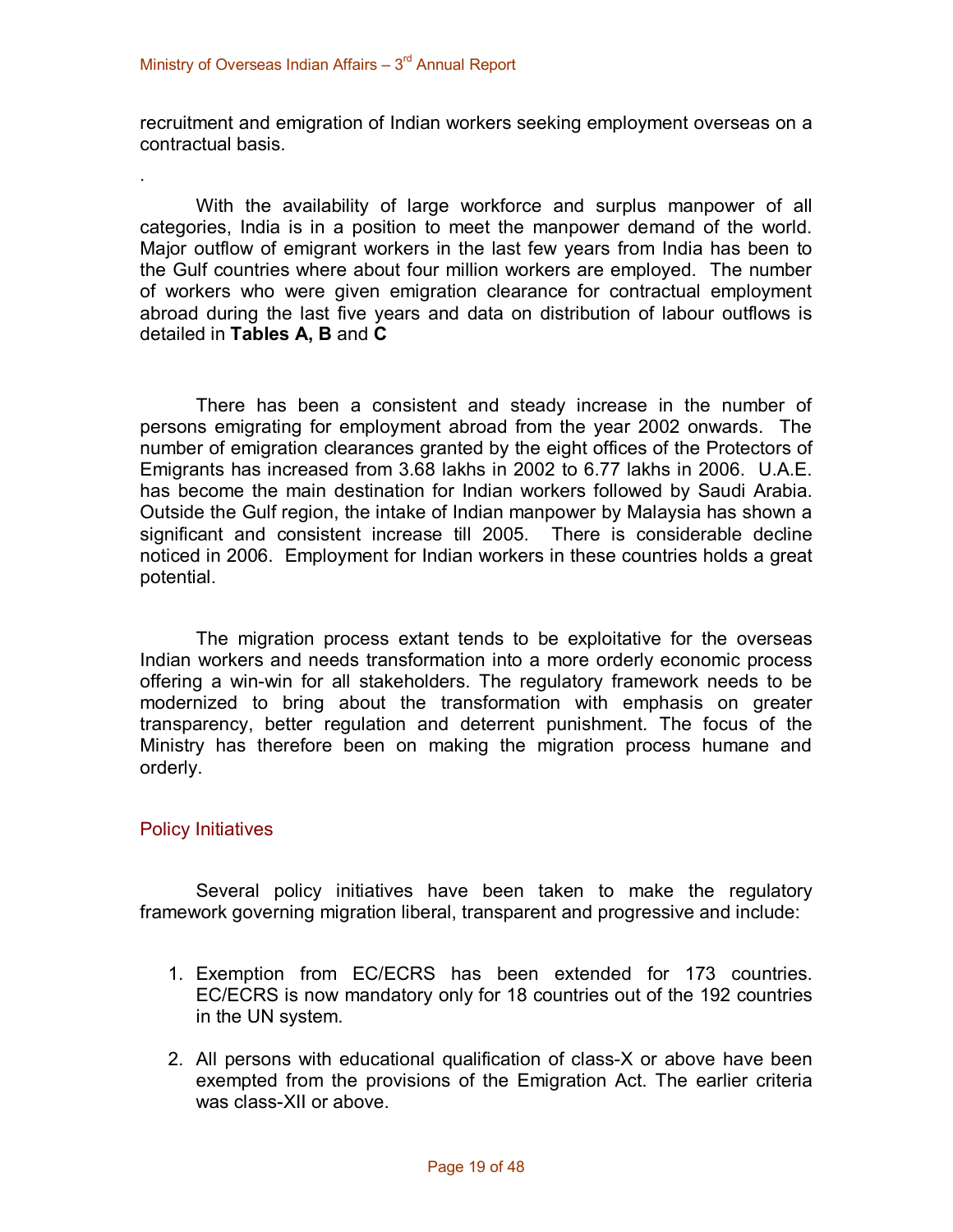- 3. A Proposal for abolition of ECRS has been initiated.
- 4. Introduction of skill upgradation and pre-departure orientation program for emigrants.
- 5. Process for comprehensively amending the Emigration Act, 1983 has been commenced.
- 6. Labour MOU signed with the United Arab Emirates (UAE) and finalized with Kuwait. Process initiated for Saudi Arabia, Bahrain, Oman and Malaysia. Additional Protocol to the existing labour agreement with Qatar finalized and initialed.
- 7. E-governance covering PGE and POE offices.
- 8. Proposal for constituting a Council for Promotion of Overseas Employment initiated.
- 9. Upgradation of the rank of POEs from the level of Section officer / Under Secretary to Under Secretary/ Deputy Secretary for better accountability.

#### AMENDMENTS TO THE EMIGRATION ACT, 1983

The Emigration Act, 1983 does not fully address the problems faced in emigration in the present day such as exploitation by recruiting agents and foreign employers and ill treatment of emigrants by foreign employers etc. Besides, there is a need to transform emigration into a more orderly economic process to enable Indian workers to reap the demographic dividends of globalization. The emigration law must address these issues and provide for promotion of overseas employment, greater transparency, better regulation and deterrent punishment. In particular there is a need to redefine the roles and responsibilities of key stakeholders in the emigration process, promote and regulate the overseas employment of the citizens of India and ensure the protection and welfare of emigrants over the medium to long term. The emigration law must become an effective instrument for promotion of employment related migration, prevention of irregular migration and facilitation of the upward movement of Indian workers along the wage chain The Ministry has, therefore, initiated the process of comprehensively amending the Emigration Act, 1983. It is expected that the process will be completed during 2007-08.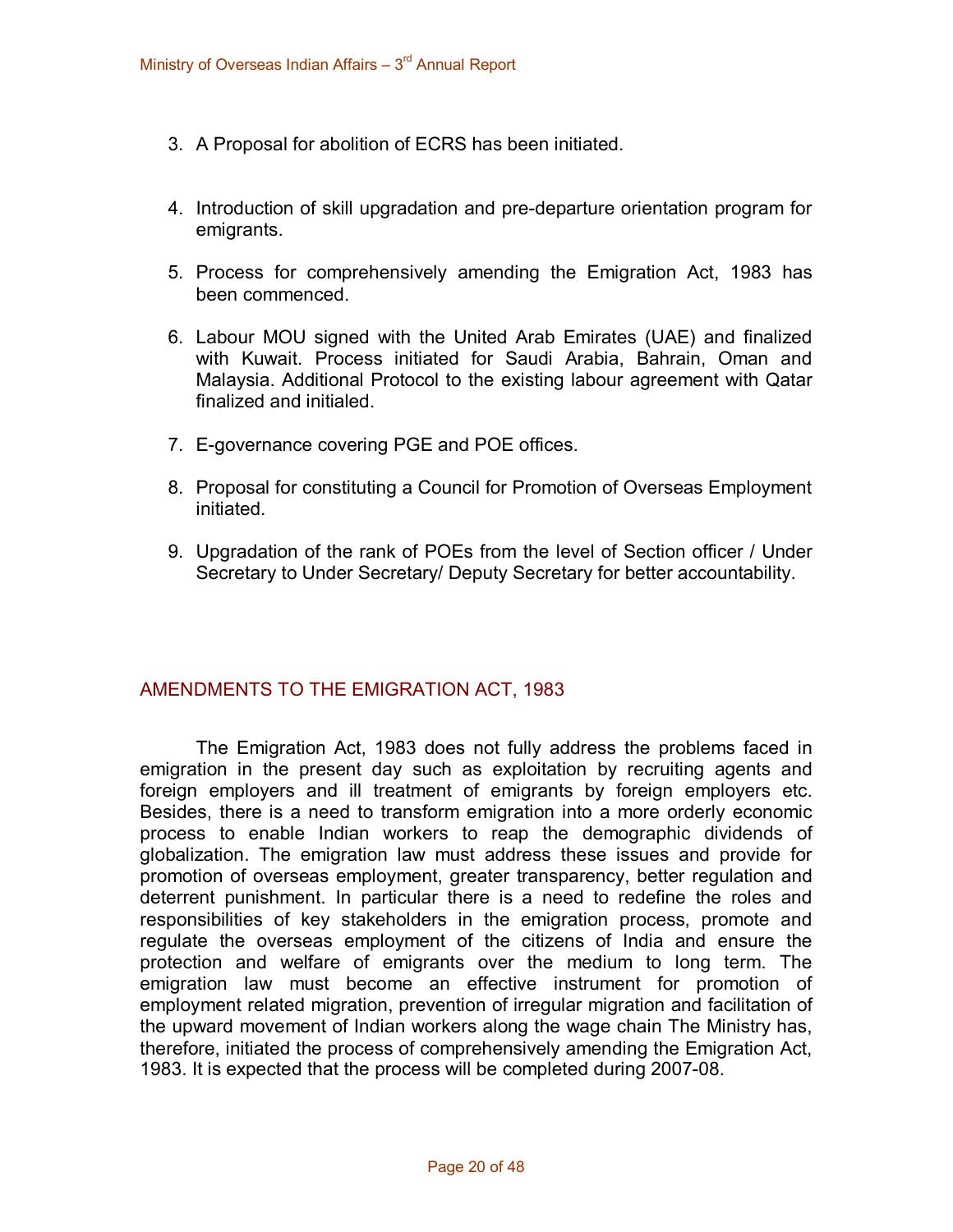#### **Computerization**

To bring in greater transparency, efficiency and accountability in the emigration process and to support the legislative framework, the Ministry has planned comprehensive computerization of its emigration function. The initiative comprises two projects:

- (i) Automation of POE offices The project has been assigned to the National Informatics Centre (NIC) for implementation. Automation of the office of POE in Delhi will be completed by April 2007. The remaining 7 POE offices will be automated by July 2007. This will replace the existing manual system of granting emigration services to prospective emigrants with a computerized system, which will lead to greater transparency, better monitoring, less discretion, less harassment, speedier processing and greater control on data.
- $(ii)$  E-governance in Emigration The project will be implemented through the National Institute for Smart Government (NISG) and is aimed at a comprehensive transformation of the emigration process The objective is to provide efficient, convenient, cost-effective and reliable emigration services in a transparent manner, lay down a robust mechanism for protection of emigrants by developing ICT applications for registering of recruiting agents, foreign employers etc, bring various stakeholders on a common platform through an integrated ICT solution in the interest of transparency and accountability, enforce p[performance standards and provide enabling environment for value added services to emigrants and prospective emigrants. Such a transformation requires a fundamental rethinking and re engineering of the existing processes to support high-quality services. The project will be implemented during 2007-08.

#### Bilateral Labour agreements

Bilateral cooperation between India and the major labour receiving countries is of vital import in ensuring protection and welfare of Overseas Indian Workers (OIWs). At present, India has bilateral labour agreements with two countries – Qatar and Jordan. These agreements were signed in the late eighties.

After the creation of the Ministry for Overseas Indian Affairs, the issue relating to signing bilateral labour memoranda of understanding (MOU) has received special attention. Bilateral agreements formalize government-togovernment engagement to facilitate better management of international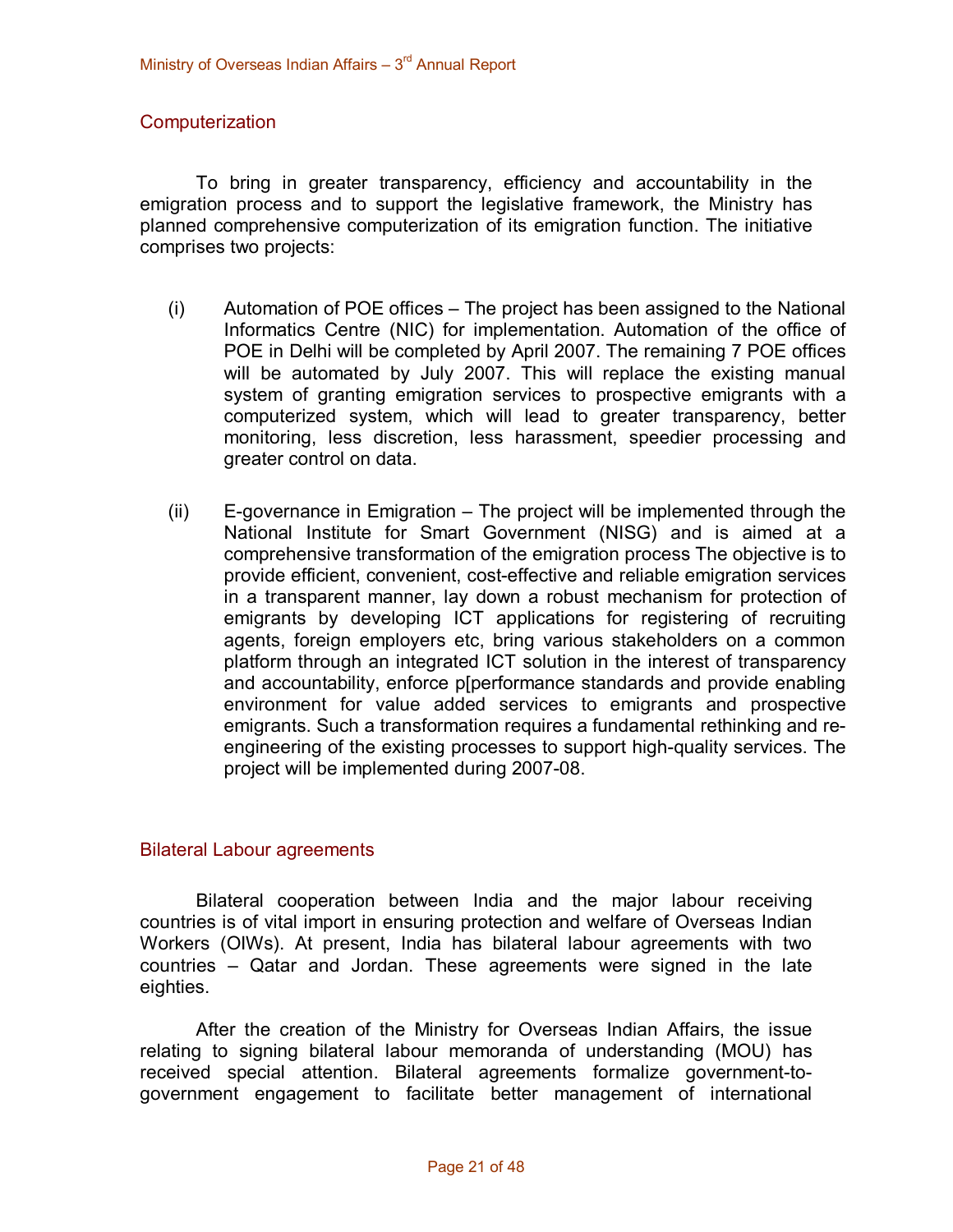migration as an orderly and humane process aimed at benefiting both countries apart from the emigrants. Such MOUs provide both countries a platform for implementing best practices, finding practical solutions to migrants' problems and preventing irregular migration.

The Ministry is negotiating bilateral labour MOUs with six countries – Malaysia, United Arab Emirates (UAE), Kingdom of Saudi Arabia (KSA), Kuwait, Oman and Bahrain. These countries account for almost 90% of the labour outflows from India. The progress made so far in this regard is as follows:

- 1. The MOU with the UAE has been signed on  $13<sup>th</sup>$  December 2006.
- 2. The MOU with Kuwait has been negotiated, finalized and initialed at the official level. It is likely to be signed at the ministerial level by March 2007 after completing all procedural requirements by both sides.
- 3. An additional protocol to the existing labour agreement between India and Qatar has been negotiated, finalized and initialed at the official level. It is likely to be signed at the ministerial level by June 2007 after completing all procedural requirements by both sides.

Specific provisions have been incorporated in the MOUs for promoting overseas employment, extending protection of law to all categories of emigrant workers, preventing illegal migration of workers and constituting a Joint Committee to monitor the implementation of the MOU and resolve issues connected therewith.

#### Pre-departure orientation and skill upgradation

The demand for unskilled workers is rapidly declining in the overseas employment market. The future belongs to those who have skills, preferably multiple skills and are willing to upgrade their skills. Hence, it is extremely important for India to take immediate steps for preparing its young workforce to meet the challenges of future needs in the overseas employment market.

India is not the only country supplying manpower for overseas employment. Counties like Bangladesh, Pakistan Sri Lanka, Nepal, Indonesia, Philippines and China are our competitors. This is all the more reason why we must take steps to upgrade the skills of our workers so that they could move higher and higher on the wage ladder.

The overseas employment market is a highly imperfect market leading to malpractices by intermediates, low wages, poor working and living conditions, ill treatment and exploitation of workers. The situation becomes worse due to lack of awareness and skills amongst potential emigrants.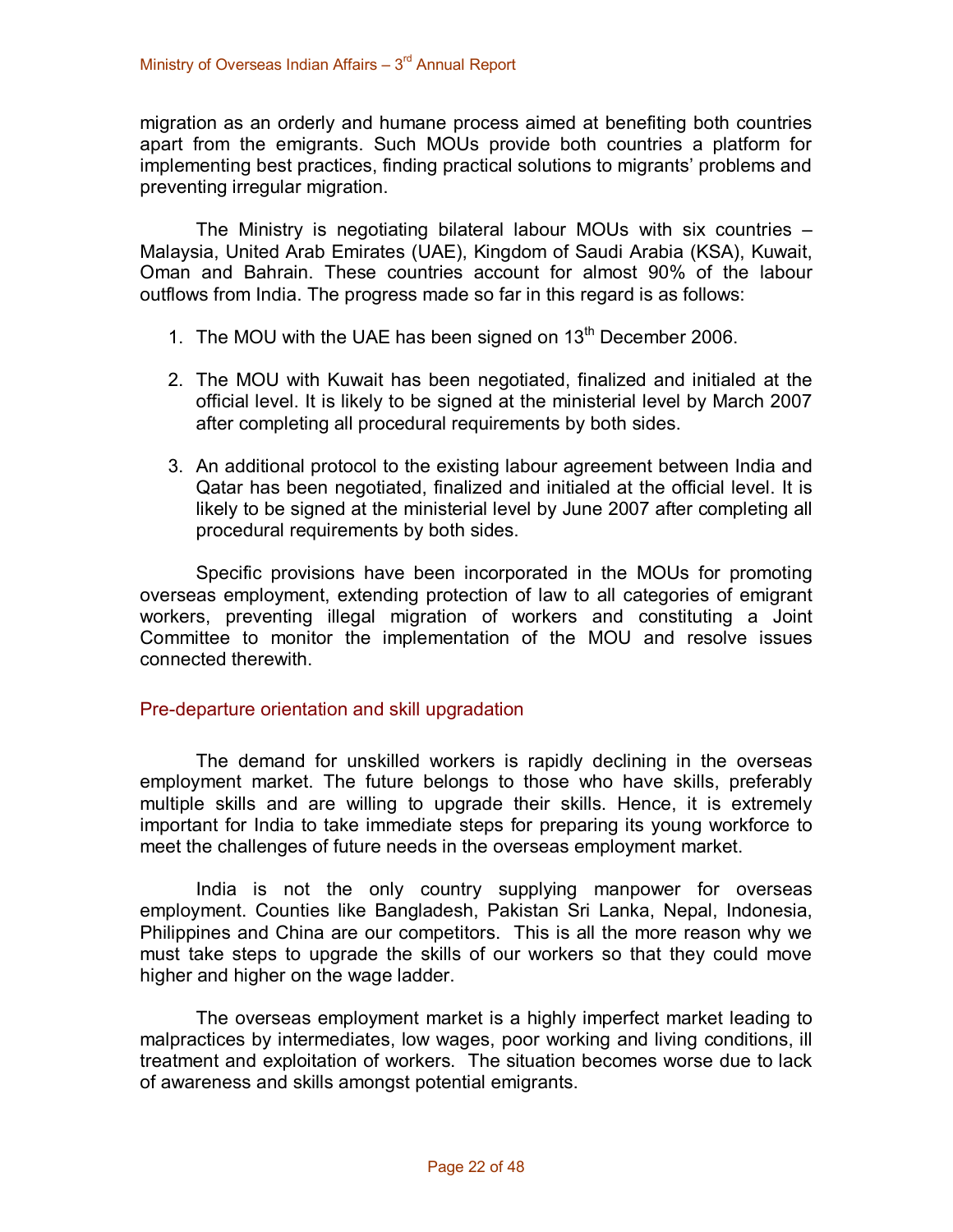The Ministry has therefore launched a scheme in order to bring the skill level of Indian emigrants at par with the overseas market requirement and to equip them with a basic knowledge about laws, language and culture of the destination country. The scheme is being implemented through state governments, SISIs, tool rooms and other technical training centres. The scheme finances a week-long module for refreshing the skills of the potential emigrants compatible with the needs of different countries and for familiarizing them with good working practice safety norms and use of tools. There are inputs on human behavior, recruitment, visa and emigration procedures as well as elementary inputs in bookkeeping.

Under this scheme, the Ministry bears 75% of the expenditure on training, upto a ceiling of Rs one crore per state. During 2006-07 about 40,000 workers will be trained on a pilot basis in 5 states at a cost of Rs. 4 crore to the Ministry. Funds have been released to the state governments of Tamil Nadu, Andhra Pradesh, Punjab and Kerala and Karnataka. The scheme will be expanded to cover other major states in the ensuing financial year.

#### Council for Promotion of Overseas Employment

In a rapidly globalizing world there is a need to bring a strategic dimension to the process of emigration of Indians abroad in search of employment and to forge partnerships that will best serve India as a supplier of skilled and trained manpower and meet the expectations of the Overseas Indian Workers (OIW) as a significant constituency across the world.

Although the Emigration Act, 1983 lays down the regulatory framework for protecting the worker, it does not provide an institutional mechanism for promotion and facilitation of overseas employment. To take full advantage of the emerging employment opportunities abroad and meet the challenge of competition from other labour sending countries (like Pakistan, Bangladesh, Nepal, Sri Lanka, Philippines and Indonesia), it is important that appropriate steps are taken by the Government to promote and facilitate overseas deployment of Indian workers. There is also a need to address issues relating to the welfare of the increasing number of overseas Indian workers particularly the categories like the unskilled, semi-skilled workers and housemaids as well as that of the returnees.

The vast manpower that India has makes overseas employment for Indians a key opportunity area. However competition is eating into low wage jobs and localization is reducing the number of low-skilled jobs. Due to rapid development of technology, the demand for skilled manpower is on the rise. The labour supplying countries of the world are progressively working out strategies for upgrading the skills of workers to enhance their professional capabilities, ensure their upward movement in the wage chain, sharpening their edge in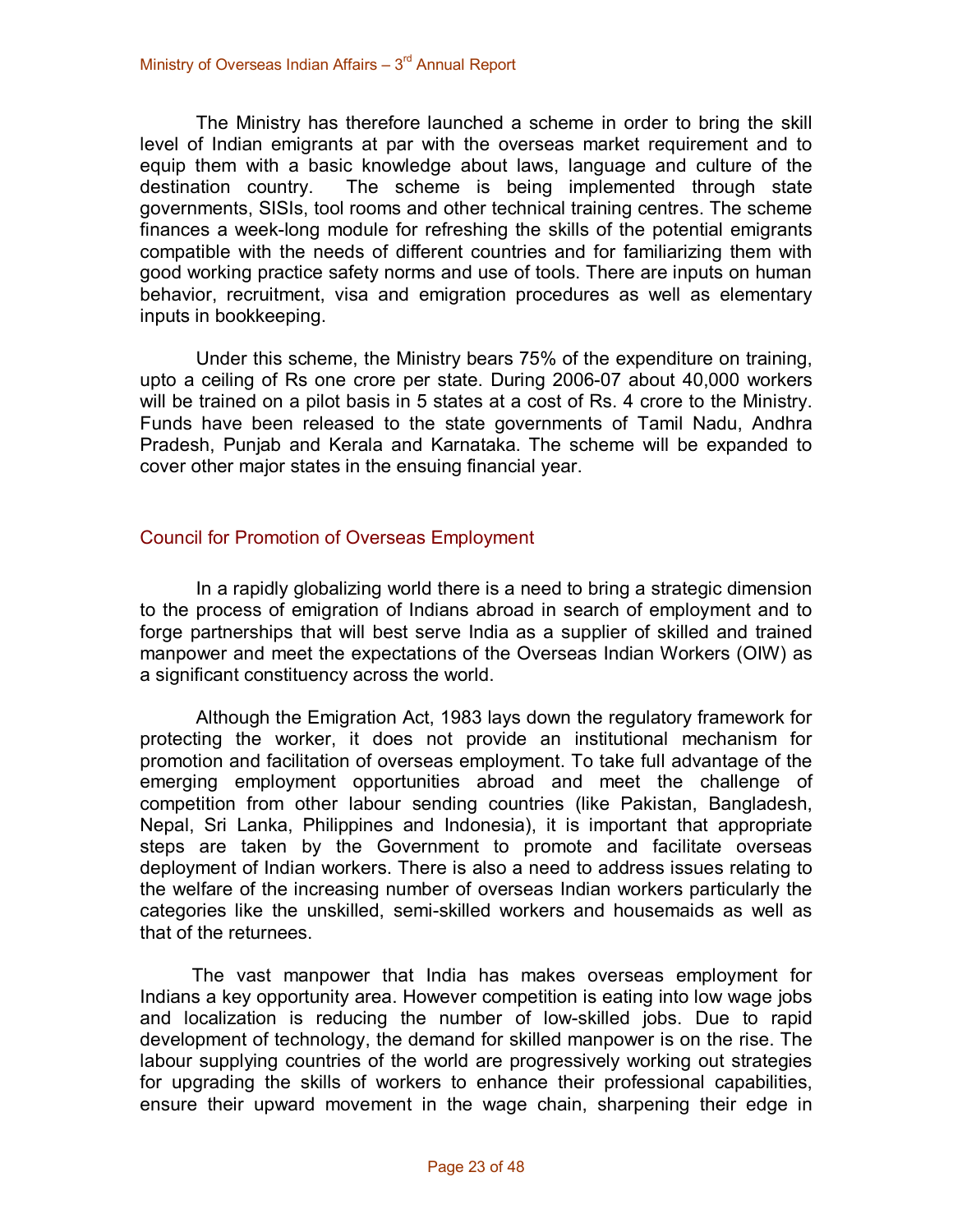competitiveness and reducing their vulnerability to exploitation by foreign employers.

In order to make Indian workers globally competitive, the Ministry has initiated a proposal for constituting a Council for Promotion of Overseas Employment.

#### Social Security Agreements

At present 54% population of India is in the age group below 25 years. By 2020 India will be the world's youngest nation with a workforce of 820 million as compared to 400 million today. Developed countries would have major population over 50 years of age by 2020. On the other hand the population of most of the developed countries is aging. Obviously, for their sustained economic growth these countries would need a large emigrant workforce in future.

India has vast reservoir of technically qualified manpower in sectors like Information Technology, Engineering, Health, Finance and Management. With increasing globalization, rapid growth in the Indian economy, emerging opportunities in the global economy, a large pool of young and technically qualified persons in India and an ageing population in the western world, migration of professionals from India is bound to grow considerably in the foreseeable future.

Bilateral social security agreements with these countries can protect the interests of Indian professionals persons by securing exemption from social security contribution in case of short-term contracts (provided the worker is covered under the Indian social security system and continues to pay his contribution to the Indian system during the period of contract) and exportability of benefits in case of relocation to India or any other country after having made social security contribution during a longer term employment, given the social security system extant in most countries. Such agreements would also make Indian companies more competitive since exemption from social security contribution in respect of their employees substantially reduces costs.

The first initiative of MOIA in the area of social security for overseas Indians has been with the Kingdom of Belgium. The Ministry signed a Social Security Agreement (SSA) on November 3, 2006 with Belgium further strengthening bilateral economic cooperation between the two countries. The importance of this agreement which will constitutes a model for similar agreements with other countries is that it is a bilateral instrument that best meets the needs of a rapidly globalizing economy such as India. The significance of the agreement arises from the fact that the investment by Indian companies in Belgium and the investment by Belgium companies in India have been growing rapidly in recent years leading to increasing movement of technically qualified and trained persons between the two countries. The agreement provides for the following benefits to Indians and Belgians working in each other's countries: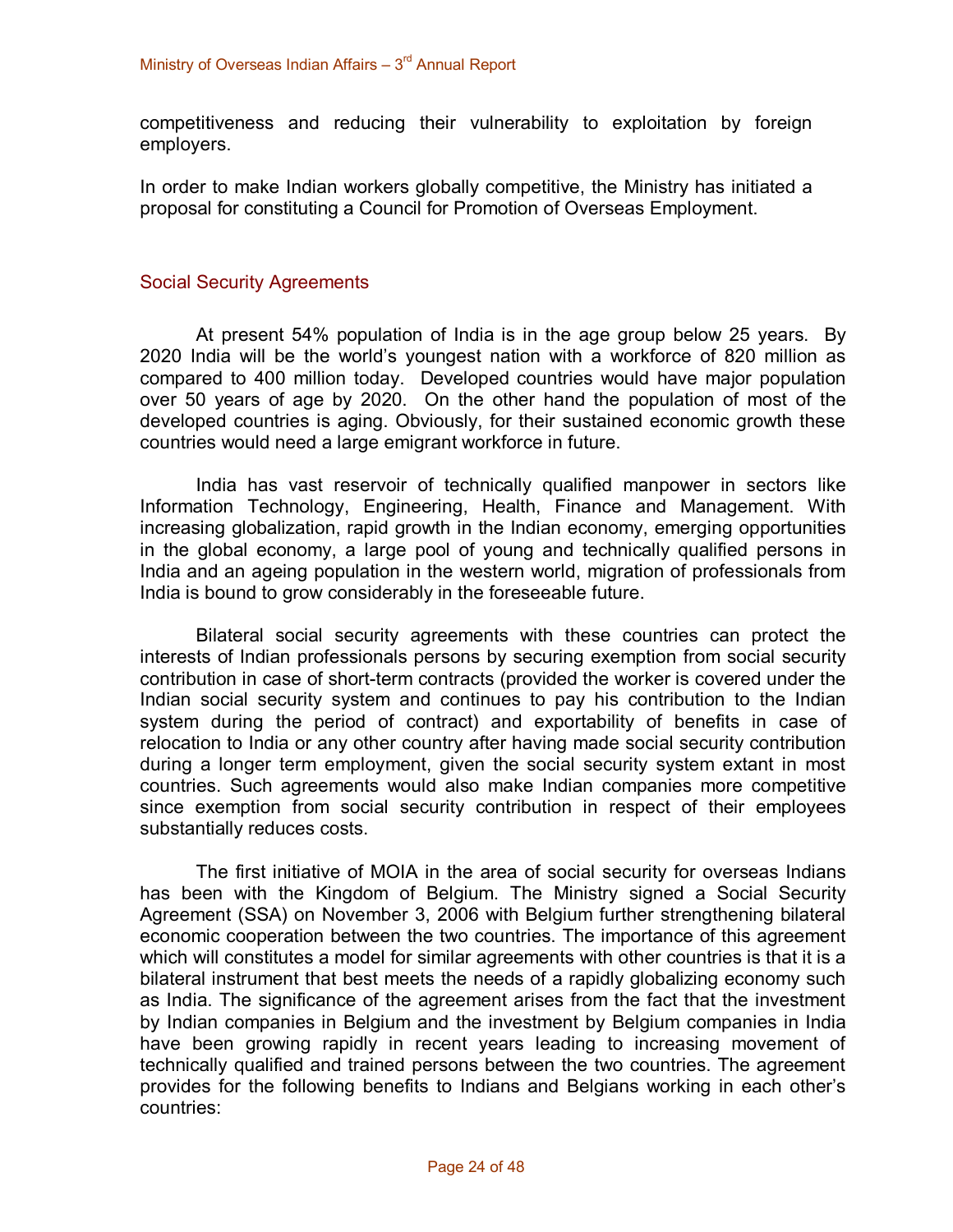- $(i)$  Those working on a short-term contract of up to sixty months are exempted from social security contributions in the host country provided they continue to make social security payments in their home countries.
- (ii) Those who live and work for periods longer than sixty months and make social security contributions under the host country laws will be entitled to the export of the social security benefits should they relocate to the home country on completion of their contract or on retirement.
- (iii) These benefits will also be available to employees sent by a company to the host country from a third country.
- (iv) Selfemployed Indians in Belgium contributing to the Belgian social security system will be entitled to the export of social security benefits should they choose to relocate to India.

Based on the Indo-Belgian model, the Ministry has initiated the process for signing similar agreements with the Netherlands, France, Sweden, Germany, Norway and Bulgaria. The matter is also being discussed with the USA at the Digital Video Conferences.

#### Evacuation of Indian nationals from Lebanon

Ministry of Overseas Indian Affairs had made arrangements to receive and assist the Indian nationals evacuated from Lebanon in the wake of its war with Israel on their arrival at Mumbai. Chennai and Delhi airports from 21<sup>st</sup> July 2006 to 21<sup>st</sup> August 2006. A total of 1836 Indian emigrants were evacuated. Besides the Indian emigrants, 436 Sri Lankan nationals and 65 Nepalese were brought to India for further transportation to their respective countries.

#### Bahrain Fire Accident

The Indian Embassy in Bahrain reported that a major fire broke out in a two-storey building in Gudabiya, Bahrain on 30.07.2006. The building housed about 220 Indian labourers. Sixteen Indian nationals, all from Tamil Nadu, died in this fire accident. The Ministry of Overseas Indian Affairs, in co-ordination with the Indian Embassy and the Government of Tamil Nadu, made arrangements to send the bodies of the deceased to the families in Tamil Nadu.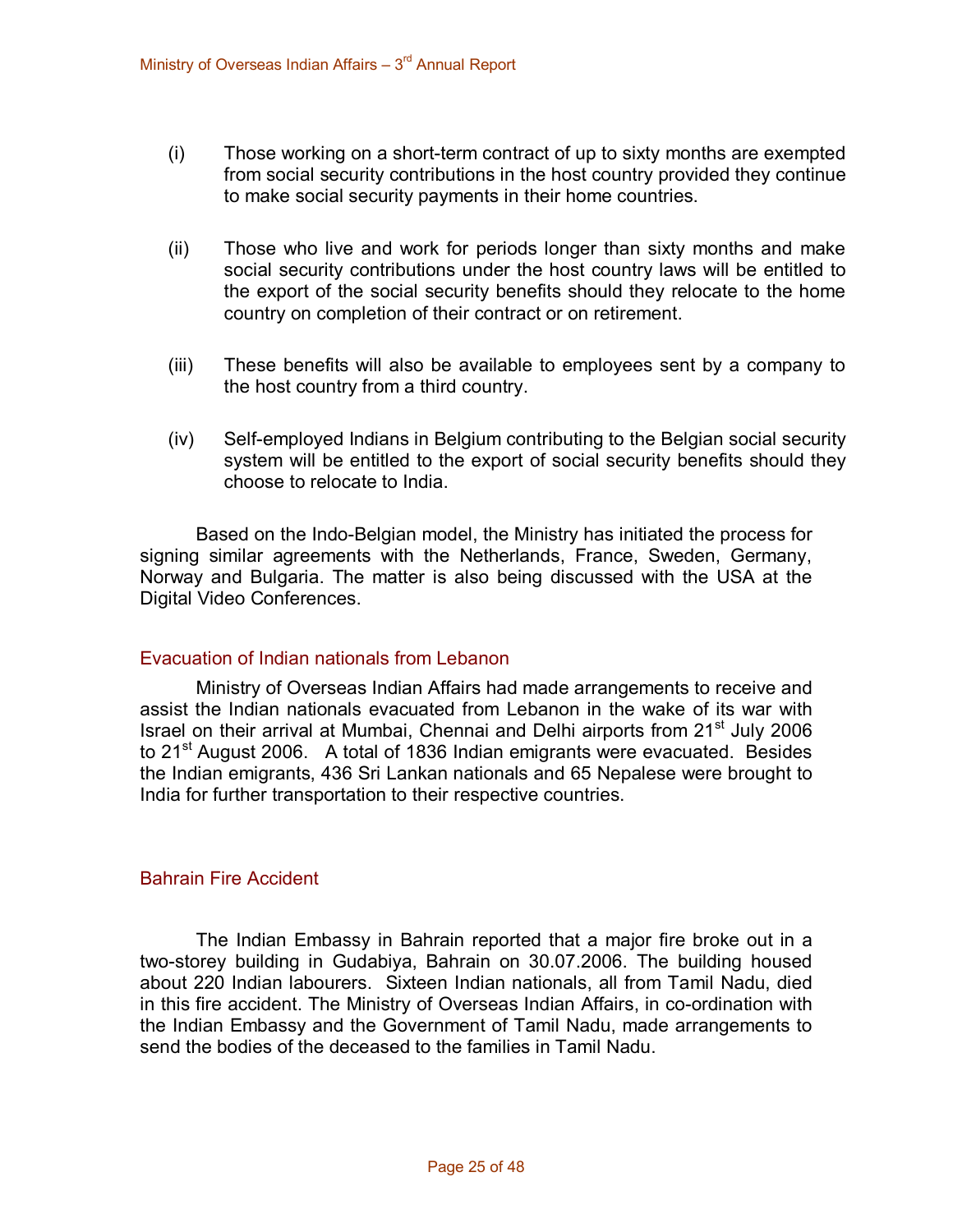#### Bringing Back the Mortal Remains of Dead Workers

Beside the death of Indian Workers due to accidents, individual deaths also occur often in the Gulf countries and the relatives of such emigrants seek transportation of mortal remains. Quick arrangements are made with the help of the Indian Mission concerned to complete local formalities and bring the bodies to India for handing over to their relatives. The State Governments concerned are also involved in many cases to provide possible assistance on arrival of the mortal remains in India.

#### **Remittances**

The employment of Indian workers abroad helps to earn foreign exchange and thereby adds to the foreign exchange reserves of the country. The private transfer of foreign exchange from the year 2000-2001 onwards reported by the Reserve bank of India is given in **Table D.** It may be observed that there has been a steady increase in the remittances from Rs. 58,756 crore in 2000-2001 to Rs. 51,222 crore in 2006-07 (upto  $30<sup>th</sup>$  September, 2006). The growing number of unskilled and semi-skilled Indian workers employed in the Gulf countries, Malaysia and Singapore contribute a substantial proportion of this.

#### Emigration clearance Categories

Categories of persons whose passports have been endorsed as "Emigration Check Required" (ECR), if intending to travel abroad for purposes other than employment are required to obtain 'suspension' from the requirement of obtaining emigration clearance. Basically, those traveling abroad as tourists and whose passports carry ECR endorsement obtain 'suspensions'. The total number of 'suspensions' granted by the Protectors of Emigrants during the last five years is given in **Table E.**

Currently, fourteen categories of persons have been exempted from emigration clearance requirement and have been placed under the 'Emigration Check Not Required' (ECNR) category including all persons with educational qualification of class-X or above **(Table - F).** Persons belonging to any of these categories are entitled to get the ECNR endorsement on their passports from the Regional Passport Offices after showing proof of their eligibility. Persons with ECNR endorsement on their passports do not require any clearance from POE Offices.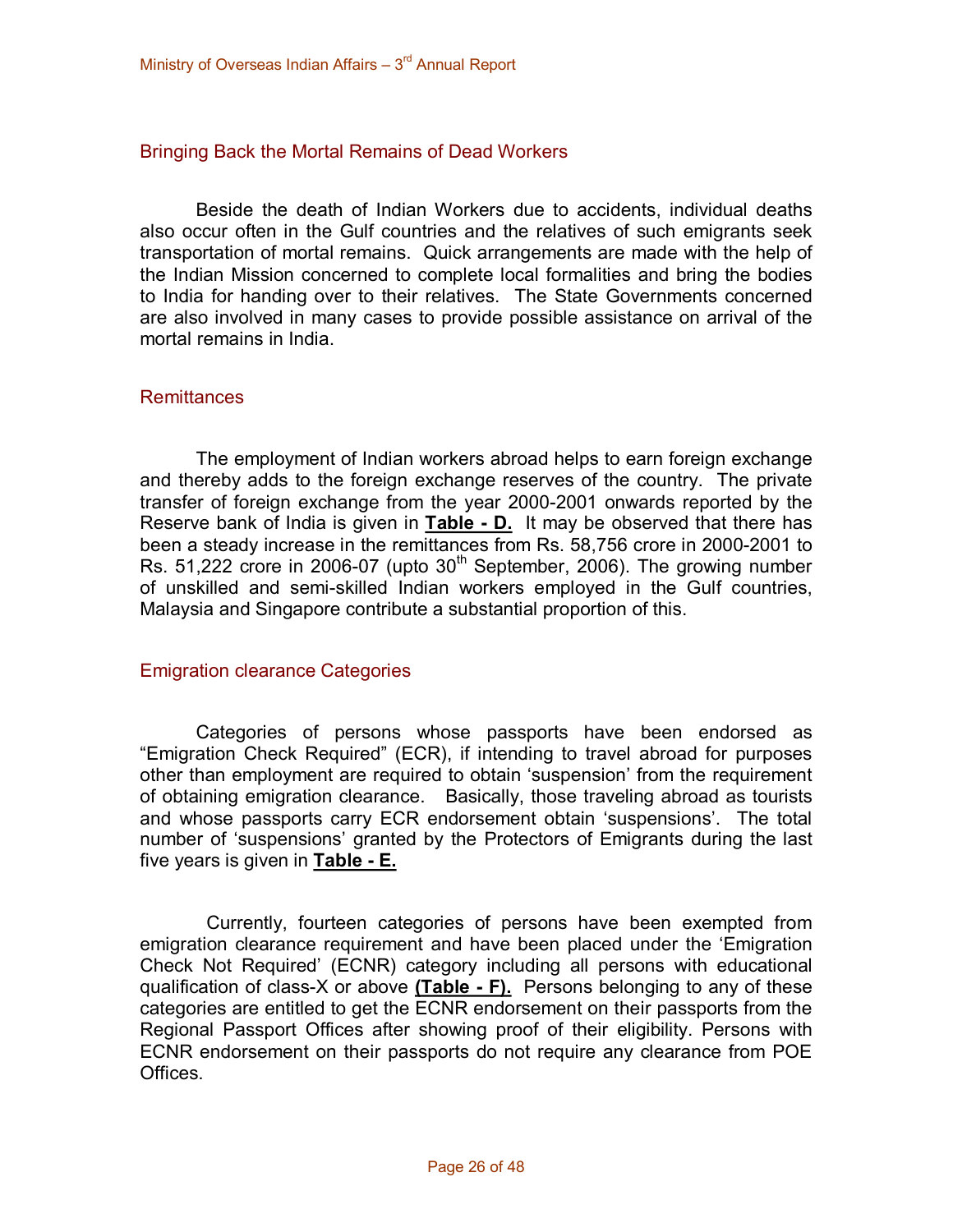Persons going to 173 countries including Bangladesh, Pakistan, countries in North America and Europe (excluding certain CIS countries) are exempted from emigration check formalities. EC/ECRS is now required only for 18 countries out of the 192 countries in the UN system The pilgrims going for Haj and Umrah in Saudi Arabia and those pilgrims traveling with the declared purpose of performing Ziarat at Saudi Arabia, Syria, Iran, Iraq, Jordan, Egypt and Sana (Yemen) are also exempt from the requirement of obtaining 'suspension' from Emigration Check Requirements from POEs/Passport offices. The complete list of 173 ECNR countries is given in **Table G.**

#### Registered Recruiting Agents

The registration of Recruiting Agents under the Emigration Act, 1983, commenced from January, 1984, and upto 31<sup>st</sup> December, 2006 Registration Certificates were issued to 4915 Recruiting Agents. This figure includes nine State Manpower Export Corporations established in the States of Uttar Pradesh, Andhra Pradesh, Kerala, Punjab, Tamil Nadu, Karnataka, Himachal Pradesh, Haryana and Delhi. Goa is also shortly joining this category. However, at present about 1600 Recruiting Agents are reportedly active in this business. Major concentration of Recruiting Agents is at Mumbai, Delhi, Chennai and Kerala.

#### Manpower Exports for Projects

Indian companies which are executing projects abroad are required to obtain appropriate clearance from the Reserve Bank of India and verification from the concerned Indian Mission is obtained before emigration clearance is granted for taking their workers abroad. A Bank Guarantee of an amount upto Rs.5 lakh depending upon the number of workers proposed to be taken abroad is also obtained from project exporters to ensure adequate protection to workers while working abroad.

The workers going abroad on an individual basis recruited by or directly through foreign employers are no longer required to deposit any security following introduction of the Pravasi Bharatiya Bima Yojana w.e.f. 25.12.2003.

#### Redressal of Grievances

As a result of the liberalisation of the policy while the number of persons going abroad has increased, a fair number of the emigrant workers face difficulties. Complaints are received from various quarters, regarding nonpayment/ delayed payment of wages unilateral changes in the contracts of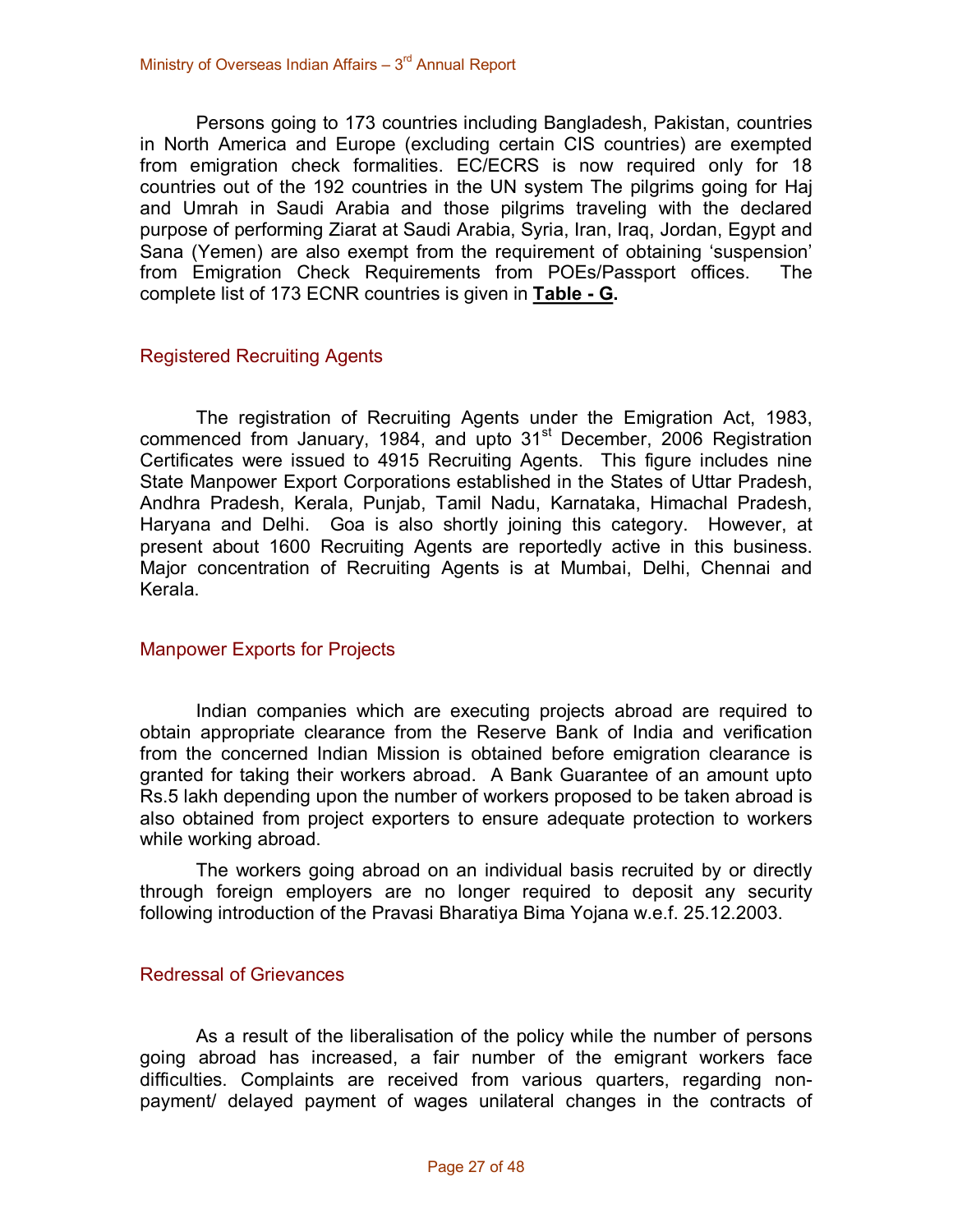workers, changing the jobs arbitrarily etc. In extreme though rare cases, the workers are not given any employment at all and are left in the lurch in the foreign country. Such workers, besides suffering untold misery, also become a burden on our Missions. In such instances, the Protector-General of Emigrants (PGE) steps in and gets the concerned Recruiting Agent to get the workers repatriated on his expense. If he fails to do, his Bank Guarantee is forfeited and the amount utilised to pay for the repatriation expenses.

Complaints against Recruiting Agents are enquired into with the help of POEs and the concerned Indian Missions and action, as appropriate in each case in accordance with the provisions of the Emigration Act, 1983 and Rules framed there under, is taken. Complaints against un-registered agents are referred to the Police authorities concerned for investigation and action under the law of the land. All State Governments and UT Administrations have also been advised to instruct all Police Stations to keep a strict vigil on the activities of unscrupulous agents. Complaints against foreign employers are taken up with the Indian Missions and if need be the employer is blacklisted. Departmental action is also taken against the erring agents by way of suspension and cancellation of Registration Certificate and forfeiture of Bank Guarantee.

The Protector-General of Emigrants (PGE), Ministry of Overseas Indian Affairs holds Public Hearings once a week on Tuesdays from 11.30 AM to 12.30 PM at the office of Protector of Emigrants, New Delhi. Affected parties can meet the PGE on the appointed day for redressal of their grievances. The PGE also holds Public Hearing at POE offices located out of Delhi from time to time, which is notified in advance by the POE concerned. Strict vigilance is enforced to secure proper conduct of the officials handling emigration matters.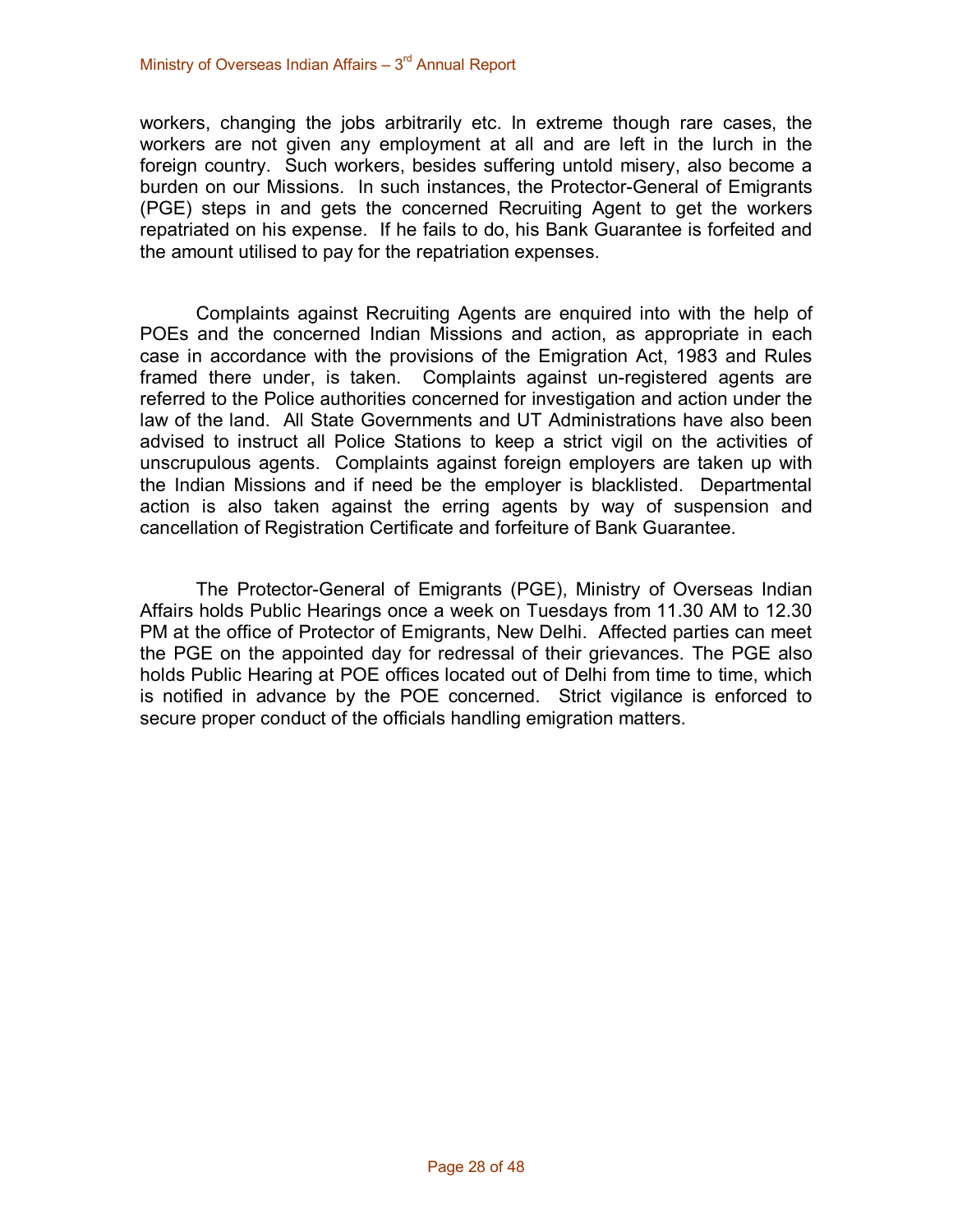# **Financial Services**

Financial Services includes promotion of investment by overseas Indians in India including policy initiatives consistent with overall Government policies, interaction with the Investment Commission relating to foreign direct investment by overseas Indians (OIs), the Foreign Investment Promotion Board, and new initiatives for interaction by OIs in fields such as Trade, Health, and Science & Technology.

As a part of this mandate, the Ministry recently published two documents for the benefit of overseas – 'A handbook for overseas Indians' that serves as a ready reckoner for potential investors and 'A compendium on investment policies' that gives in considerable detail the investment regime in India. The ministry has also launched other initiatives to promote and facilitate overseas Indian investments in India.

#### Eremittance Gateway and Online Financial Services [\(www.overseasindian.in\)](http://www.overseasindian.in/)

A World Bank report 'Global Economic Prospects' puts remittances of Non-Resident Indians (NRIs) to India at around US \$ 23.7 billion in 2005. Of this, a little less than half is estimated to be the remittances from Indian workers in the Gulf.

Though there are several remittance facilities available in the market, overseas Indians have limited choice of either using the fast but expensive facility or the economic but relatively slow facility to remit money back home. Keeping this in view, the Ministry decided to partner with the UTI bank to develop an integrated, universal, electronic remittance gateway that combines the virtues of economy, speed and convenience. This portal also extends financial advisory services called 'Pravasi Bharatiya Seva' on investment, taxation and real estate to potential overseas Indian investors.

This *eremittance gateway* launched in 2006 is aimed primarily for the benefit of the workers in the Gulf and enables overseas Indians to remit money to designated accounts in any of the 23000 bank branches in India, operating on Real Time Gross Settlement (RTGS) network of the RBI. The facility at present covers Qatar and the UAE and will be fully operational in the gulf region by June 2007 and thereafter, extended to Europe

The financial services for overseas Indians provided through this portal gives real-time data and information to overseas Indians on matters relating to taxation, the capital markets and the real estate market to enable potential investors to make well informed investment decisions. The advisory services are fully operational and are available on the [www.overseasindian.in](http://www.overseasindian.in/) portal.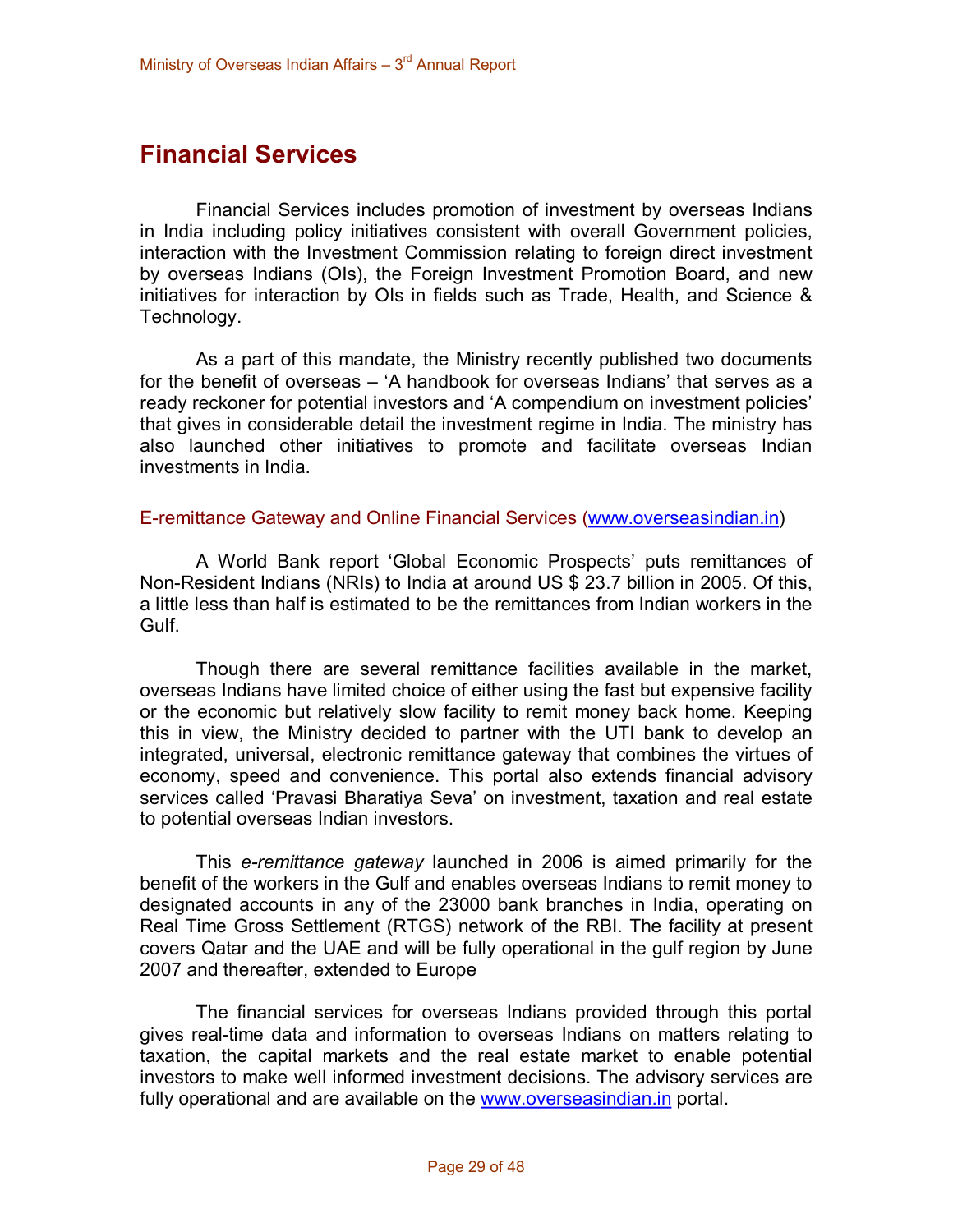#### Overseas Indian Facilitation Centre

India is already the highest recipient of remittances from overseas Indians (\$23bn 2005). However, given the profile of the Indian Diaspora, the investment by overseas Indians has been far short of its potential. While there is high interest amongst overseas Indians to invest in India, there is a need for a market driven institutional platform that will facilitate a two-way flow of overseas Indian investment into India as well as promote B-to-B partnerships of Indian businesses with overseas Indians.

A need has therefore, been felt for a trusted and neutral body with state of the art facilities to provide a host of investment advisory services efficiently and on a real time basis. The Ministry of Overseas Indian Affairs is in the process of establishing a center as a not-for-profit trust, in partnership with one of the apex industry associations in the country. The centre will serve as a "one stop shop" for the Indian Diaspora.

The OIFC is expected to be operational during the financial year 2007-08.

#### **AAPI-India Rural Health Initiative**

The Ministry signed a MoU with AAPI in 2006 to take up initiatives in healthcare all over the country starting with pilot projects in two States *i.e.* Andhra Pradesh and Bihar. The partnership with AAPI and the states provides a framework to tap diaspora knowledge resources to promote and implement innovative and best practices in healthcare in Indian States. The objective of this project is to create a template in rural healthcare through pilot projects, which can then be replicated in other states. The States of Andhra Pradesh and Bihar are the pilot States.

The project envisages canalizing the knowledge resource of AAPI to train the local medical practitioners for early detection and medication of different diseases like Carcinoma Cervix, Diabetes, Heart disease, Carcinoma Prostate and Deafness in children. It also seeks to build capacities in the community to undertake preventive measures and raise awareness on the need for a healthy life style. The project is expected to start on a pilot basis in the states of Andhra Pradesh and Bihar in the beginning of the next financial year.

#### Pravasi Bharatiya Kendra

The proposal to establish a "Pravasi Bharatiya Kendra" was suggested by the High Level Committee on Indian Diaspora to provide a suitable place to commemorate the trials and tribulations, as well as the subsequent evolution and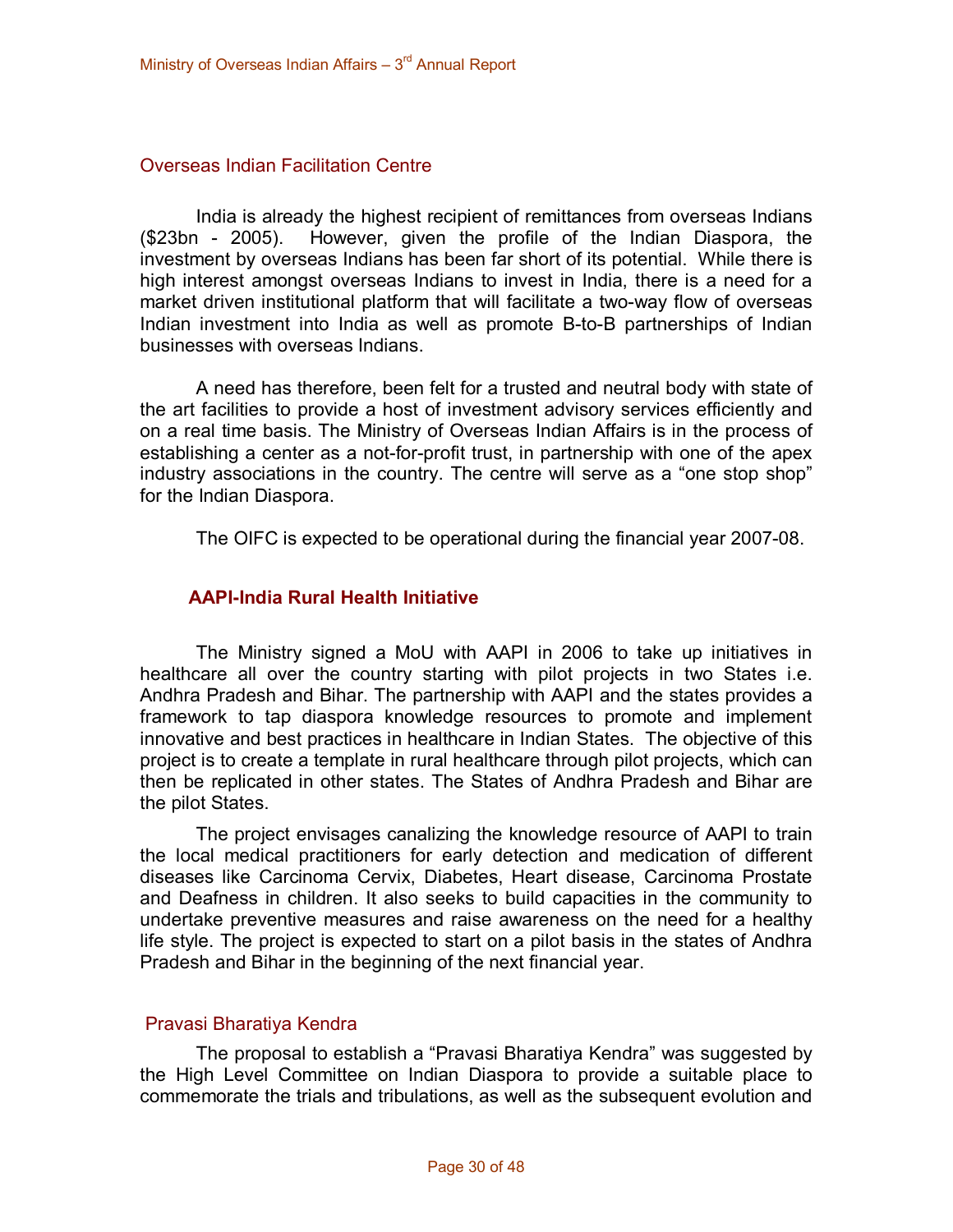achievements of the diverse Indian Diaspora. The Kendra would become the focal point for interactions between India and the Diaspora and would also in course of time, become the hub of various activities aimed at creating pride in the achievements of India and the Diaspora. It would be an ideal centre to facilitate harnessing of the talent pool amongst overseas Indians.

The Ministry of Urban Development has recently allotted land in New Delhi for the Pravasi Bharatiya Kendra.

#### OVERSEAS INDIAN CENTRES

The Government has approved setting up one Overseas Indian Centre at Dubai to provide medical, legal and financial counseling to the overseas Indian workers in the Gulf countries. The Centre headed by a Counsellor will provide professional assistance and requisite guidance to the needy workers.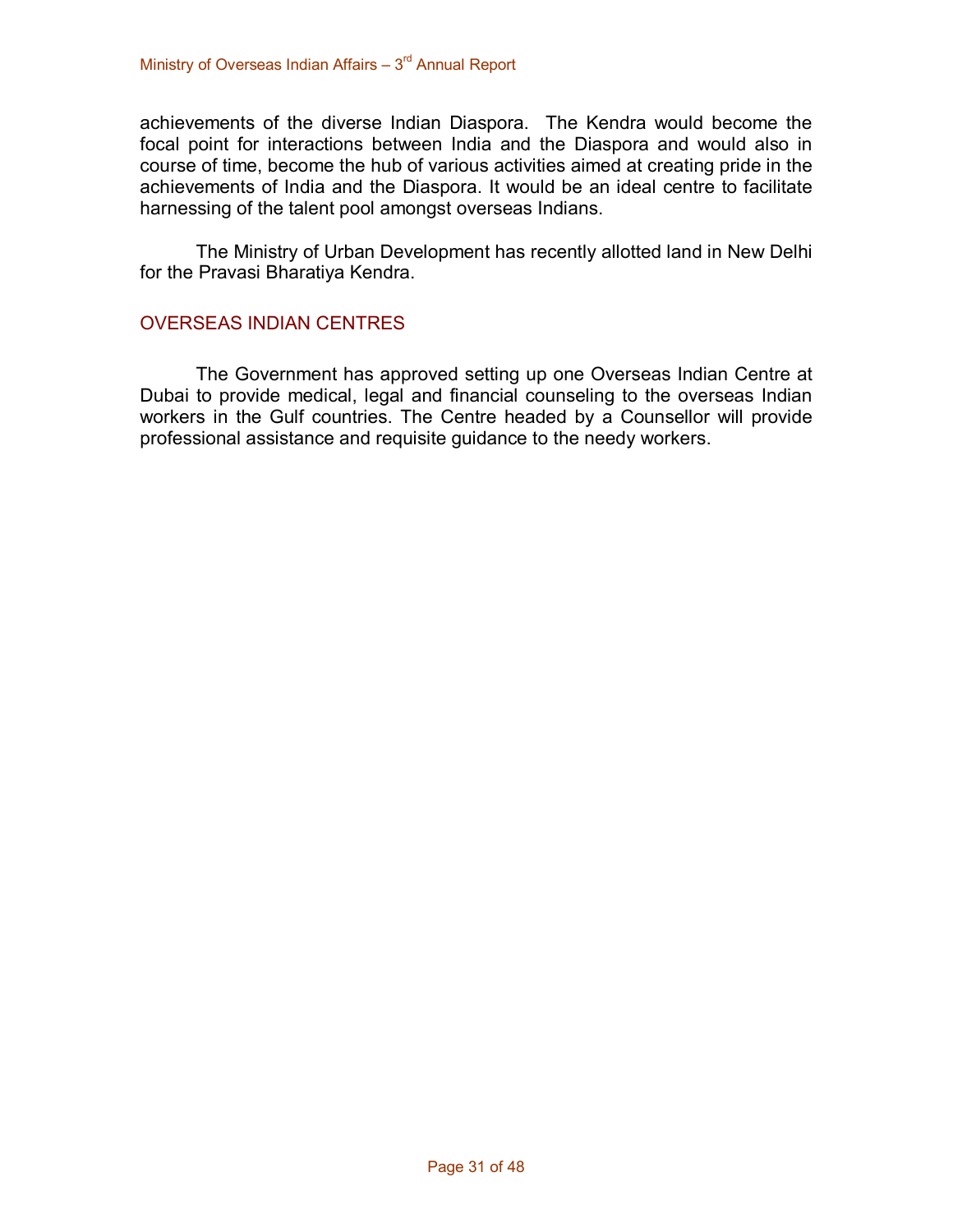# **Social Services**

Indian women facing problems such as desertion, ex-parte divorce decrees etc in marriages with overseas Indians has been articulated in several forums including the media. The Ministry is working with relevant stakeholders to create awareness on this issue and help find solutions to mitigate the problems. In this effort the Ministry has embarked on an active campaign to educate the people and various stakeholders on the measures that can help address these issues.

#### PUBLICITY AND AWARENESS CAMPAIGN

The Ministry in collaboration with the National Commission for Women organized two regional workshops in Chandigarh in June 2006 and in Trivandrum in September 2006. The objective of these workshops was to involve the State Commissions for Women as well as the women organizations of the states concerned to spread awareness.

The Ministry organized parallel sessions during PBD, 07 in which issues relating to problems of Overseas Indian marriages were discussed. NGOs, women organizations and State Government representatives besides the overseas Indian delegates attended these sessions.<br>The Ministry has with the assistance of the Indian Society of International Law,

published a guidance booklet on Marriages with Overseas Indians for the benefit of prospective brides and their families. This booklet contains information on safeguards available to women deserted by their NRI spouses, legal remedies that can be pursued, authorities that can be approached for redressal of grievances and non-governmental organizations that can provide assistance. The Prime Minister released the guidance booklet during PBD 2007. It will be circulated to the State Governments in various languages and to the embassies & NGOs for dissemination of information in this regard.

The Ministry has also published pamphlets in various languages to educate the masses about the issues involved in such marriages & the precautions that should be taken. In addition a publicity campaign through electronic scrolls on regional T.V networks was done in the states of Punjab and Andhra Pradesh.

#### Financial assistance for women deserted by overseas Indian spouses

In its bid to assist Indian women who have either been deserted or divorced by their overseas Indian spouses within two years of marriage, the Ministry of Overseas Indian Affairs has introduced a scheme to provide them financial assistance for obtaining legal and counseling services, through Indian Missions abroad.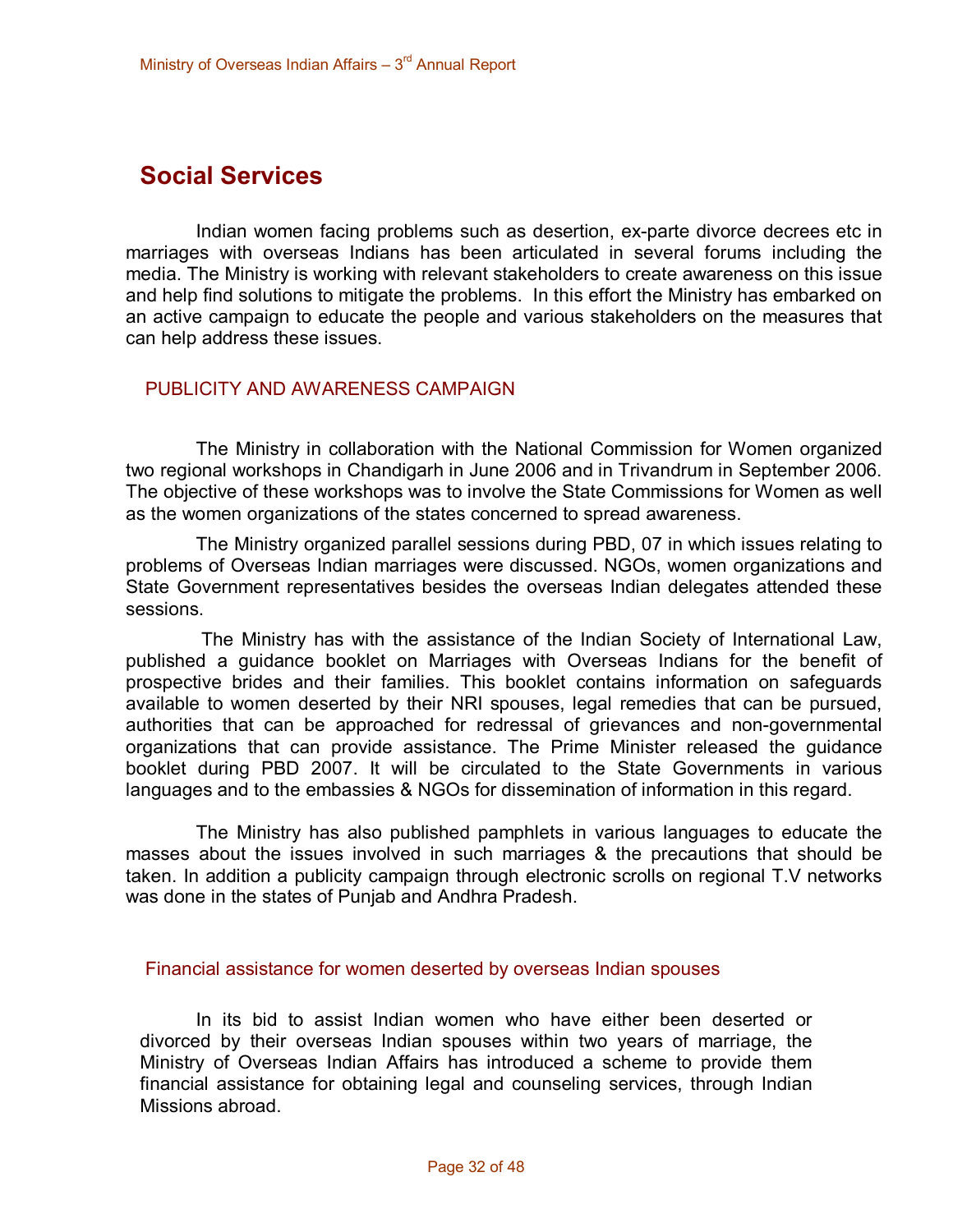The Ministry has introduced the scheme, to start with, in USA, UK, Canada, Australia, New Zealand and the Gulf, which are countries from where several such cases are being reported. The assistance will be provided to Indian women who are victims of fraudulent marriages and deserted by their Overseas Indian husbands or are facing divorce proceedings in a foreign country.

The concerned Indian Missions will involve credible Indian women's organizations and NGOs working in these countries and give them financial assistance to the tune of US \$1,000 per case. The organizations will be expected to provide documentation and initial support for legal proceedings and counseling for the deserted women.

The objective of the scheme is to provide advisory and legal services to women of Indian origin in distress as a welfare measure. A panel of community advocates through credible Indian associations and women's organizations would provide legal services.

The scheme will cover Indian women deserted in India or overseas within two years of their marriage and divorce proceedings initiated by the Overseas Indian husband within two years of marriage. Legal aid will also be provided in the cases of an ex-parte decree of divorce or annulment of the marriage obtained by the Overseas Indian husband and a case of maintenance or alimony are required to be filed.

The scheme has been introduced in the wake of increasing number of complaints of Indian women who opt for NRI/Overseas Indian marriages but are abandoned or ill-treated by their husbands.

#### Constitution of a Gender Advisory Group in MOIA

The Ministry has also constituted a Gender Advisory Group consisting of representatives from related Ministries, NCW, State Governments, the legal fraternity and nongovernmental organizations. This Group will engage in exploring ways and means of providing assistance to women who face problems arising from marriages to overseas Indians.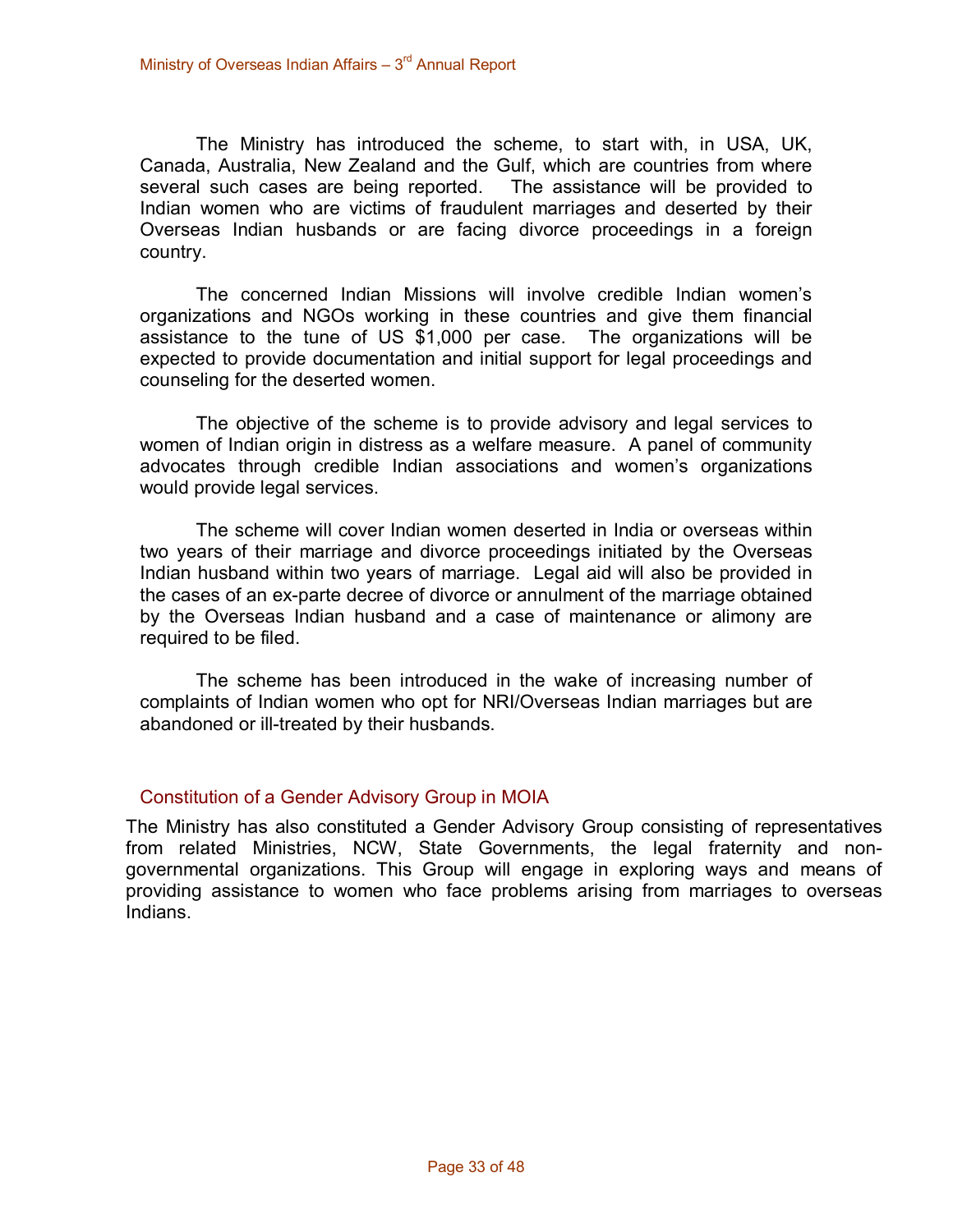### **Budget and financial review**

The Outcome Budget of the Ministry for the year 2006-07 and the Performance Budget for the year 2005-06 were presented to the Parliament in March 2006. For the year 2006-2007, the Budget Estimate for the Ministry was Rs 38 crores and the Revised Estimate was Rs 26 crores. The Budget Estimate for the year 2007-08 has been fixed at Rs.50 crores. The trends in expenditure may be seen at the figures A-C in the annexure.

### **Miscellaneous**

#### VIGILANCE ACTIVITIES

The Vigilance Division of the Ministry is headed by a Chief Vigilance Officer (CVO) of the rank of Joint Secretary who functions as a nodal point for all vigilance matters in consultation with the Central Vigilance Commission and Investigating Agencies like the Central Bureau of Investigation. Complaints on corruption and malpractices about the functioning of the Protector of Emigrants offices and the Recruiting Agents, received from the general public are dealt with in a time bound manner.

The Ministry is implementing the guidelines / instructions issued by the Department of Personnel & Training and the Central Vigilance Commission on creating greater awareness of vigilance among the users. In order to bring about awareness about vigilance and transparency in functioning of offices that have public interface, the Vigilance Awareness Week was celebrated from November 6 – 10, 2006 starting with a pledge taking on November 6.

The investigation reports received from the Investigating Agencies were promptly dealt with and prosecution sanction got issued as per requirement of the Investigating Authorities. The actions pending with the Investigating Agencies are continuously being followed up.

#### PROGRESSIVE USE OF HINDI

Official Language Section of the Ministry has the nodal responsibility for effective implementation of the Official Language Act and Rules made there under. It is at present manned by one Assistant Director. Efforts were made to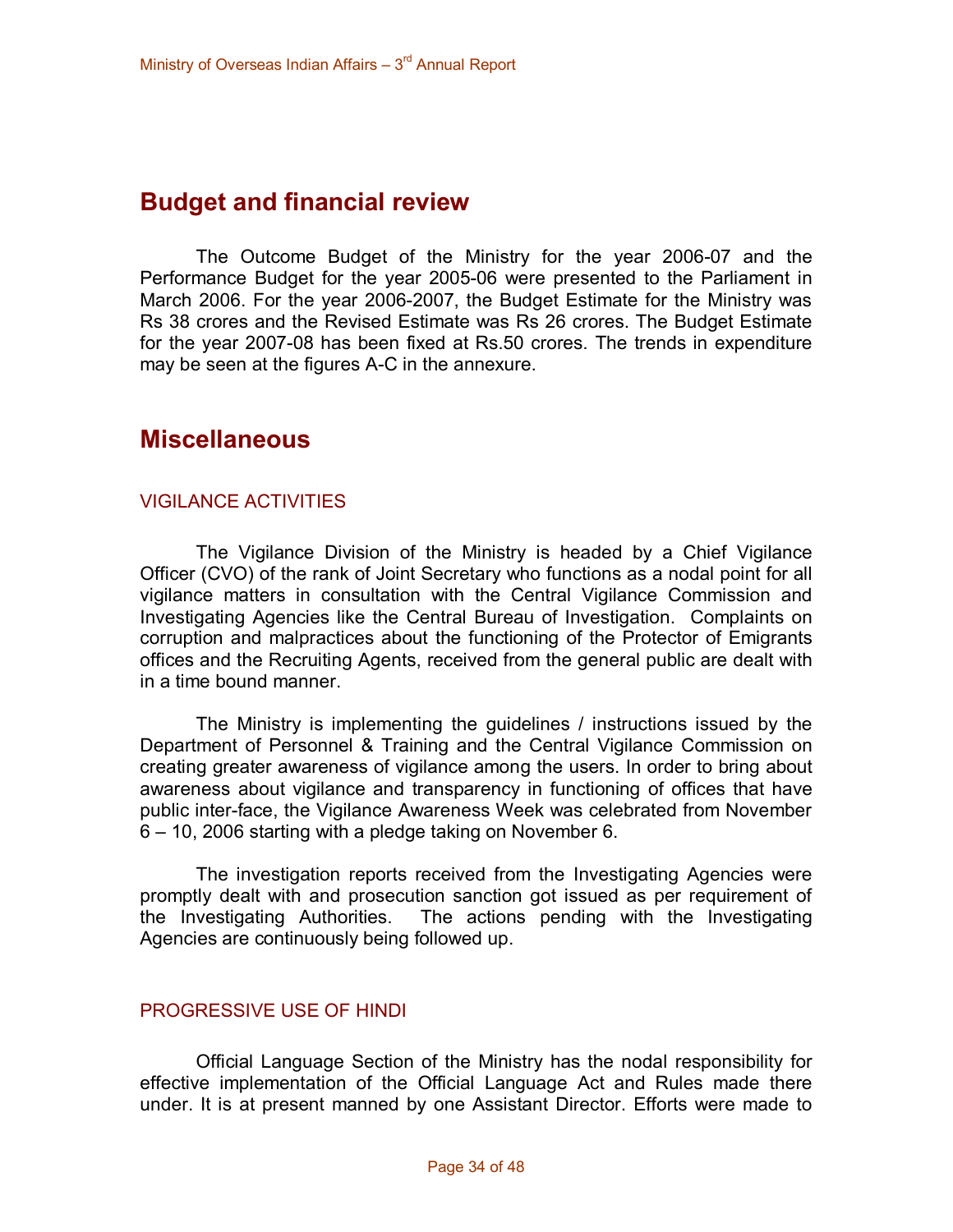increase the use of Hindi in the Ministry during the period under report with the help of out sourced staff. Provisions of Section 3(3) of the Official Language Act, 1963 were complied with fully. All papers pertaining to these provisions were issued bilingually i.e. Hindi & English. Letters received in Hindi were replied to in Hindi.

The Ministry organized "Hindi Week" from 18th to 22nd September 2006. During this period a Hindi workshop was organized to impart basic knowledge of writing notes and preparing drafts in Hindi on routine subjects. Noting & Drafting in Hindi and Essay competitions were organised. The Minister of Overseas Indian Affairs Shri Vayalar Ravi gave prizes and certificates to the successful officers/employees.

#### RIGHT TO INFORMATION ACT (RTI)

For information under the RTI Act, 2005 citizens may approach the Public Information Officer (RTI) of Ministry of Overseas Indian Affairs available from 10:00 hrs to 13:00 hrs on each day (except Monday and Friday. The following officers are designated as the Public Information Officer and Appellate Authority in respect of matters pertaining to Ministry of Overseas Indian Affairs:

| <b>Matter</b>                                                                                                                                                            | <b>Public Information Appellate</b><br><b>Officer</b> | <b>Authority</b>                                      |
|--------------------------------------------------------------------------------------------------------------------------------------------------------------------------|-------------------------------------------------------|-------------------------------------------------------|
| All matters relating to the office of Director (Employment Protector General of<br>Protector General of Emigrants Services)<br>and offices of Protectors of<br>Emigrants |                                                       | Emigrants                                             |
| All matters relating to Ministry of Deputy<br>Overseas Indian Affairs, other (Financial Services)<br>than emigration related issues                                      | Secretary                                             | Secretary<br>Joint<br>(Financial Services<br>& C.V.O) |

**Cases received during 2006-2007-** Upto February 2007, the number of applications received during the financial year was 39. The number of cases disposed off was 33. There were no cases of appeal being made by any applicant. The effort of the Ministry is to send a reply to the applicant at the earliest possible and in any case within the stipulated time limit of one month.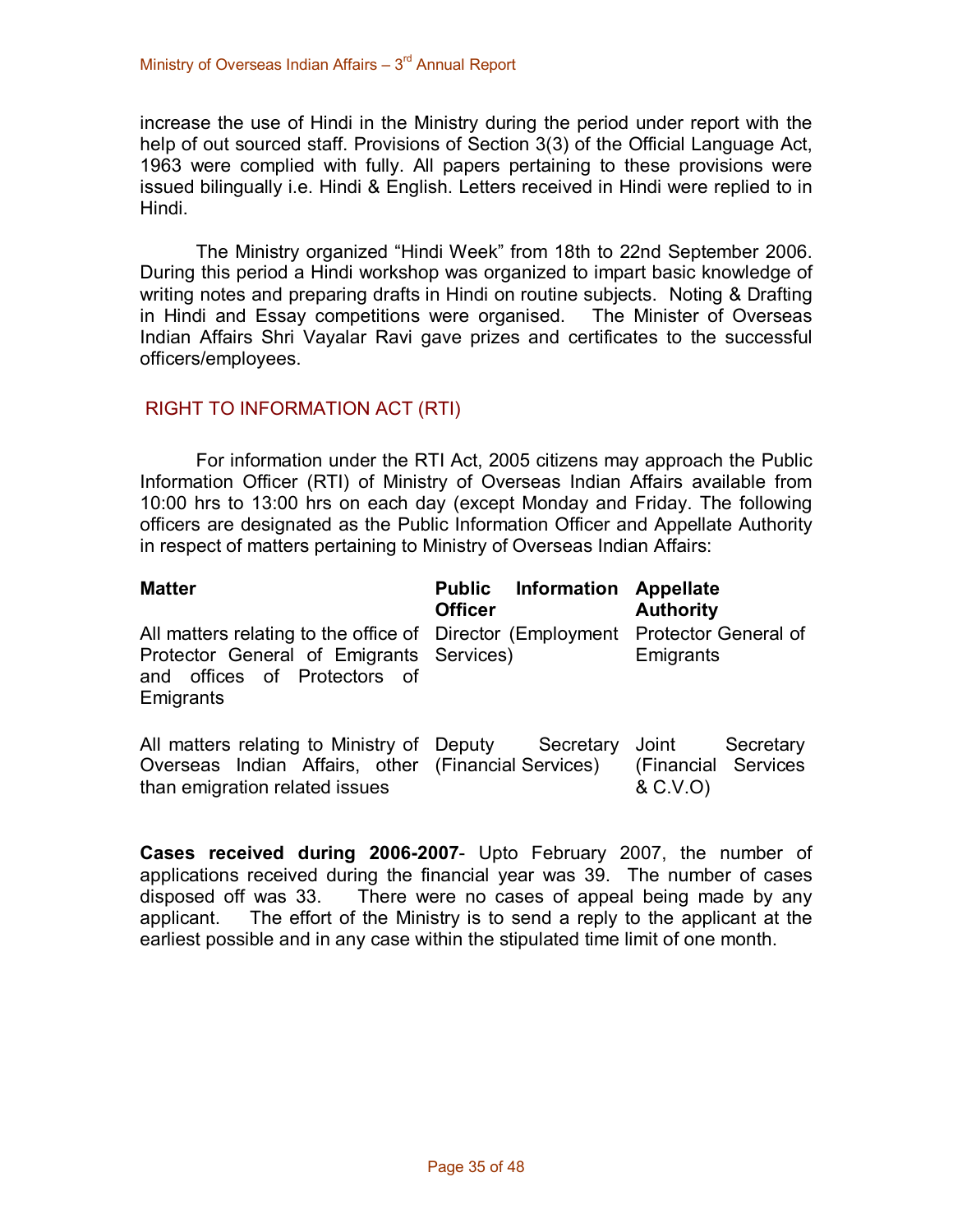# **Annexure & Tables**

| <b>Annexure</b>   | <b>Functions of the Ministry</b>                                                           |  |  |  |  |  |
|-------------------|--------------------------------------------------------------------------------------------|--|--|--|--|--|
| TABLE - A         | <b>Emigration For Employment during The Last Five Years</b>                                |  |  |  |  |  |
| <b>TABLE - B</b>  | The Distribution of Annual Labour Outflows from India<br>by Destination                    |  |  |  |  |  |
| <b>TABLE - C</b>  | State-wise figures of Workers Granted Emigration<br>Clearance/ECNR Endorsement (2001-2005) |  |  |  |  |  |
| <b>TABLE - D</b>  | <b>Private Remittances</b>                                                                 |  |  |  |  |  |
| <b>TABLE - E</b>  | <b>Suspension of Emigration Clearance</b>                                                  |  |  |  |  |  |
| <b>TABLE - F</b>  | List of Persons/Categories of workers in whose case<br>emigration check is not required    |  |  |  |  |  |
| <b>TABLE</b><br>G | List of countries for which emigration check is not<br>required                            |  |  |  |  |  |
|                   |                                                                                            |  |  |  |  |  |
| Figure-I          | Budget estimates and expenditure                                                           |  |  |  |  |  |
| Figure-J          | Administrative<br>expenditure<br>vis<br>scheme<br><b>vis</b><br>a<br>expenditure           |  |  |  |  |  |
| Figure-K          | Reducing net outflow on PBD.                                                               |  |  |  |  |  |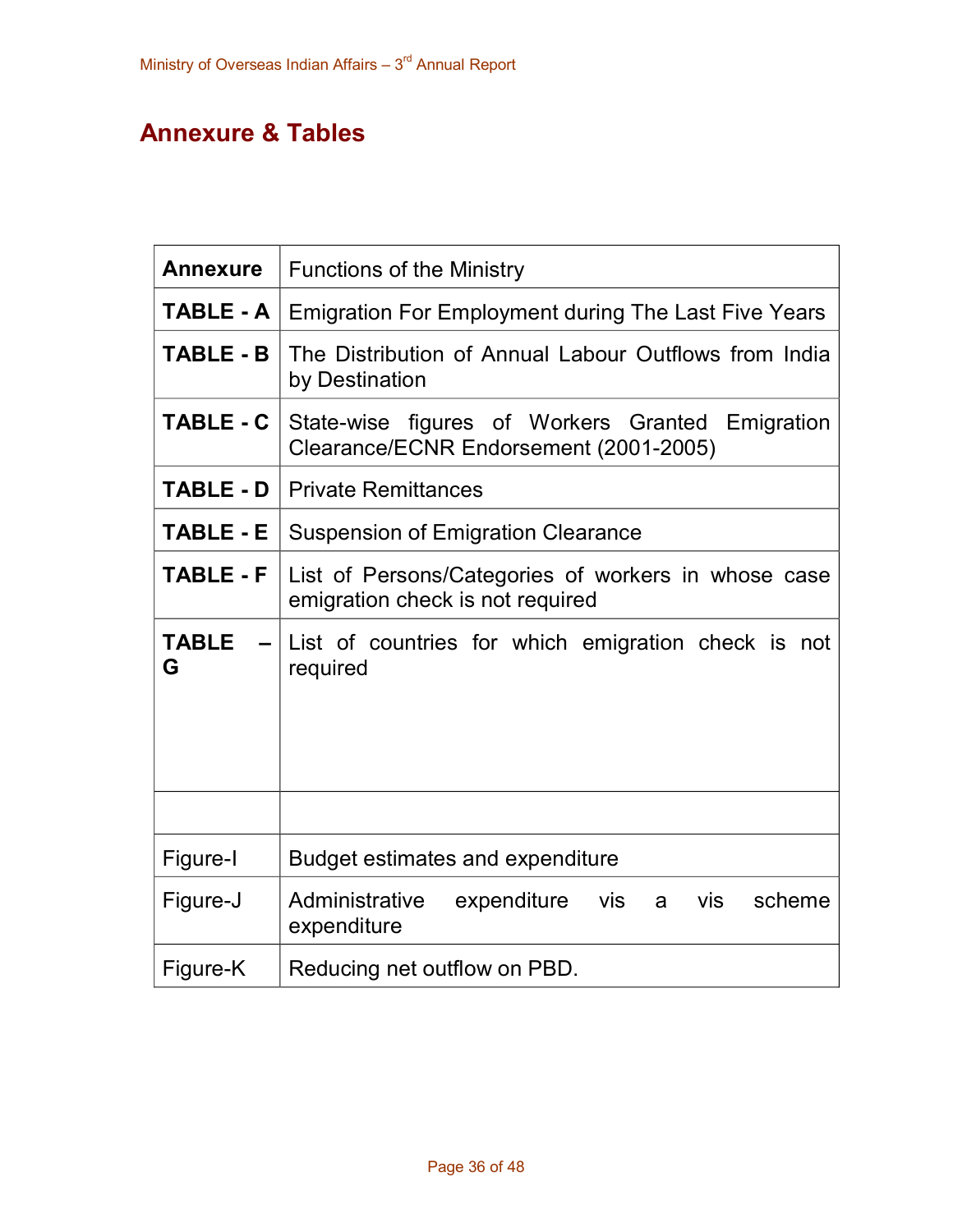# **Annexure-Functions of the Ministry**

- 1. All matters relating to Overseas Indians comprising Persons of Indian Origin (PIO) and NonResident Indians (NRIs) excluding entries specifically allotted to other Departments.
- 2. Promotion of investment by Overseas Indians in India including innovative investments and policy initiatives consistent with the overall Government policies particularly in areas such as exclusive Special Economic Zones (SEZs) for Overseas Indians.
- 3. To be represented in the Foreign Investment Promotion Board and the Foreign Investment Implementation Authority.
- 4. To interact with the Investment Commission and to be consulted by the said Commission and to be kept informed of all matters relating to Foreign Direct Investment (FDI) by Overseas Indians.
- 5. All emigration under the Emigration Act, 1983 (31 of 1983) from India to overseas countries and the return of emigrants.
- 6. Matters relating to Pravasi Bharatiya Divas, Pravasi Bharatiya Samman Awards and Pravasi Bharatiya Kendra.
- 7. Matters relating to programmes in India for overseas Indian Volunteers.
- 8. Setting up and administration of Centres for Overseas Indians' Affairs in countries having major concentration of Overseas Indians in consultation and coordination with the Ministry of External Affairs.
- 9. Policy regarding employment assistance to PIO/NRIs excluding reservations in Government service.
- 10. Collection and dissemination of information concerning admission of NRI/PIO students to various educational, technical and cultural institutions in India wherever discretionary quota for NRI/PIO students exists, in consultation with the Ministry of Human Resource Development and the Ministry of Culture.
- 11. Scholarship to NRI/PIO students for study in India under different schemes in consultation with the Ministry of External Affairs.
- 12. Development of marketing and communication strategies to ensure strong links between the Overseas Indian community and India.
- 13. Matters relating to NRI/PIO contributions to the Government and parental organisations in consultation with the Department of Economic Affairs.
- 14. Guidance to and Cooperation with the State Governments and coordination with them on matters related to Overseas Indians.
- 15. To be represented in the Indian Council of Cultural Relations.
- 16. Establishment of institutions to impart vocational and technical training to meet the requirements of skilled manpower abroad with the concurrence of the Ministry of Labour and Employment.
- 17. External Publicity relating to Overseas Indians' affairs in consultation with the Ministry of External Affairs and in consonance with foreign policy objectives.
- 18. New initiatives for interaction by Overseas Indians with India in the fields such as Trade, Culture, Tourism, Media, Youth Affairs, Health, Education, Science and Technology in consultation with concerned Ministries.
- 19. Exercise of powers conferred by the section 7B(1) of the Citizenship Act, 1955 (57 of 1955).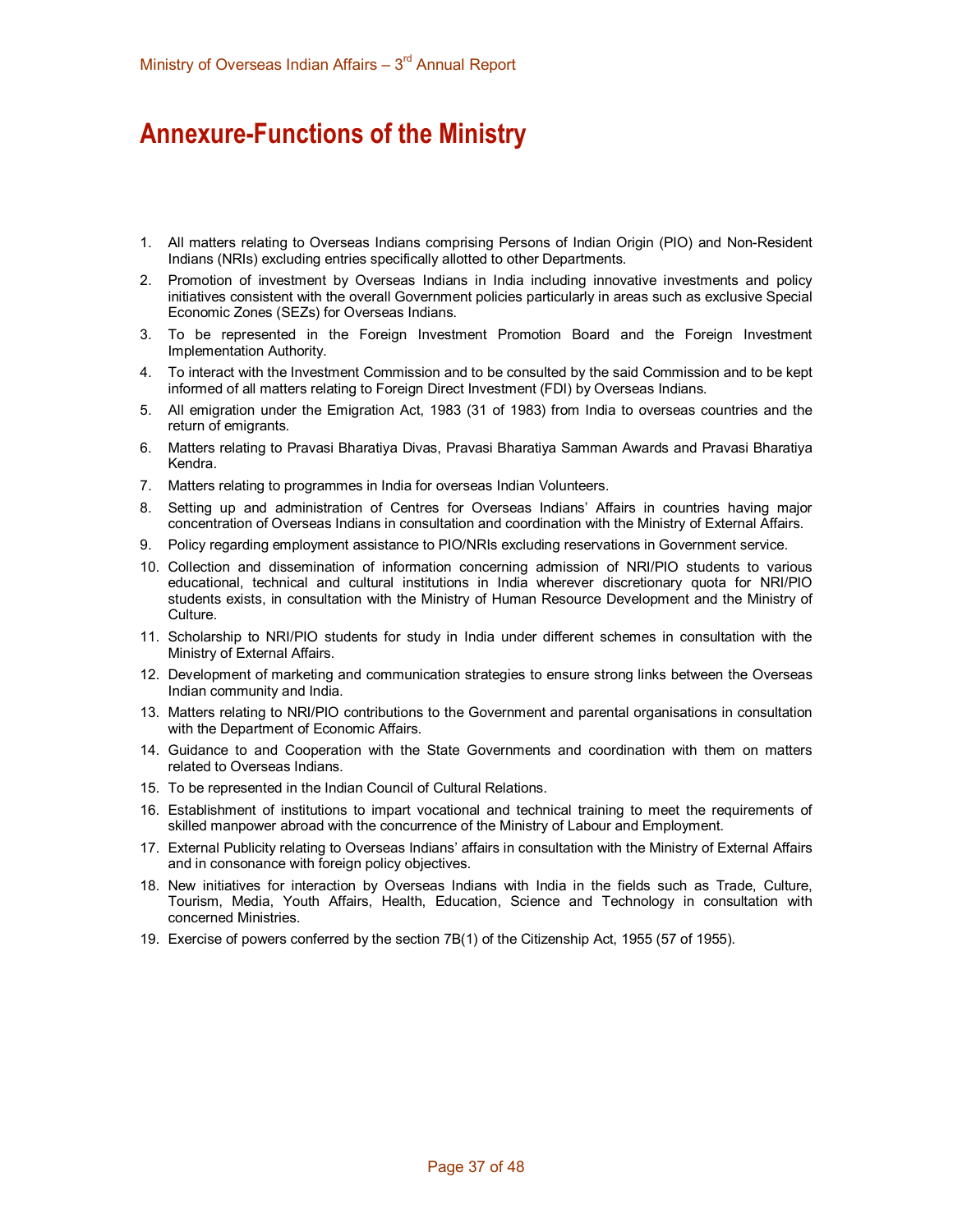### $TABLE - A$

### EMIGRATION FOR EMPLOYMENT DURING THE LAST FIVE YEARS

| Year | No. of workers (in lakhs) |
|------|---------------------------|
| 2002 | 3.68                      |
| 2003 | 4.66                      |
| 2004 | 4.75                      |
| 2005 | 5.49                      |
| 2006 | 6.77                      |

Source: Protector General of Emigrants

### $TABLE - B$

THE DISTRIBUTION OF ANNUAL LABOUR OUTFLOWS FROM INDIA BY **DESTINATION 2002-2006** 

| <b>SN</b>      | Country          | 2002  | 2003   | 2004   | 2005   | 2006   |
|----------------|------------------|-------|--------|--------|--------|--------|
| 1              | U. A. E.         | 95034 | 143804 | 175262 | 194412 | 254774 |
| $\overline{2}$ | Saudi Arabia     | 99453 | 121431 | 123522 | 99879  | 134059 |
| 3              | Malaysia         | 10512 | 26898  | 31464  | 71041  | 36500  |
| $\overline{4}$ | Qatar            | 12596 | 14251  | 16325  | 50222  | 76324  |
| 5              | Oman             | 41209 | 36816  | 33275  | 40931  | 67992  |
| 6              | Kuwait           | 4859  | 54434  | 52064  | 39124  | 47449  |
| $\overline{7}$ | <b>Bahrain</b>   | 20807 | 24778  | 22980  | 30060  | 37688  |
| 8              | <b>Maldives</b>  | --    | --     | 3233   | 3423   | 4671   |
| 9              | <b>Mauritius</b> | --    |        | 3544   | 1965   | 1795   |
| 10             | Jordan           |       |        | 2576   | 1851   | 1485   |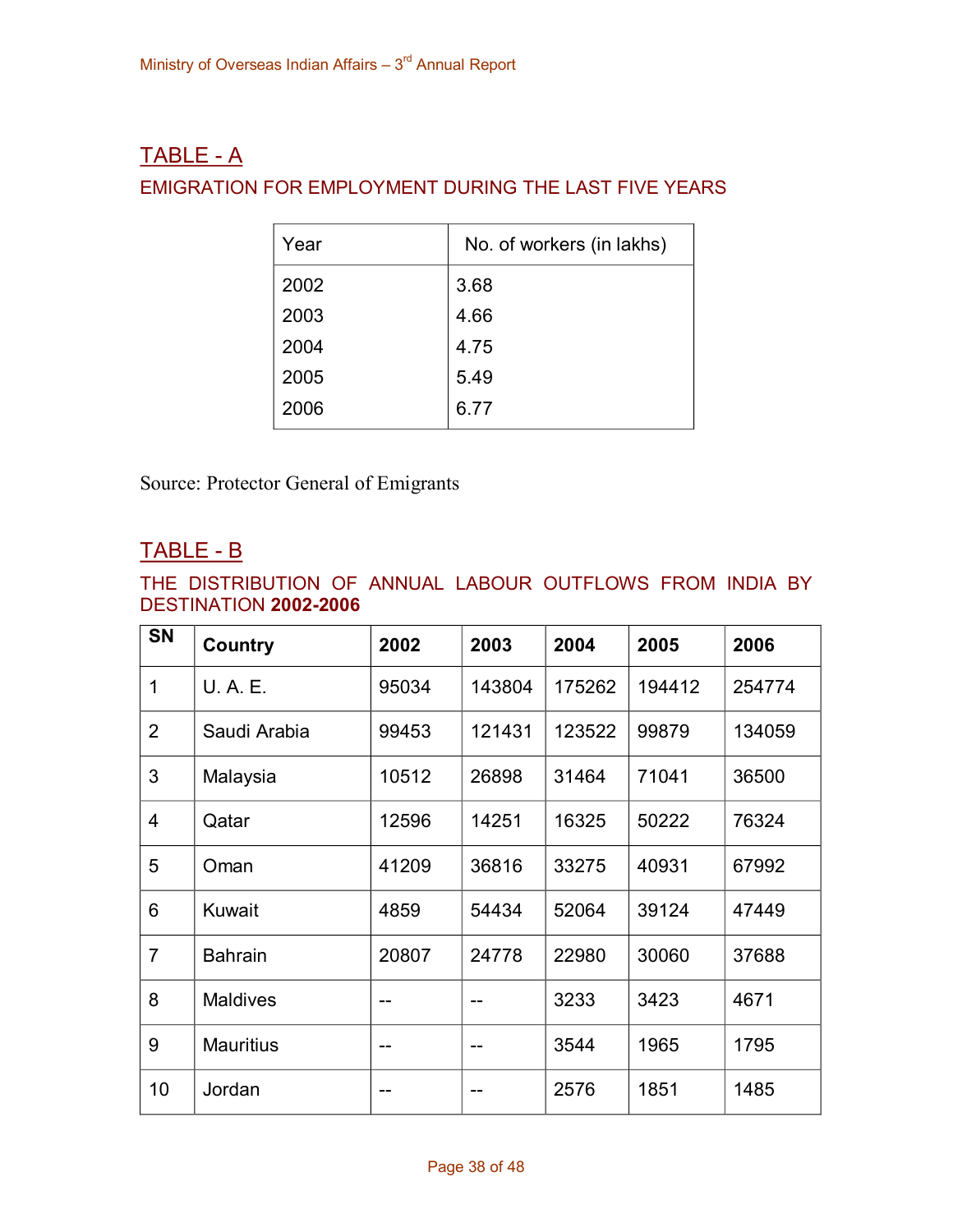| <b>Others</b> | 83193  | 44044 | 10715                | 15945 | 14175  |
|---------------|--------|-------|----------------------|-------|--------|
| <b>TOTAL</b>  | 367663 |       | 466456 474960 548853 |       | 676912 |

Source: Protector General of emigrants

### **TABLE C**

STATE-WISE FIGURES OF WORKERS GRANTED EMIGRATION CLEARANCE/ECNR ENDORSEMENT DURING THE YEARS 2001-2005

| <b>SN</b>        | <b>State</b>             | 2002           | 2003            | 2004           | 2005           | 2006           |
|------------------|--------------------------|----------------|-----------------|----------------|----------------|----------------|
| 1.               | Kerala                   | 81,950         | 92,044          | 63,512         | 1,25,075       | 1,20,083       |
| 2.               | <b>Tamil Nadu</b>        | 79,165         | 89,464          | 1,08,964       | 1,17,050       | 1,55,631       |
| $\overline{3}$ . | Karnataka                | 14,061         | 22,641          | 19,237         | 75,384         | 24,362         |
| 4.               | Gujarat                  | 11,925         | 17,012          | 22,218         | 49,923         | 13,274         |
| $\overline{5}$ . | Andhra Pradesh           | 38,417         | 65,971          | 72,580         | 48,498         | 97,680         |
| 6.               | Maharashtra              | 25,477         | 29,350          | 28,670         | 29,289         | 15,356         |
| $\overline{7}$ . | Punjab                   | 19,638         | 24,963          | 25,302         | 24,088         | 39,311         |
| 8.               | <b>Uttar Pradesh</b>     | 19,288         | 24,854          | 27,428         | 22,558         | 66,131         |
| 9.               | Rajasthan                | 23,254         | 37,693          | 35,108         | 21,899         | 50,236         |
| 10.              | <b>Bihar</b>             | 19,222         | 17,104          | 21,812         | 9,366          | 36,493         |
| 11.              | Delhi                    | 4,018          | 6,513           | 6,052          | 6,024          | 9098           |
| 12.              | Madhya Pradesh           | 7,411          | 10,651          | 8,888          | 5,312          | 7047           |
| 13.              | West Bengal              | 8,338          | 8,906           | 8,986          | 5,102          | 14,929         |
| 14.              | Haryana                  | 424            | 1,246           | 1,267          | 2,313          | 193            |
| 15.              | Goa                      | 3,545          | 3,494           | 7,053          | 1,627          | 4,063          |
| 16.              | Orissa                   | 1,742          | 5,370           | 6,999          | 1,258          | 4,114          |
| 17.              | Jharkhand                | 0              | 1,779           | 919            | 974            | 1,427          |
| 18.              | Chandigarh               | 2,813          | 2,374           | 2,405          | 807            | 6,616          |
| 19.              | <b>Himachal Pradesh</b>  | 1,724          | 1,690           | 1,506          | 762            | 1,180          |
| 20.              | Assam                    | 2,666          | 2298            | 2,695          | 669            | 1,075          |
| 21.              | Jammu & Kashmir          | 1,323          | 42              | 1,944          | 486            | 1,661          |
| 22.              | Pondichery               | 21             | 24              | 560            | 222            | $\overline{2}$ |
| 23.              | <b>Uttaranchal</b>       | 106            | 122             | 58             | 137            | 93             |
| 24.              | &<br>Andaman<br>Nicobar  | $\overline{2}$ | 9               | 29             | 5              | 190            |
| 25.              | Tripura                  | 1,114          | $\overline{4}$  | $\overline{2}$ | $\overline{1}$ | $\mathbf{1}$   |
| 26.              | Chhattisgarh             | $\overline{0}$ | 588             | 580            | $\mathbf 0$    | 4735           |
| 27.              | <b>Arunachal Pradesh</b> | $\overline{0}$ | 61              | 73             | $\mathbf 0$    | $\overline{0}$ |
| 28.              | Nagaland                 | 1              | $\overline{54}$ | 46             | $\mathbf 0$    | $\overline{0}$ |
| 29.              | Mizoram                  | $\overline{0}$ | 81              | 38             | $\mathbf 0$    | $\pmb{0}$      |
| 30.              | Manipur                  | $\overline{2}$ | 50              | 29             | $\mathbf 0$    | $\overline{0}$ |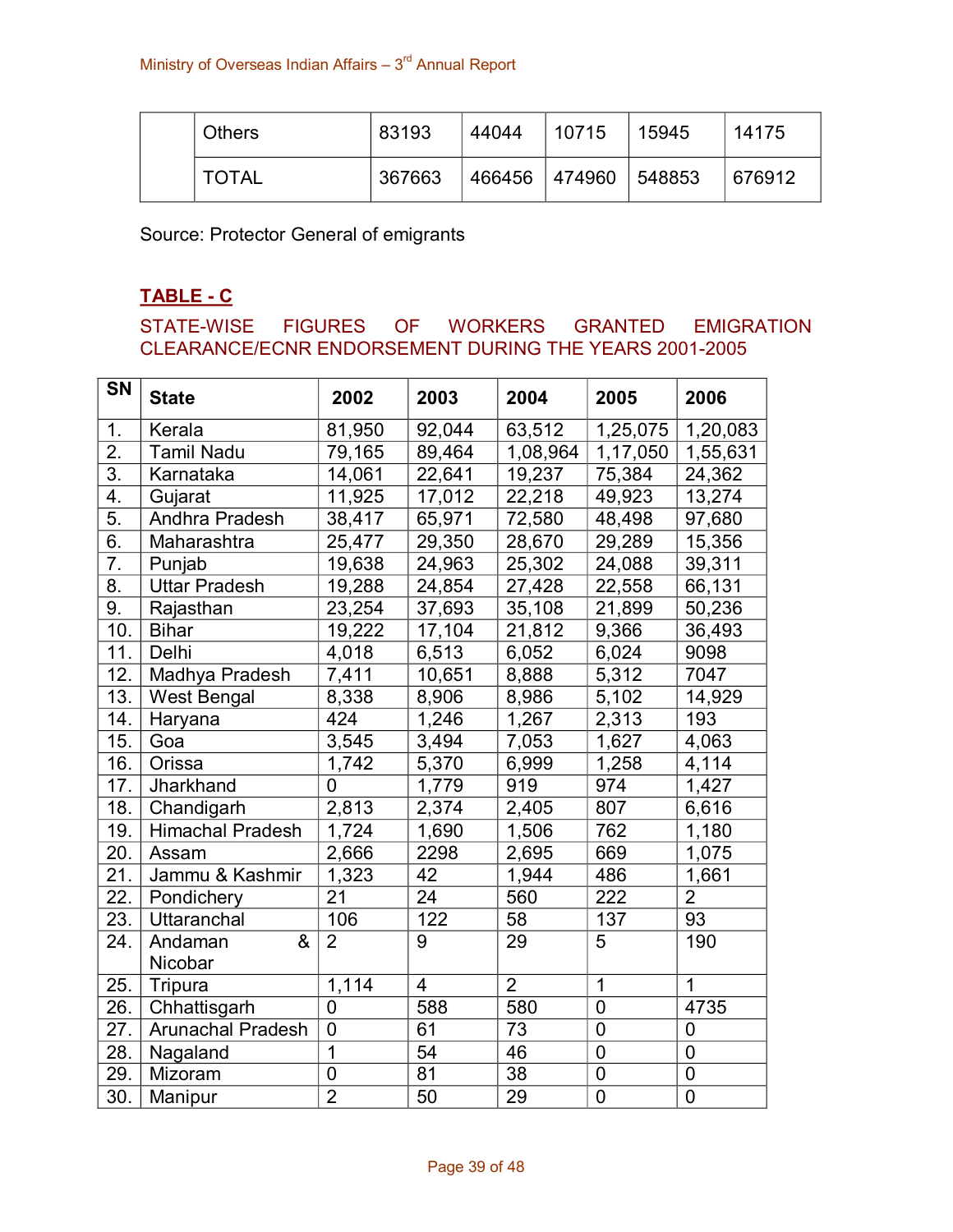Ministry of Overseas Indian Affairs - 3<sup>rd</sup> Annual Report

| 31.   | Sikkim        | 16       |                                         |    | 10   |
|-------|---------------|----------|-----------------------------------------|----|------|
| 32.   | Meghalaya     |          |                                         |    |      |
| 33    | DNH/UT        |          |                                         |    | 11   |
| 34    | Port Blair    |          |                                         |    |      |
| 35    | <b>Others</b> |          |                                         | 24 | 1909 |
| Total |               | 3,67,663 | 4,66,456   4,74.960   5,48,853   676912 |    |      |

Source: Protector General of Emigrants

### **TABLE - D**

PRIVATE REMITTANCES (upto September, 2006)

| <b>YEAR</b> | In US \$ million | In Rs. Crore |
|-------------|------------------|--------------|
|             |                  |              |
| 2002-2003   | 14807            | 71642        |
| 2003-2004   | 18885            | 86764        |
| 2004-2005   | 14494            | 66861        |
| 2005-2006   | 24102            | 106860       |
| 2006-07*    | 11157            | 51222        |
|             |                  |              |

Source: Reserve Bank of India

### **TABLE E**

| <b>SUSPENSION OF EMIGRATION CLEARANCE</b> |                          |  |  |  |  |
|-------------------------------------------|--------------------------|--|--|--|--|
| <b>YEAR</b>                               | οf<br>No.<br>suspension  |  |  |  |  |
|                                           | granted<br>(in<br>lakhs) |  |  |  |  |
| 2002                                      | 4.37                     |  |  |  |  |
| 2003                                      | 4.96                     |  |  |  |  |
| 2004                                      | 4.49                     |  |  |  |  |
| 2005                                      | 4.65                     |  |  |  |  |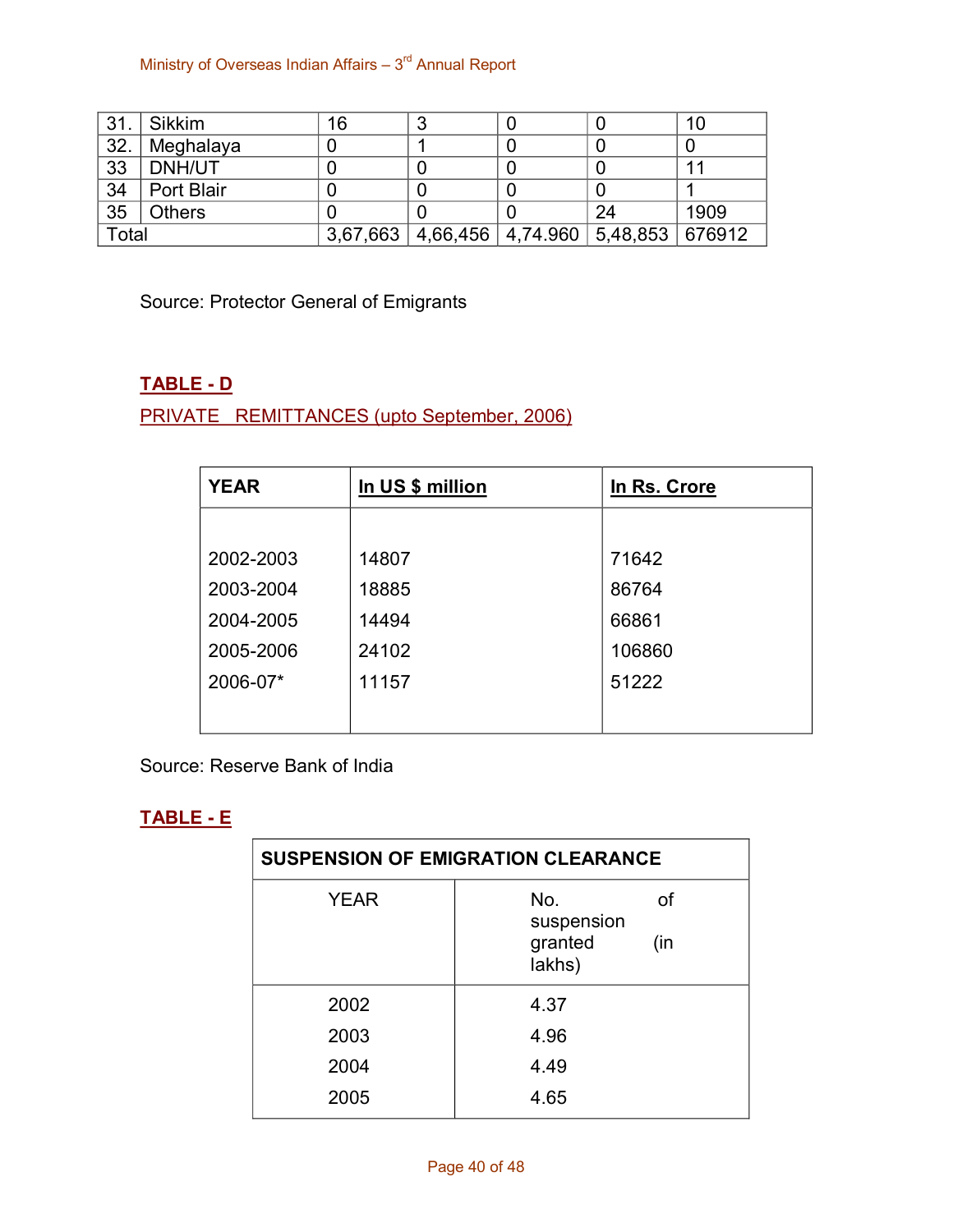| <b>OOOC</b> | $\overline{\phantom{0}}$ |
|-------------|--------------------------|
| ----        | ືບ.ບ−                    |
|             |                          |
|             |                          |

Source: Protector General of Emigrants

#### **Table F**

### LIST OF PERSONS/CATEGORIES OF WORKERS IN WHOSE CASE EMIGRATION CHECK IS NOT REQUIRED

| 1. All holders of Diplomatic / Official 8. Deleted<br>Passports                                                                                                                                                                                                                       |                                                                                                                                                                                                                                                                                                                                                                         |
|---------------------------------------------------------------------------------------------------------------------------------------------------------------------------------------------------------------------------------------------------------------------------------------|-------------------------------------------------------------------------------------------------------------------------------------------------------------------------------------------------------------------------------------------------------------------------------------------------------------------------------------------------------------------------|
| 2. All Gazetted Government servants.                                                                                                                                                                                                                                                  | holding permanent<br>9.<br>Persons<br>immigration visas, such as the visas<br>of UK, USA and Australia.                                                                                                                                                                                                                                                                 |
| 3.<br>All<br>(including<br>Income-tax<br>payers<br>Agricultural Income-tax payees) in their<br>individual capacity                                                                                                                                                                    | 10. Persons possessing two years'<br>from<br>diploma<br>any<br>institute<br>recognized by the national Council<br>for Vocational Training (NCVT) or<br><b>State Council of Vocational Training</b><br>(SCVT) or persons holding three<br>years' diploma / equivalent degree<br>from institutions like Polytechnics<br>recognized<br>Central/State<br>by<br>Governments. |
| 4. All professional degree holders, such as<br>holding<br><b>MBBS</b><br>degrees<br><b>Doctors</b><br><b>or</b><br>Degrees in Ayurveda or Homoeopathy;<br>Journalists;<br>Accredited<br>Engineers;<br>Accountants;<br>Chartered<br>Lecturers;<br>Teachers, Scientists; Advocates etc. | 11. Nurses possessing qualification<br>recognized<br>under<br>the<br>Indian<br>Nursing Council Act, 1947.                                                                                                                                                                                                                                                               |
| 5. Spouses and dependent children of<br>category of persons listed from (2) to (4).                                                                                                                                                                                                   | 12. All persons above the age of 50<br>years.                                                                                                                                                                                                                                                                                                                           |
| 6. Persons holding class 10 qualification or<br>higher Degrees.                                                                                                                                                                                                                       | 13. All persons who have been<br>staying abroad for more than three<br>years (the period of three years<br>could be either in one stretch or<br>broken) and spouses.                                                                                                                                                                                                    |
| 7. Seamen who are in possession of CDC                                                                                                                                                                                                                                                | 14. Children below 18 years of age.                                                                                                                                                                                                                                                                                                                                     |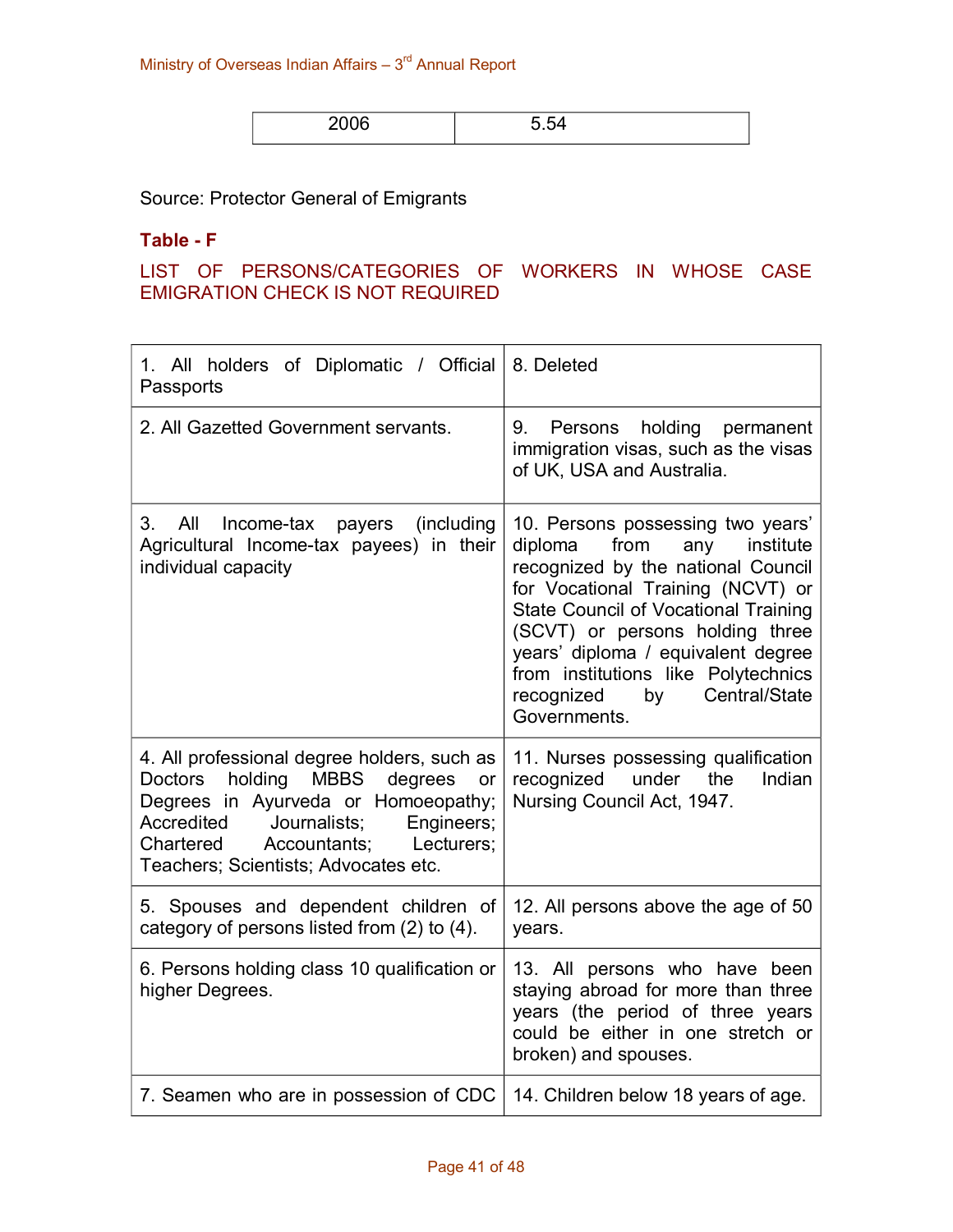| or Sea Cadets, Desk Cadets (i) who have    |  |
|--------------------------------------------|--|
| passed final examination of three year     |  |
| B.Sc. Nautical Sciences Courses at T.S.    |  |
| Chanakya, Mumbai; and (ii) who have        |  |
| undergone three months pre-sea training    |  |
| at any of the Government approved          |  |
| Training Institutes such as T.S. Chanakya, |  |
| T.S. Rehman, T.S. jawahar, MTI(SCI) and    |  |
| NIPM, Chennai after production of identity |  |
| cards issued by the Shipping Master,       |  |
| Mumbai/Kolkata/Chennai.                    |  |

# **Table G LIST OF COUNTRIES FOR WHICH EMIGRATION CKECK IS NOT REQUIRED**

| 1.  | Albania         | 32. Chile                    | 62. Germany   | 95. Malta          | 127. Romania                        |
|-----|-----------------|------------------------------|---------------|--------------------|-------------------------------------|
| 2.  | Algeria         | 33. China                    | 63. Ghana     | 96. Marshall       | 128.Russian                         |
| 3.  | Andorra         | 34. Colombia                 | 64. Greece    | <b>Islands</b>     | Federation                          |
| 4.  | Angola          | 35. Comoros                  | 65. Grenada   | 97. Mauritania     | 129.Rwanda                          |
| 5.  | &<br>Antigua    | 36. Congo                    | 66. Guatemala | 98. Mauritius      | 130.Saint                           |
|     | <b>Barbuda</b>  | 37. Costa Rica               | 67. Guinea    | 99. Mexico         | <b>Kitts</b><br>and<br><b>Nevis</b> |
| 6.  | Argentina       | 38. Cote d'Ivoire            | 68. Guinea-   | 100.Micronesia     | 131.Saint                           |
| 7.  | Armenia         | 39. Croatia                  | <b>Bissau</b> | 101.Moldova        | Lucia                               |
| 8.  | Australia       | 40. Cuba                     | 69. Guyana    | 102.Monaco         | 132.St                              |
| 9.  | Austria         | 41. Cyprus                   | 70. Haiti     | 103.Mongolia       | Vincent<br>and<br>the               |
| 10. | Azerbaijan      | 42. Czech                    | 71. Honduras  | 104. Montenegr     | Grenadines                          |
| 11. | <b>Bahamas</b>  | Republic                     | 72. Hungary   | O                  | 133.Samoa                           |
| 12. | Bangladesh      | 43. DPR Korea                | 73. Iceland   | 105.Morocco        | 134.San                             |
| 13. | <b>Barbados</b> | 44. Democratic               | 74. Iran      | 106.Mozambiq<br>ue | Marino                              |
| 14. | <b>Belarus</b>  | Republic of                  | 75. Ireland   | 107. Myanmar       | 135. Sao                            |
| 15. | <b>Belgium</b>  | Congo<br>45. Denmark         | 76. Israel    | 108.Namibia        | Tome<br>and                         |
| 16. | <b>Belize</b>   |                              | 77. Italy     | 109.Nauru          | Principe                            |
| 17. | <b>Benin</b>    | 46. Djibouti<br>47. Dominica | 78. Jamaica   | 110.Nepal          | 136.Senegal                         |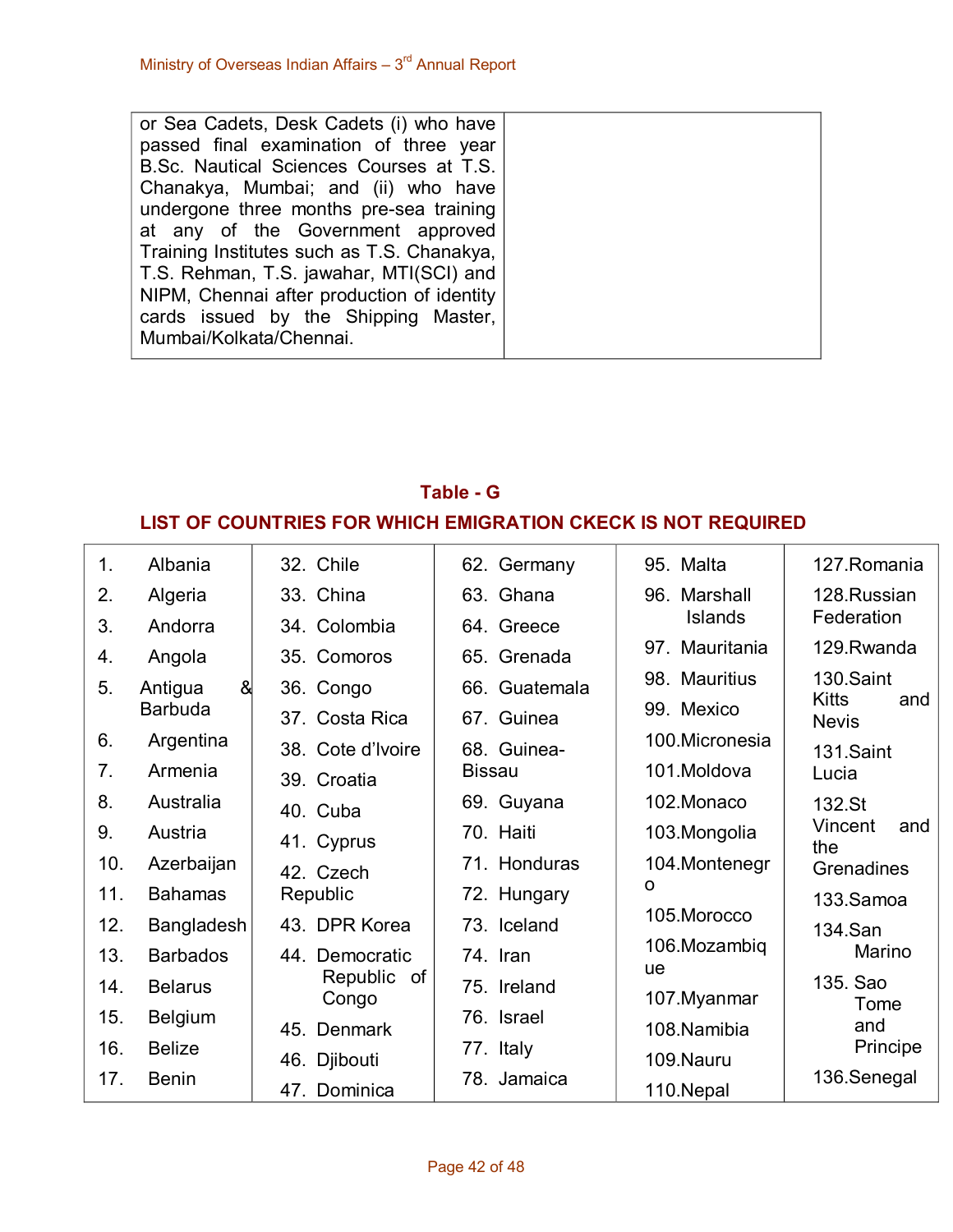| 18.<br><b>Bhutan</b><br>19.<br><b>Bolivia</b><br>20.<br>Bosnia and<br>Herzegovin<br>a<br>21.<br><b>Botswana</b><br>22.<br><b>Brazil</b><br>23.<br><b>Bulgaria</b><br><b>Burkina</b><br>24.<br>Faso<br>25.<br><b>Burundi</b><br>26.<br>Cambodia<br>27.<br>Cameroon<br>28.<br>Canada<br>29.<br>Cape Verde<br>30.<br>Central<br>African<br>Republic<br>Chad<br>31. | 48. Dominican<br>Republic<br>49. Ecuador<br>50. Egypt<br>51. El Salvador<br>52. Equatorial<br>Guinea<br>53. Eritrea<br>54. Estonia<br>55. Ethiopia<br>56. Fiji<br>57. Finland<br>58. France<br>59. Gabon<br>60. Gambia<br>61. Georgia | 79. Japan<br>80. Kazakhstan<br>81. Kenya<br>82. Kiribati<br>83. Kyrgystan<br>84. Laos.PDR<br>85. Latvia<br>86. Lesotho<br>87. Liberia<br>88. Liechtenstei<br>n<br>89. Lithuania<br>90. Luxemburg<br>91. Madagascar<br>92. Malawi<br>93. Maldives<br>94. Mali | 111.Netherland<br>s<br><b>112.New</b><br>Zealand<br>113. Nicaragua<br>114. Niger<br>115. Nigeria<br>116. Norway<br>117. Pakistan<br>118. Palau<br>119. Panama<br>120. Papua<br><b>New</b><br>Guinea<br>121. Paraguay<br>122.Peru<br>123. Philippines<br>124. Poland<br>125. Portugal<br>of<br>126.Rep<br>Korea | 137. Serbia<br>138. Seychelle<br>S<br>139.Sierra<br>Leone<br>140.Singapor<br>e<br>141.Slovakia<br>142.Slovenia<br>143.Solomon<br>Islands<br>144. Somalia<br>145.South<br>Africa<br>146.Spain<br>147.Sri Lanka<br>148.Suriname<br>149. Swazilan<br>d<br>150.Sweden<br>151. Switzerla<br>nd<br>152. Tajikistan<br>153.The<br>former<br>Yugosla<br>v Rep of<br>Macedo<br>nia |
|-----------------------------------------------------------------------------------------------------------------------------------------------------------------------------------------------------------------------------------------------------------------------------------------------------------------------------------------------------------------|---------------------------------------------------------------------------------------------------------------------------------------------------------------------------------------------------------------------------------------|--------------------------------------------------------------------------------------------------------------------------------------------------------------------------------------------------------------------------------------------------------------|----------------------------------------------------------------------------------------------------------------------------------------------------------------------------------------------------------------------------------------------------------------------------------------------------------------|---------------------------------------------------------------------------------------------------------------------------------------------------------------------------------------------------------------------------------------------------------------------------------------------------------------------------------------------------------------------------|
| 154. Timor-<br>Leste<br>155. Togo                                                                                                                                                                                                                                                                                                                               |                                                                                                                                                                                                                                       |                                                                                                                                                                                                                                                              |                                                                                                                                                                                                                                                                                                                |                                                                                                                                                                                                                                                                                                                                                                           |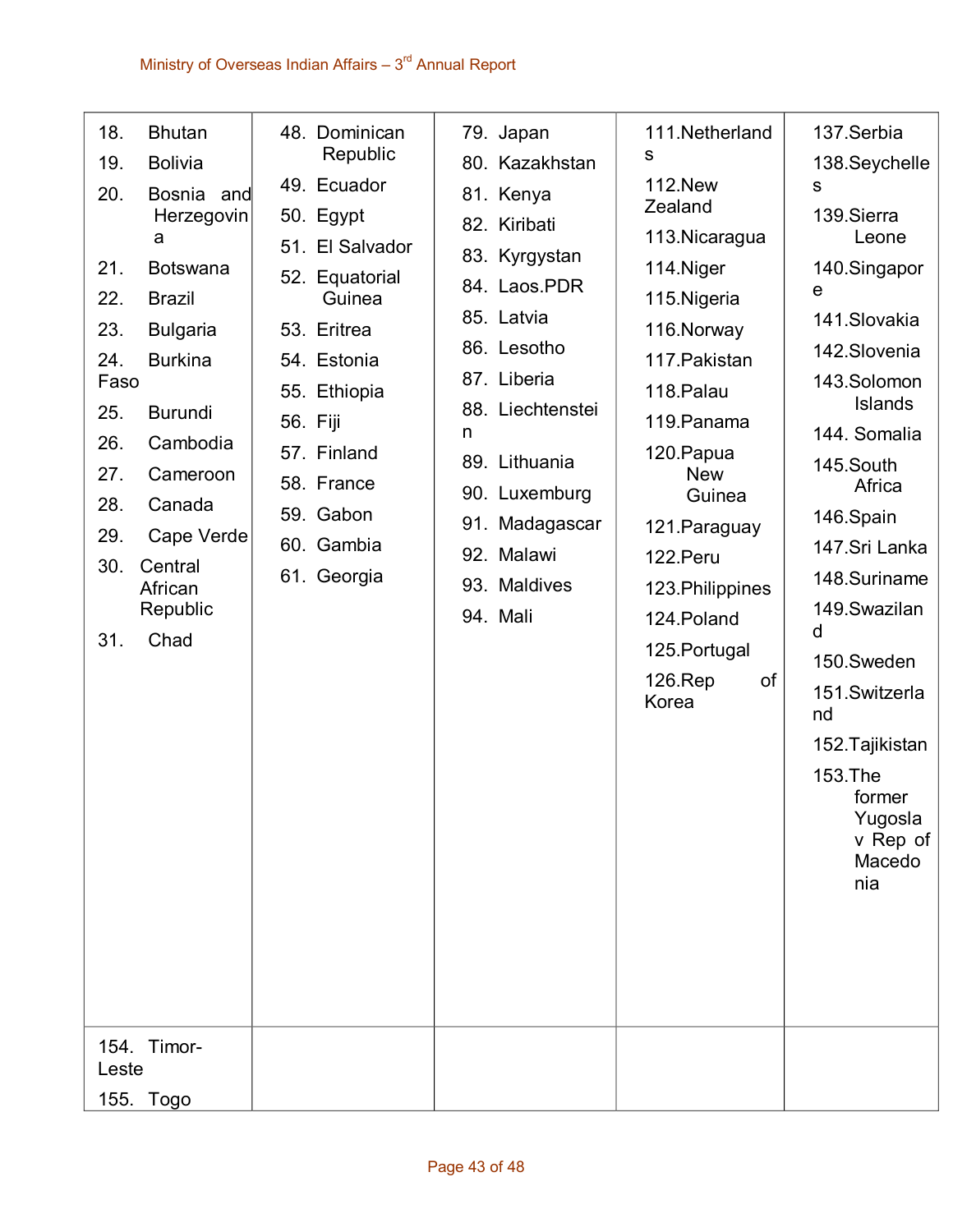|            | 156. Tonga             |  |  |
|------------|------------------------|--|--|
| 157.       | Trinidad               |  |  |
|            | and                    |  |  |
|            | Tobago                 |  |  |
|            | 158. Tunisia           |  |  |
|            | 159. Turkey            |  |  |
| 160.<br>an | Turkmenist             |  |  |
|            | 161. Tuvalu            |  |  |
|            | 162. Uganda            |  |  |
|            | 163. Ukraine           |  |  |
|            | 164. United            |  |  |
|            | Kingdom<br>Great<br>of |  |  |
|            | <b>Britain and</b>     |  |  |
|            | Northern               |  |  |
|            | Island                 |  |  |
| 165.       | United                 |  |  |
|            | Republic<br>of         |  |  |
|            | Tanzania               |  |  |
|            | 166. USA               |  |  |
|            | 167. Uruguay           |  |  |
|            | 168. Uzbekistan        |  |  |
|            | 169. Vanuatu           |  |  |
|            | 170. Venezuela         |  |  |
|            | 171. Vietnam           |  |  |
|            | 172. Zambia            |  |  |
|            | 173. Zimbabwe          |  |  |
|            |                        |  |  |
|            |                        |  |  |
|            |                        |  |  |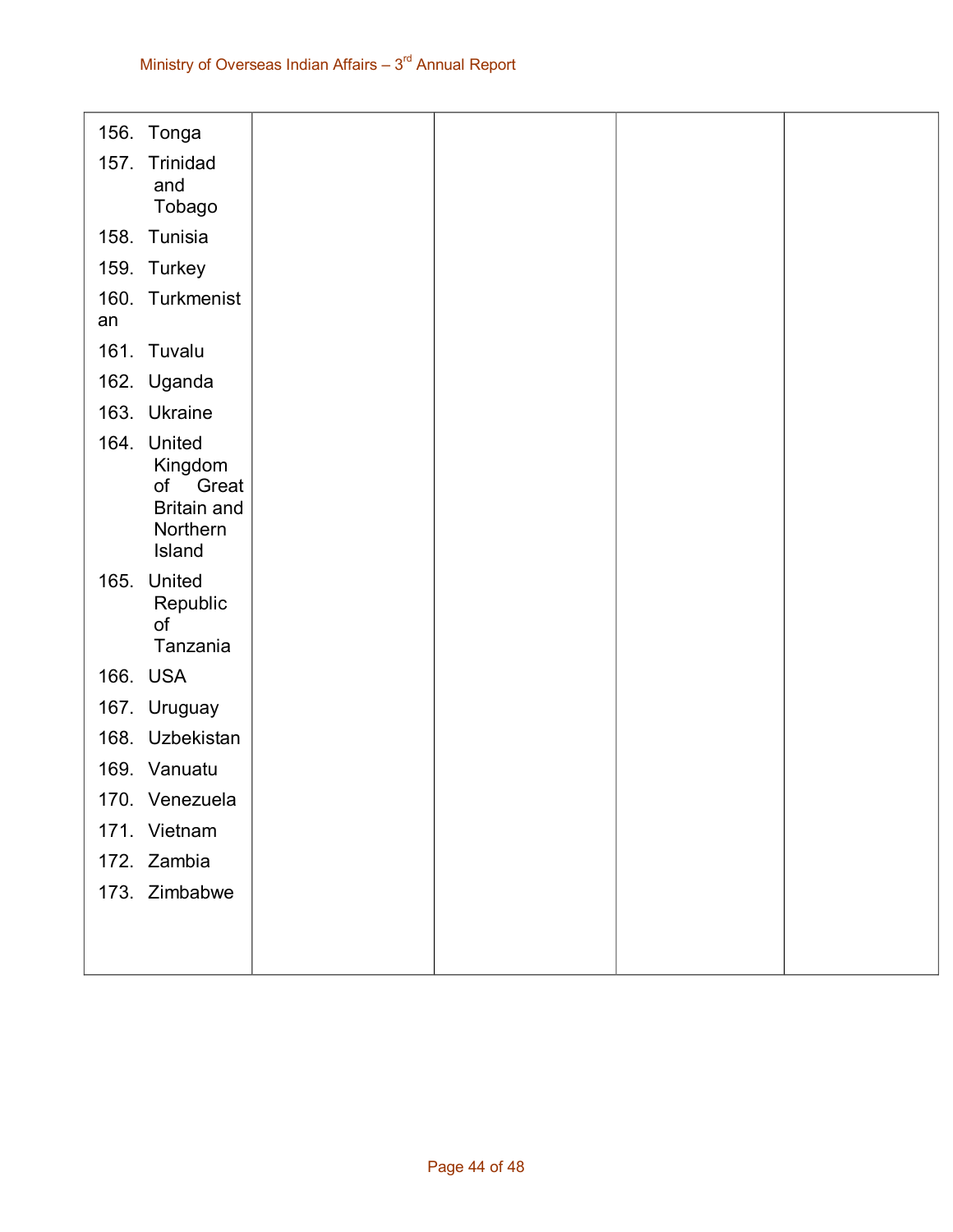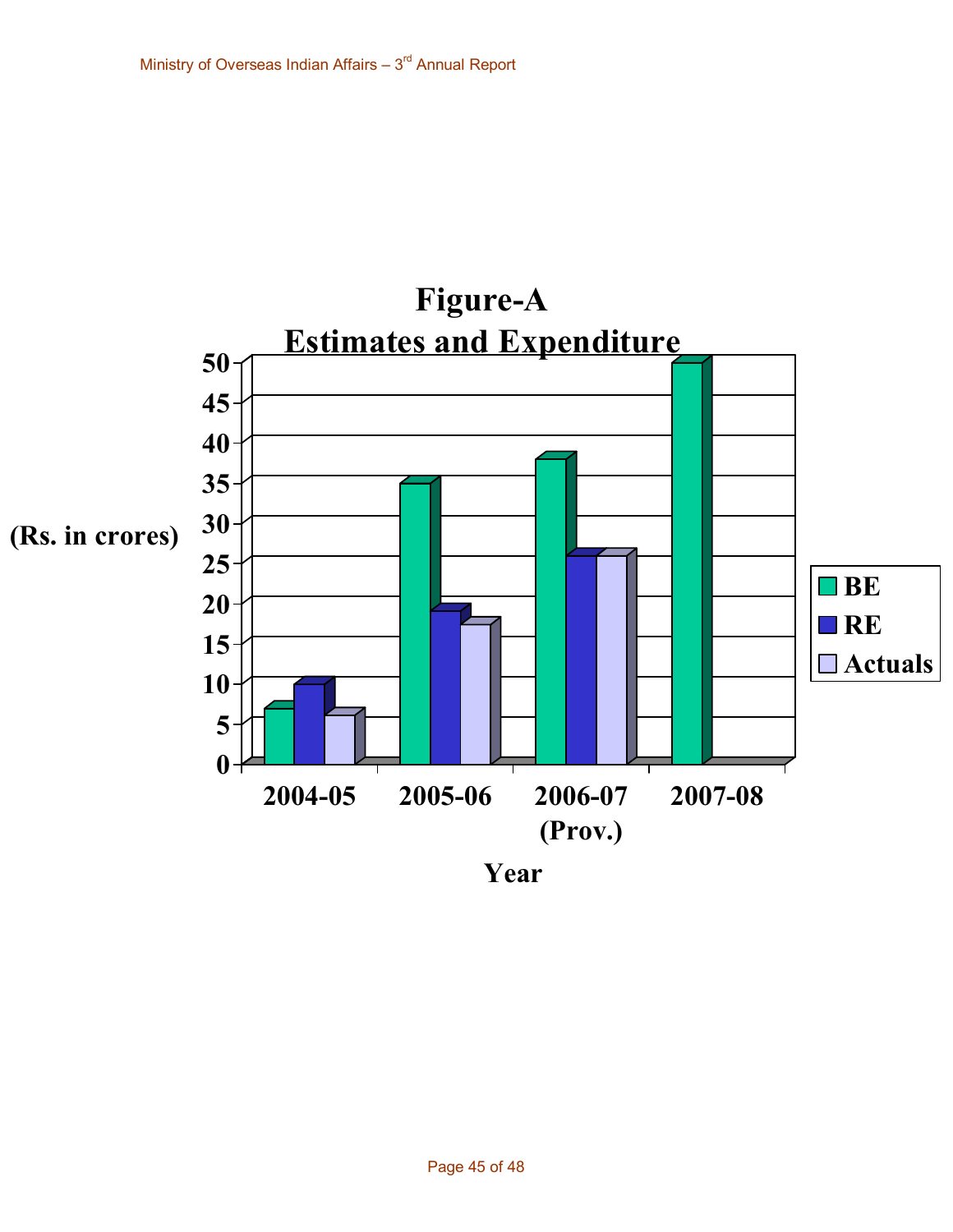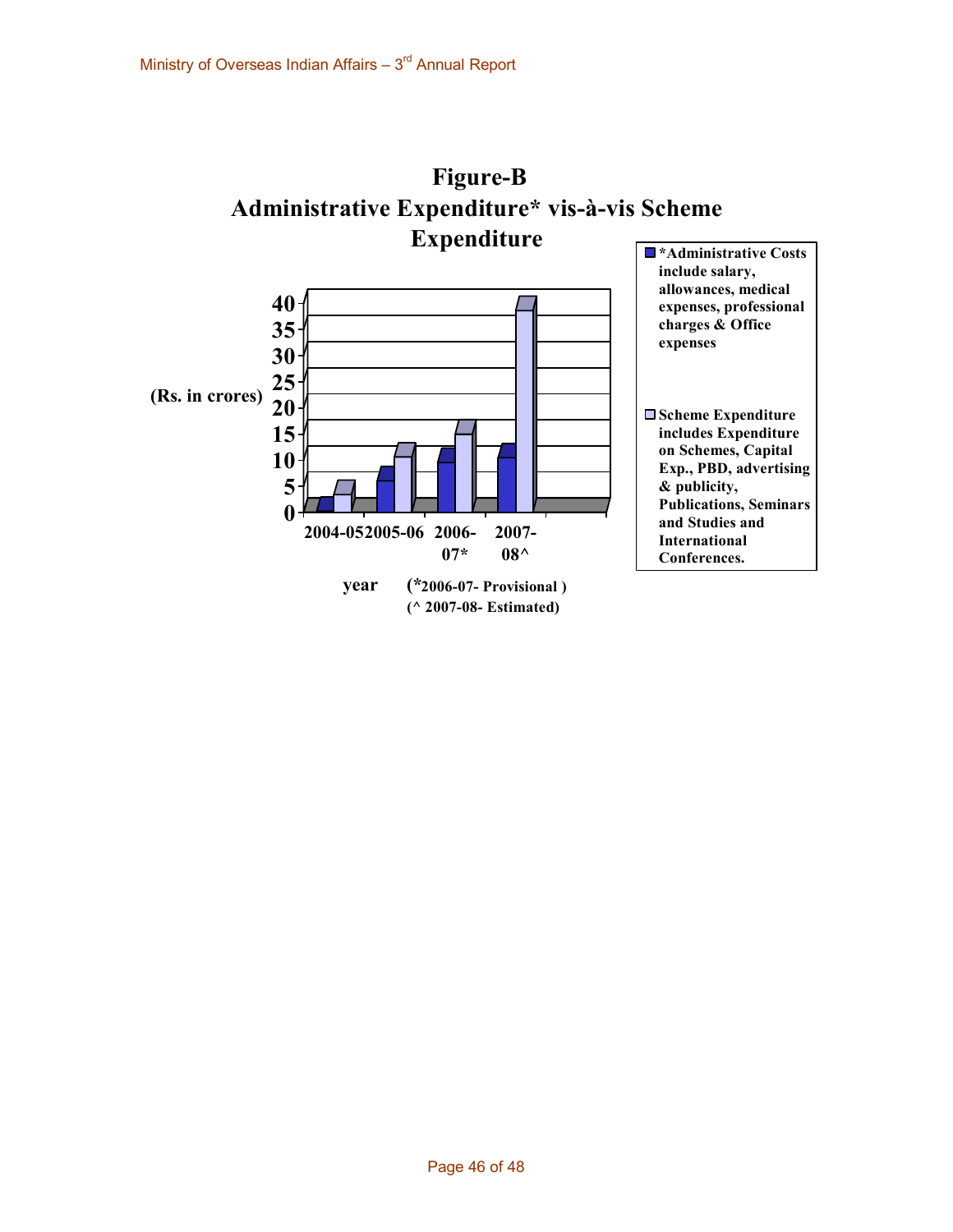

Figure-C **Reduction in Net Budget Outflow\* on PBD**